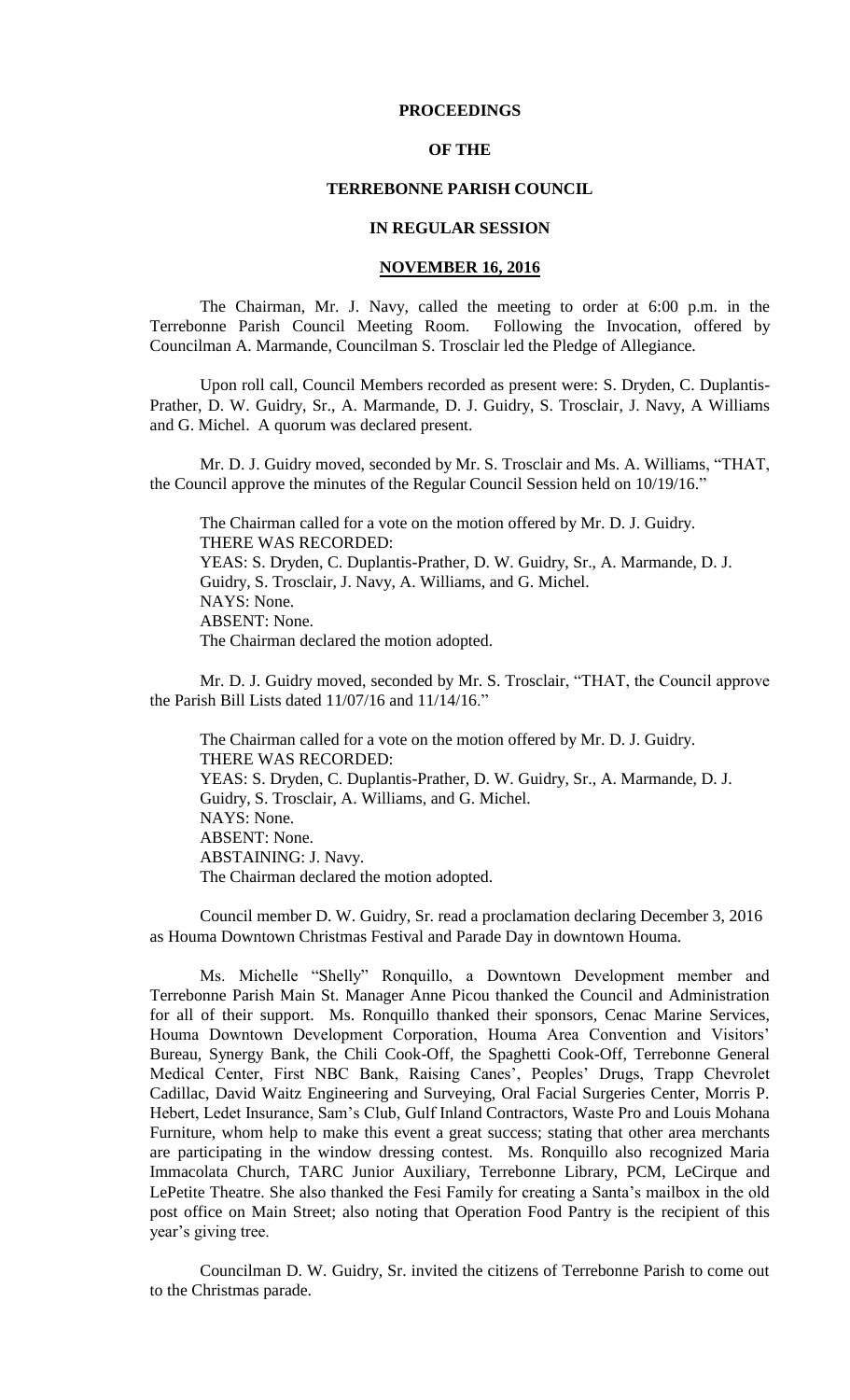Councilwoman C. Duplantis-Prather and Council Chairman J. Navy thanked Ms. Ronquillo and Ms. Anne Picou for all of their hard work in making this event a great success.

Ms. A. Williams moved, seconded by Ms. C. Duplantis-Prather, "THAT, the Council approve the co-sponsorship of the Blaine C. Clay Masonic Lodge No. 14 Annual 'Turkey Give-a-way' at the Houma-Terrebonne Civic Center by waiving the rental fees and insurance for the use of the parking lot and awning."

The Chairman called for a vote on the motion offered by Ms. A. Williams. THERE WAS RECORDED: YEAS: S. Dryden, C. Duplantis-Prather, D. W. Guidry, Sr., A. Marmande, D. J. Guidry, S. Trosclair, J. Navy, A. Williams and G. Michel. NAYS: None. ABSENT: None. The Chairman declared the motion adopted.

Ms. A. Williams moved, seconded Mr. D. W. Guidry, Sr., "THAT, the Council approve the co-sponsorship of insurance for the Senator Circle Super Heroes Thanksgiving event at the Mechanicville Gym on Friday, November 18, 2016."

The Chairman called for a vote on the motion offered by Ms. A. Williams. THERE WAS RECORDED: YEAS: S. Dryden, C. Duplantis-Prather, D. W. Guidry, Sr., A. Marmande, D. J. Guidry, S. Trosclair, J. Navy, A. Williams and G. Michel. NAYS: None. ABSENT: None. The Chairman declared the motion adopted.

The Council Chairman recognized Mr. Paul Songy, a resident of Houma, who addressed the Council relative to the "No Wake" Zone in Bayou Terrebonne. Mr. Songy explained that boats and other vessels are traveling at a high rate of speed in the waterways and are destroying the shoreline and other boats that are docked, specifically from the Montegut Bridge (Highway 58) to the Houma Canal. He explained that with the increase in traffic and the speeding, proper signage such as "No Wake Zone" signs, needs to be posted in this area to ensure the safety of the residents that live along this waterway.

Several Council members expressed their concerns about the speeding and increased boat traffic in this area; stating that this has been an on-going problem for a number of years. Some members explained that this is more of an enforcement issue rather than a signage problem.

Parish Attorney J. Hebert explained that the issue of speed and "No Wake Zones" was addressed in a legal opinion. He explained that state statutes indicates that the parish can regulate speed, but is limited as it pertains to where signage can be placed for the "No Wake Zones", because that portion of the waterways is regulated by the Louisiana Wildlife and Fisheries Commission; noting that regulations and/or codes has already been established for watercraft to travel at 5 mph in approximately fifty areas along Terrebonne Parish waterways.

Parish Manager A. Levron explained that "No Wake Zones" signage is placed according to the specifications written in the Parish Codes which indicates "No Wake (5 m.p.h.) Zones."

Mr. S. Trosclair moved, seconded by Mr. D. J. Guidry, "THAT, the Council accept the petition into the records from Mr. Paul Songy pertaining to the "No Wake (5 m.p.h.) Zones" signage and request the Public Works Department conduct a feasibility study to determine where "No Wake (5 m.p.h.) Zones" signage can be installed along the waterways of Bayou Terrebonne, at boat launches that don't already have them, including marinas, Highway 58 to Humble Canal in Montegut, Highway 58 to Cocodrie in Bayou Little Caillou."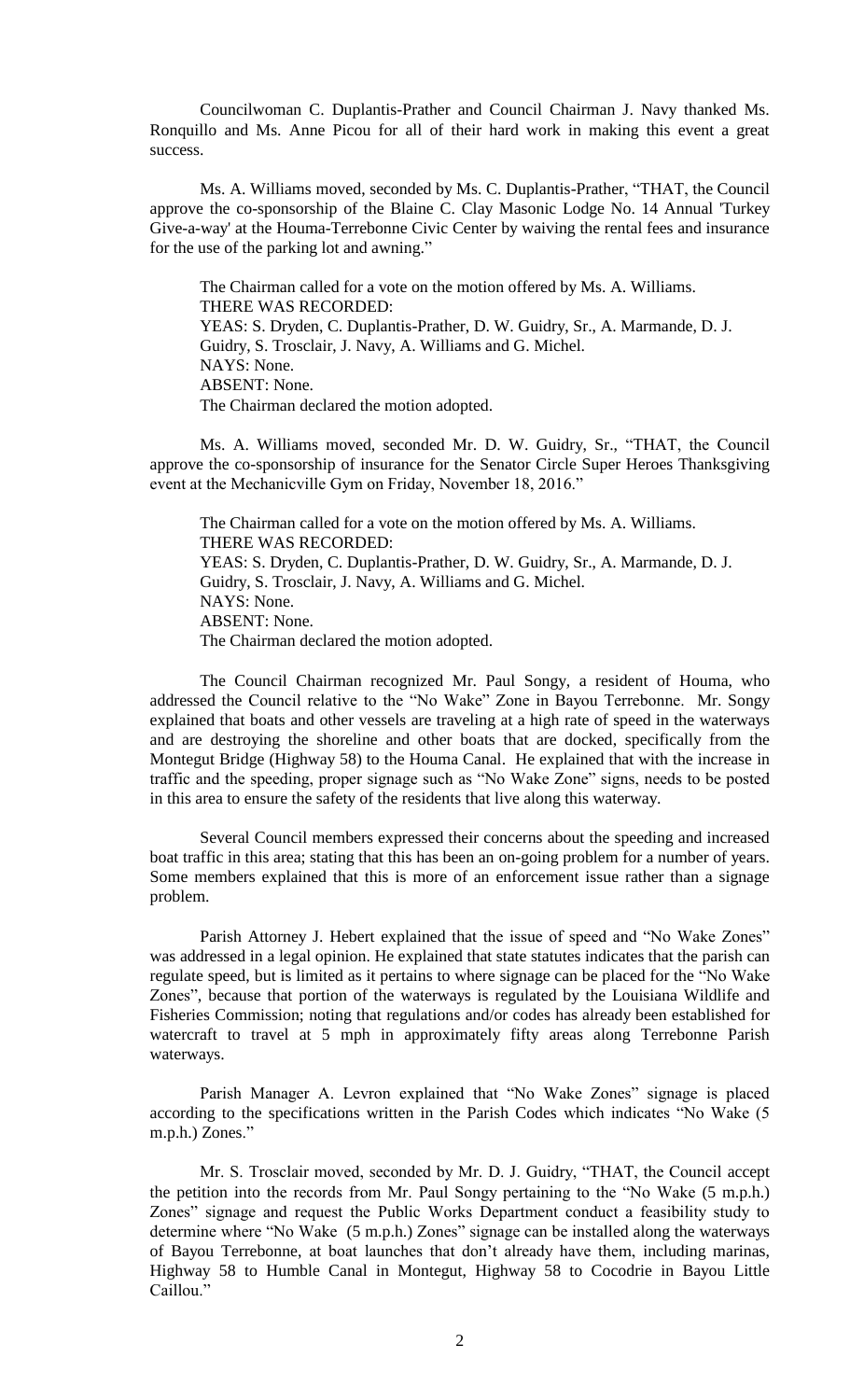The Chairman called for a vote on the motion offered by Mr. S. Trosclair. THERE WAS RECORDED: YEAS: S. Dryden, C. Duplantis-Prather, D. W. Guidry, Sr., A. Marmande, D. J. Guidry, S. Trosclair, J. Navy, A. Williams and G. Michel. NAYS: None. ABSENT: None. The Chairman declared the motion adopted.

Ms. A. Williams moved, seconded by Ms. C. Duplantis-Prather, "THAT, it now being 6:30 p.m., the Council open public hearings."

The Chairman called for a vote on the motion offered by Ms. A. Williams. THERE WAS RECORDED: YEAS: S. Dryden, C. Duplantis-Prather, D. W. Guidry, Sr., A. Marmande, D. J. Guidry, S. Trosclair, J. Navy, A. Williams and G. Michel. NAYS: None. ABSENT: None. The Chairman declared the motion adopted.

The Chairman recognized the public for comments on the following:

A. A proposed ordinance that will establish a "2-Way Stop" at the intersection of Olympian Offshore Lane and Government Street with the "Stop Signs" on Olympian Offshore Lane.

There were no comments from the public on the proposed ordinance.

Ms. A. Williams moved, seconded by Mr. D. J. Guidry and Ms. C. Duplantis-Prather, "THAT, the Council close the aforementioned public hearing."

The Chairman called for a vote on the motion offered by Ms. A. Williams. THERE WAS RECORDED: YEAS: S. Dryden, C. Duplantis-Prather, D. W. Guidry, Sr., A. Marmande, D. J. Guidry, S. Trosclair, J. Navy, A. Williams and G. Michel. NAYS: None. ABSENT: None. The Chairman declared the motion adopted.

OFFERED BY: MS. A. WILLIAMS SECONDED BY: MS. C. DUPLANTIS-PRATHER

#### **ORDINANCE NO. 8791**

AN ORDINANCE AMENDING THE PARISH CODE OF TERREBONNE PARISH, CHAPTER 18, ARTICLE IV. OPERATION OF VEHICLES, DIVISION 2. PARISH, SECTION 18- 89 TO ESTABLISH A "2-WAY STOP" AT THE INTERSECTION OLYMPIAN OFFSHORE LANE AND GOVERNMENT STREET AND TO AUTHORIZE THE INSTALLATION OF THE APPROPRIATE SIGNS ON OLYMPIAN OFFSHORE LANE; AND TO ADDRESS OTHER MATTERS RELATIVE THERETO.

# SECTION I

**BE IT ORDAINED** by the Terrebonne Parish Council, in regular session convened, acting pursuant to the authority invested in it by the Constitution and laws of the State of Louisiana, the Home Rule Charter for a Consolidated Government for Terrebonne Parish, and including, but not limited to, LSA R.S. 33:1368 and other statutes of the State of Louisiana, to amend the Parish Code of Terrebonne Parish, Chapter 18, Article IV, Section 18-89 to create a "2 Way Stop" at the intersection of Olympian Offshore Lane and Government Street, as follows: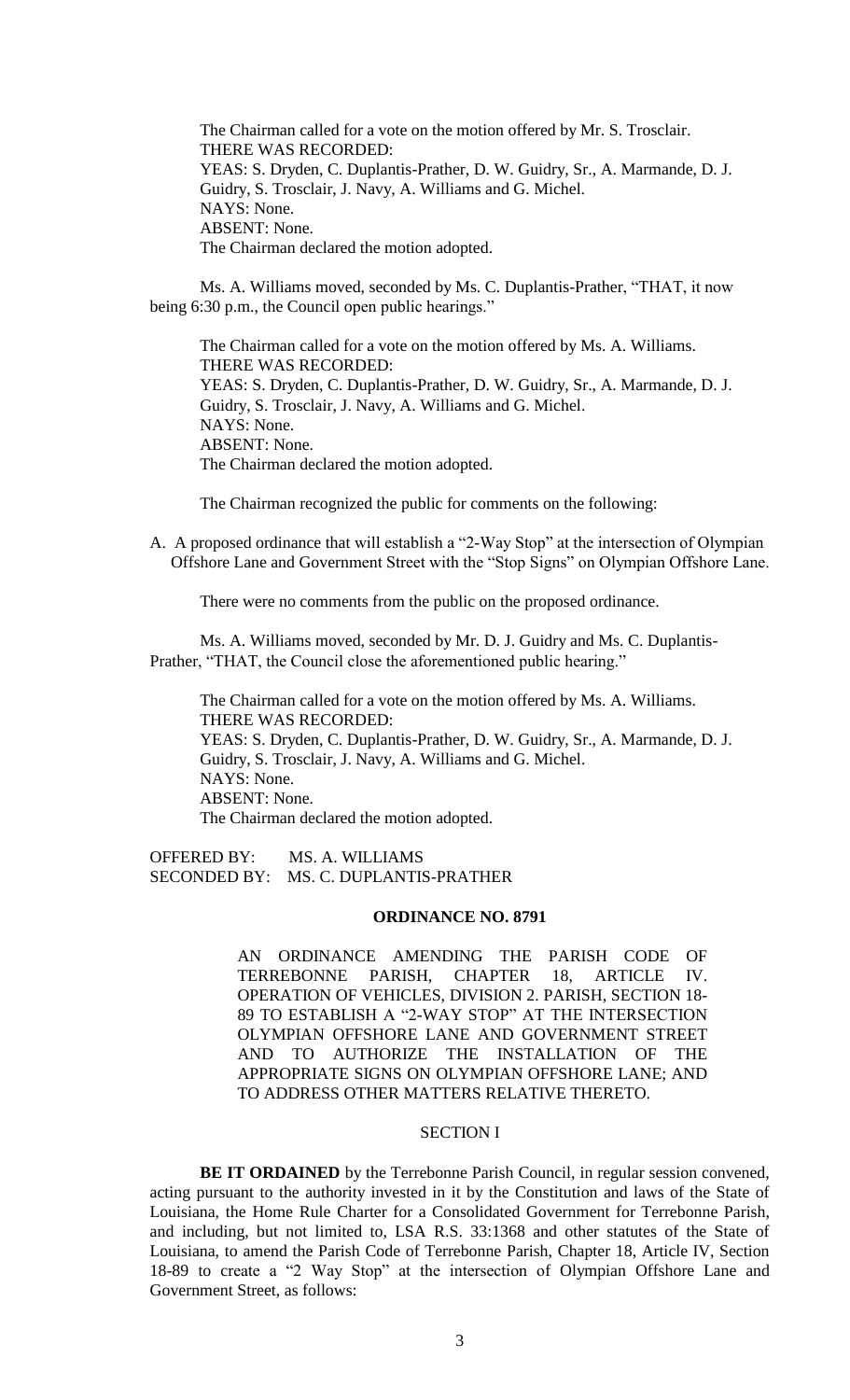# CHAPTER 18, Motor Vehicles and Traffic ARTICLE IV, Operation of Vehicles DIVISION 2. Parish SECTION 18-89. Two-way stop intersections.

#### (ADD TO LIST) Olympian Offshore Lane and Government Street

The intersection of Olympian Offshore Lane and Government Street shall be declared as a "2 Way Stop" intersection, and appropriate "Stop" signs shall be erected on Olympian Offshore Lane and maintained along said roadway. Any vehicle traveling on Olympian Offshore Lane and/or Government Street shall adhere to the provisions of this ordinance.

## SECTION II

If any word, clause, phrase, section or other portion of this ordinance shall be declared null, void, invalid, illegal, or unconstitutional, the remaining words, clauses, phrases, sections or other portions of this ordinance shall remain in full force and effect, the provisions of this section hereby being declared to be severable.

#### SECTION III

Any ordinance or part thereof in conflict herewith is hereby repealed.

#### SECTION IV

This ordinance, having been introduced and laid on the table for at least two weeks, was voted upon as follows:

THERE WAS RECORDED: YEAS: S. Dryden, C. Duplantis-Prather, D.W. Guidry, Sr., A. Marmande, D. J. Guidry, S. Trosclair , J. Navy, A. Williams, and G. Michel. NAYS: None. NOT VOTING: None. ABSTAINING: None. ABSENT: None. The Chairman declared the ordinance adopted on this, the 16th day November 2016.

The Chairman recognized the public for comments on the following:

B. A proposed ordinance authorizing the sale of parish property for the Terrebonne Parish Consolidated Government not needed for any public purpose (+/- 29.278 acres of land located on Louisiana Drive); at fair market value and to address other matters relative thereto.

There were no comments from the public on the proposed ordinance.

Ms. A. Williams moved, seconded by Ms. C. Duplantis-Prather, "THAT, the Council close the aforementioned public hearing."

The Chairman called for a vote on the motion offered by Ms. A. Williams. THERE WAS RECORDED: YEAS: S. Dryden, C. Duplantis-Prather, D. W. Guidry, Sr., A. Marmande, D. J. Guidry, S. Trosclair, J. Navy, A. Williams, and G. Michel. NAYS: None. ABSENT: None. The Chairman declared the motion adopted.

Upon questioning from Councilman G. Michel, Parish Manager A. Levron explained that the aforementioned property has been appraised at the fair market value of \$400,000 and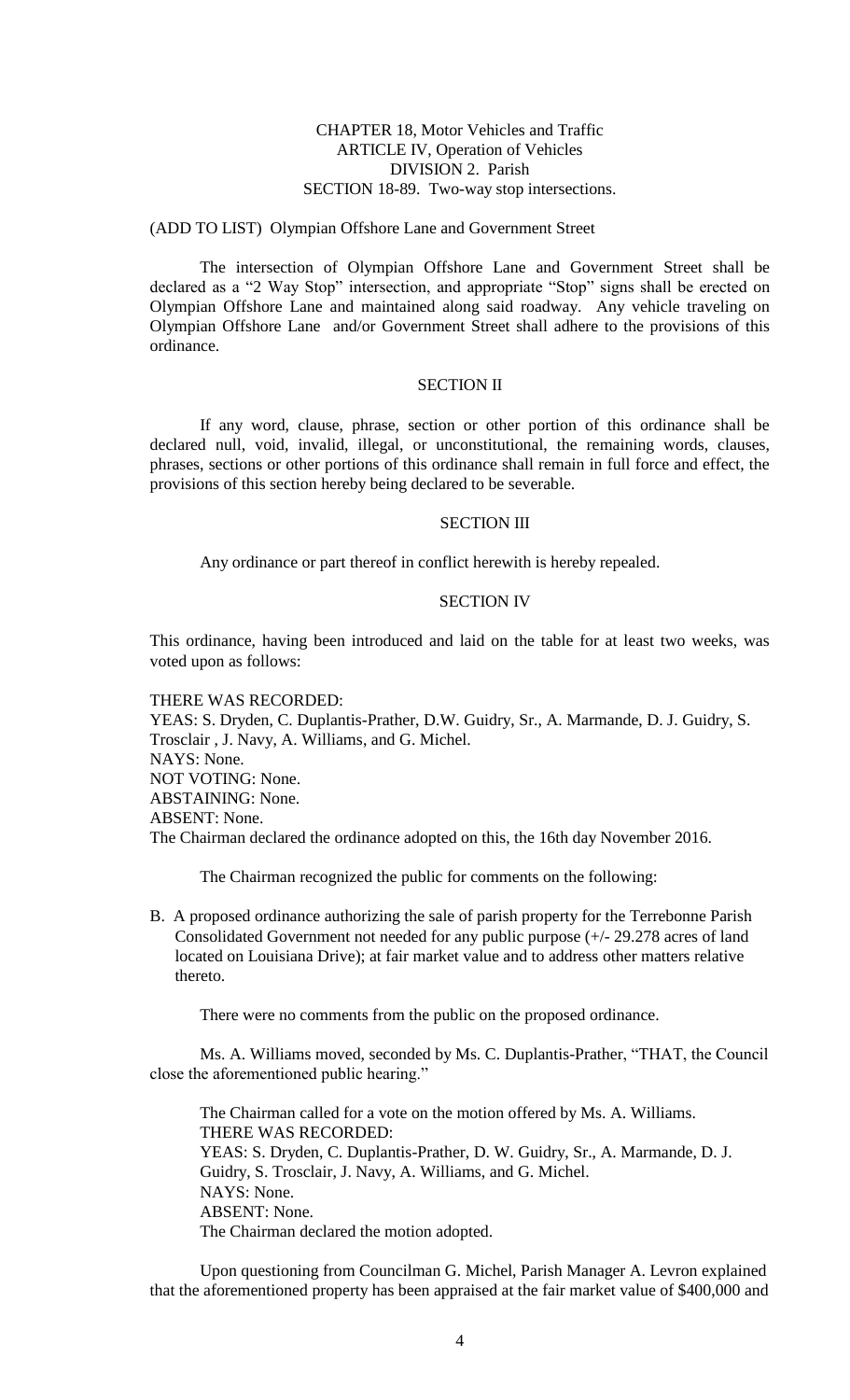was bid out for surplus sale a number of times. He stated that the bids that came in did not equal the appraised value. Mr. Levron stated that the proposed ordinance allows the parish to take advantage of a recent Attorney General's Opinion that allows surplus property to be sold at the fair market value, set by the best price that the parish can get in the market place. He also stated the proposal also allows the property to be sold at private sale.

OFFERED BY: MS. A. WILLIAMS SECONDED BY: MR. D.J. GUIDRY

# **ORDINANCE NO. 8792**

AN ORDINANCE TO AUTHORIZE THE SALE OF PARISH PROPERTY FOR TERREBONNE PARISH CONSOLIDATED GOVERNMENT NOT NEEDED FOR ANY PUBLIC PURPOSE; (**+/- 29.278 LAND LOCATED ON LOUISIANA DRIVE**); AT FAIR MARKET VALUE AND TO ADDRESS OTHER MATTERS RELATIVE THERETO.

#### SECTION I

**WHEREAS**, the Parish has made multiple attempts to sell the said Louisiana Drive property at the appraised value and each time has received no qualifying bids, and

**WHEREAS**, Attorney General OPINION# 16-0119 issued to St. James Parish Government provides that a parish may sell Parish owned surplus property at private sale for fair market value where other options have been exhausted, and

**WHEREAS**, the Terrebonne Parish Consolidated Government wishes to sell the property located on Louisiana Drive not needed for a public purpose through private sale for fair market value rather than appraised value, and

**NOW BE IT ORDAINED** by the Terrebonne Parish Council, on behalf of the Terrebonne Parish Consolidated Government, that the following described surplus property of the Terrebonne Parish Consolidated Government, be authorized for sale;

- 1) TRACT OF LAND CONTAINING 38.78 ACRES AS SHOWN ON "SURVEY OF A 38.78 ACRE TRACT, PROPOSED PURCHASE OF DONALD BOURGEOIS. LOCATED IN SECTION 77 T15S R16E." LESS & EXCEPT SUGARLAND ESTATES PHASE A;
- 2) ALSO LOT 8 PARTITION OF BERGERON HEIRS RECORDED CB 11/504. CB 1684/12;

BE IT FURTHER ORDAINED, by the Terrebonne Parish Council, on behalf of the Terrebonne Parish Consolidated Government, that Administration be and is hereby authorized to sell the property by any lawful means including private sale at fair market value as defined by Opinion# 16-0119 (a copy of which is attached).

#### SECTION II

If any word, clause, phrase, section or other portion of this ordinance shall be declared null, void, invalid, illegal, or unconstitutional, the remaining words, clauses, phrases, sections and other portions of this ordinance shall remain in force and effect, the provisions of this ordinance hereby being declared to be severable.

# SECTION III

Any ordinance or part thereof in conflict herewith is hereby repealed.

## SECTION IV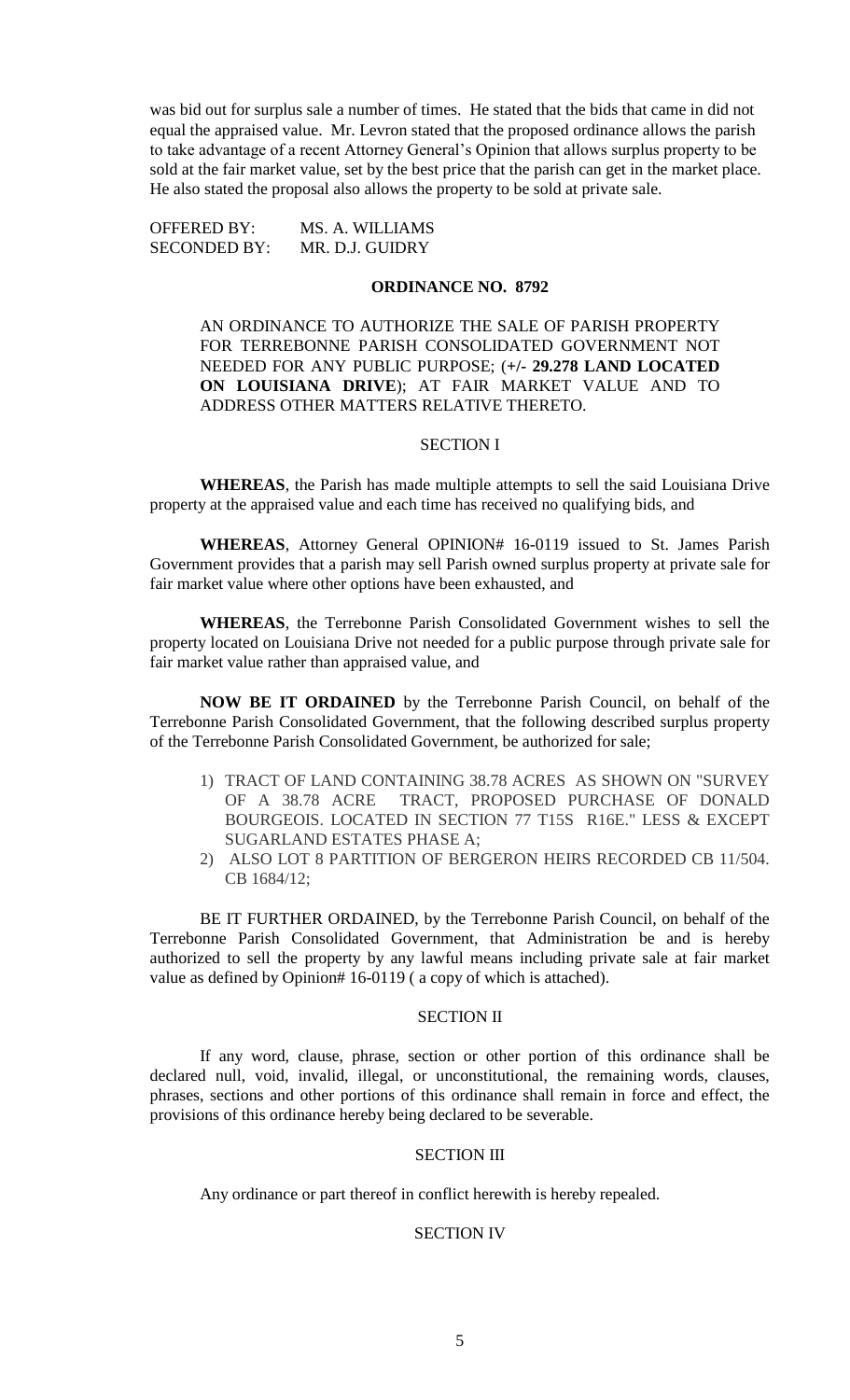This ordinance shall become effective upon approval by the Parish President or as otherwise provided in Section 2-13 (b) of the Home Rule Charter for a Consolidated Government for Terrebonne Parish, whichever occurs sooner.

This ordinance, having been introduced and laid on the table for two weeks, was voted upon as follows:

# **THERE WAS RECORDED:**

YEAS: S. Dryden, C. Duplantis-Prather, D.W. Guidry, Sr., A. Marmande, D. J. Guidry, S. Trosclair , J. Navy, A. Williams, and G. Michel. NAYS: None. NOT VOTING: None. ABSTAINING: None. ABSENT: None. The Chairman declared the ordinance adopted on this, the 16th day November 2016.

The Chairman recognized the public for comments on the following:

C. A proposed ordinance to declare as surplus vehicles with a value of \$5,000 or greater from the Roads & Bridges Division and Gas Distribution Division as surplus; authorizing said items to be disposed by public bid, negotiated sale, junked or by any other legally approved method.

There were no comments from the public on the proposed ordinance.

Ms. C. Duplantis-Prather moved, seconded by Mr. D. W. Guidry, Sr., "THAT, the Council close the aforementioned public hearing."

The Chairman called for a vote on the motion offered by Ms. C. Duplantis-Prather. **THERE WAS RECORDED:**

YEAS: S. Dryden, C. Duplantis-Prather, D. W. Guidry, Sr., A. Marmande, D. J. Guidry, S. Trosclair, J. Navy, A. Williams and G. Michel. NAYS: None. ABSENT: None. The Chairman declared the motion adopted.

OFFERED BY: MS. C. DUPLANTIS-PRATHER SECONDED BY: MR. D.W. GUIDRY, SR.

# **ORDINANCE NO. 8793**

Declaring vehicles with a value of Five Thousand Dollars (\$5,000.00) or greater from the Road and Bridge Division (Public Works Department), Gas Distribution Division (Utilities Department) as surplus as described in the attached Exhibit "A" and authorizing said items to be disposed of by public bid, negotiated sale, junked or by any other legally approved method.

## SECTION I

**WHEREAS**, the movable property listed in the attached Exhibit "A" has a value of \$5,000.00 or greater as indicated by the value set out next to the item on the attached Exhibit A; and

#### SECTION II

**NOW THEREFORE BE IT ORDAINED** that the Terrebonne Parish Council, on behalf of the Terrebonne Parish Consolidated Government, does hereby declare the attached Exhibit "A" surplus and authorizes the Parish President to dispose of said item(s) by public bid, negotiated sale, junked or by any other legally approved method.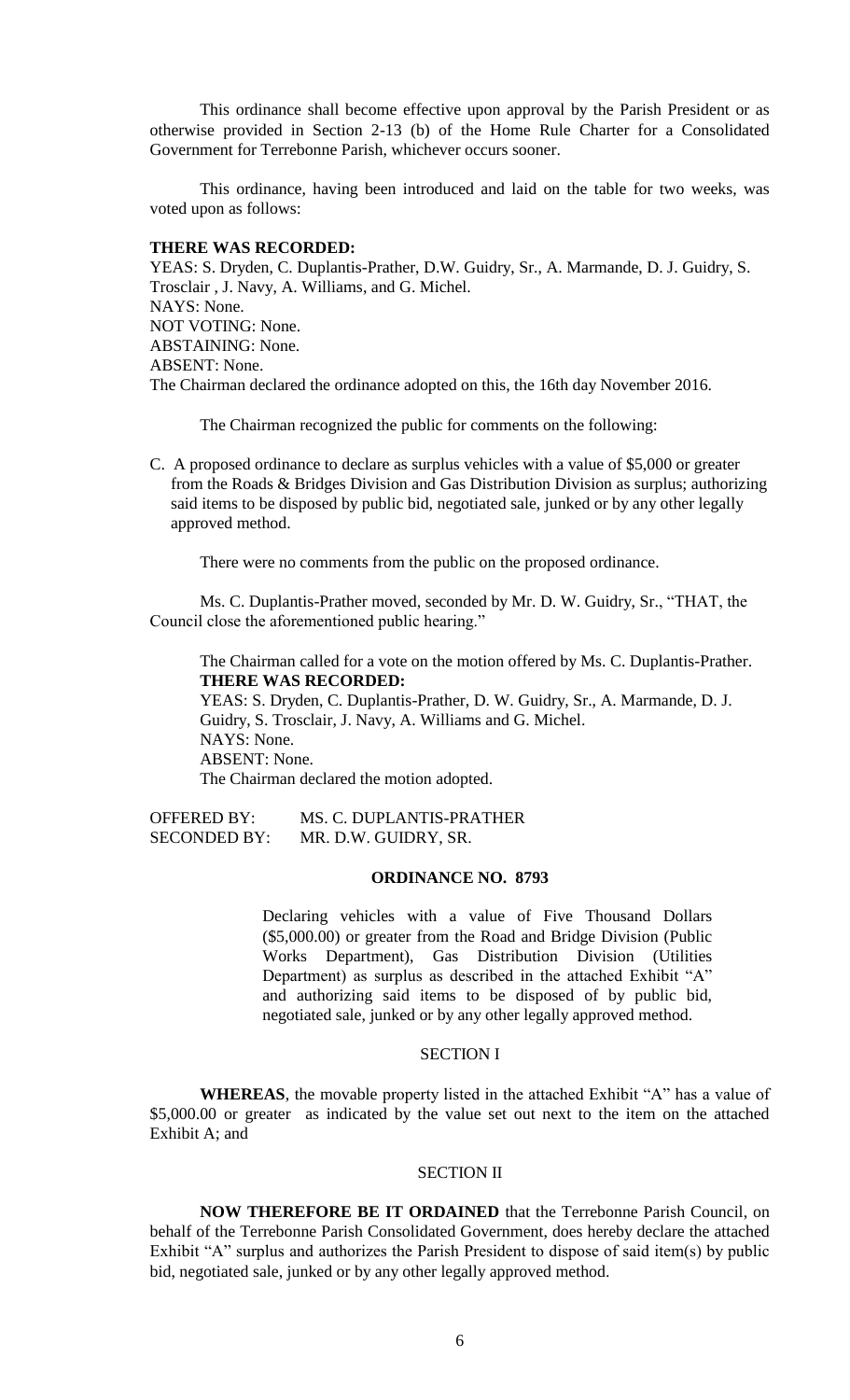#### SECTION III

If any word, clause, phrase, section or other portion of this ordinance shall be declared null, void, invalid, illegal, or unconstitutional, the remaining words, clauses, phrases, sections and other portions of this ordinance shall remain in force and effect, the provisions of this ordinance hereby being declared to be severable.

## SECTION IV

This ordinance shall become effective upon approval by the Parish President or as otherwise provided in Section 2-13 (b) of the Home Rule Charter for a Consolidated Government for Terrebonne Parish, whichever occurs sooner.

This ordinance, having been introduced and laid on the table for two weeks, was voted upon as follows:

#### **THERE WAS RECORDED:**

YEAS: S. Dryden, C. Duplantis-Prather, D.W. Guidry, Sr., A. Marmande, D. J. Guidry, S. Trosclair , J. Navy, A. Williams and G. Michel. NAYS: None. NOT VOTING: None. ABSTAINING: None. ABSENT: None. The Chairman declared the ordinance adopted on this, the 16th day November 2016.

# **Exhibit "A" Surplus October 2016 (Value of \$5,000.00 or Greater)**

#### **Road and Bridge:**

1 – 2002 Dodge Ram 3500 with Utility Body (Unit# 2131) / \$5,500.00

1 – 2008 Ford F350 with Utility Body (Unit 2133) / \$6,000.00

1 – 2006 Ford F350 with Utility Body (Unit 836) / \$6,000.00

#### **Gas Distribution**

1 – 2016 Ford F250 Bi-Fuel Vehicle (Unit 802) / \$5,000.00 wrecked

The Chairman recognized the public for comments on the following:

- D. A proposed ordinance to amend the 2016 Adopted Operating Budget of the Terrebonne Parish Consolidated Government for the following items to provide for related matters:
	- I. JAG 2016 Award, \$17,141
	- II. General Fund State Mineral Royalties, (\$1,120,630)
	- III. General Fund transfers, (\$527,682)
	- IV. Flood Mitigation Assistance Program, \$1,225,996
	- V. Flood Mitigation Assistance Program, \$644,518
	- VI Flood Mitigation Assistance Program, \$337,970

There were no comments from the public on the proposed ordinance.

Mr. G. Michel moved, seconded by Mr. D. J. Guidry and Ms. A. Williams, "THAT, the Council close the aforementioned public hearing."

The Chairman called for a vote on the motion offered by Mr. G. Michel. **THERE WAS RECORDED:**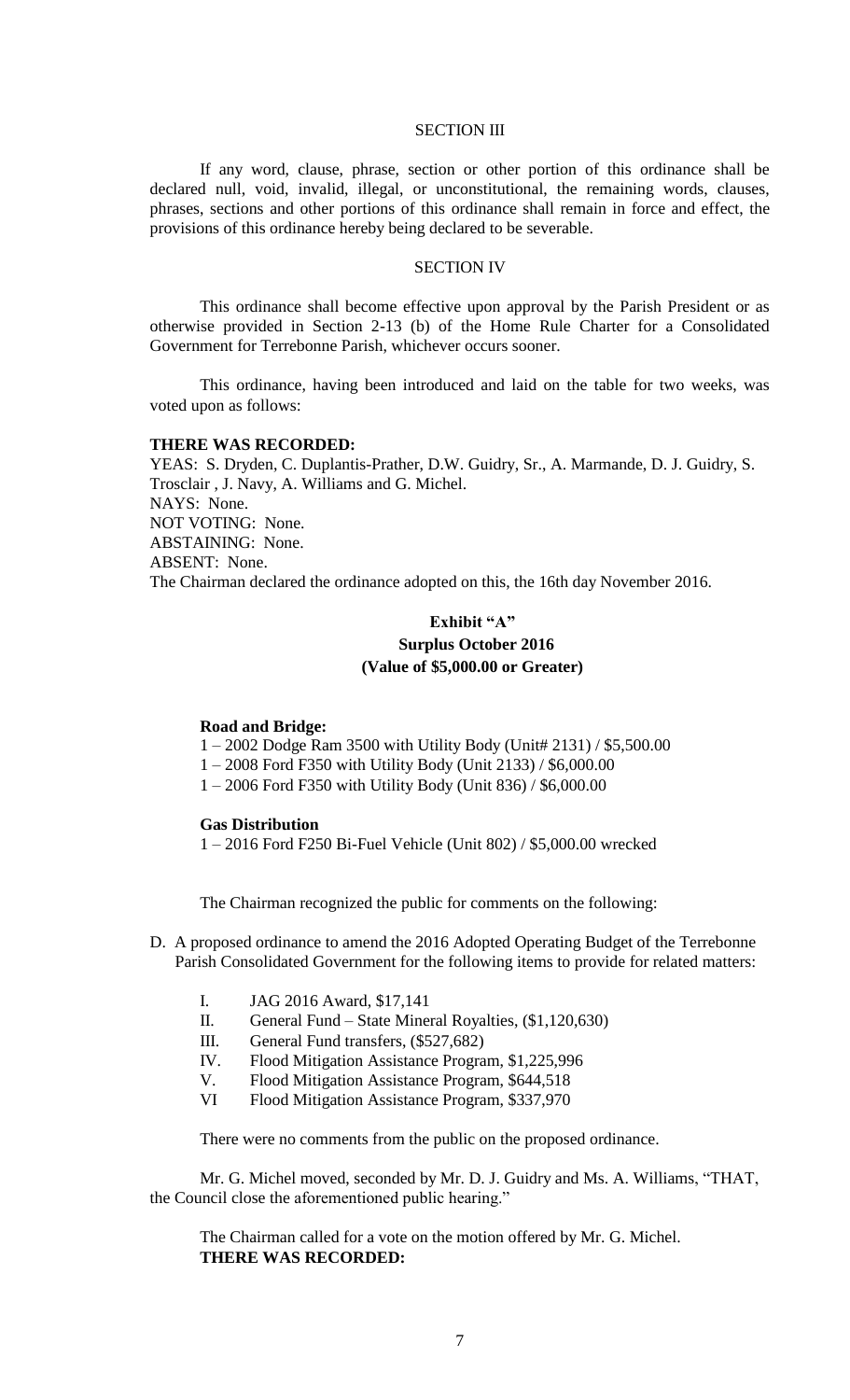YEAS: S. Dryden, C. Duplantis-Prather, D. W. Guidry, Sr., A. Marmande, D. J. Guidry, S. Trosclair, J. Navy, A. Williams and G. Michel. NAYS: None. ABSENT: None. The Chairman declared the motion adopted.

OFFERED BY: MR. G. MICHEL SECONDED BY: MS. A. WILLIAMS

# **ORDINANCE NO. 8794**

AN ORDINANCE TO AMEND THE 2016 ADOPTED OPERATING BUDGET OF THE TERREBONNE PARISH CONSOLIDATED GOVERNMENT FOR THE FOLLOWING ITEMS AND TO PROVIDE FOR RELATED MATTERS.

- I. JAG 2016 AWARD, \$17,141
- II. GENERAL FUND-STATE MINERAL ROYALTIES, (\$1,120,630)
- III. GENERAL FUND TRANSFERS, (\$527,682)
- IV. FLOOD MITIGATION ASSISTANCE PROGRAM, \$1,225,996
- V. FLOOD MITIGATION ASSISTANCE PROGRAM, \$644,518
- VI. FLOOD MITIGATION ASSISTANCE PROGRAM, \$337,970

#### SECTION I

**WHEREAS**, the Houma Police Department of the Terrebonne Parish Consolidated Government has been approved for a grant from the U.S. Department of Justice, Office of Justice Programs Fiscal Year 2016 Edward Byrne Memorial JAG Fund in the amount of Seventeen Thousand One Hundred Forty One dollars (\$17,141.00). The Fiscal Year 2016 Edward Byrne Memorial JAG Fund will provide grant funding to improve the effectiveness and safety of our Police Officers by providing them with overtime, Traffic Enforcement, improving Police Officer Safety, community policing and Terrebonne Young Marines Training Camp, and

**WHEREAS**, the Parish Administrative staff and the Parish Finance Department will oversee the implementation and meeting all the requirements set forth by the United States Department of Justice, Office of Justice Programs.

**NOW, THEREFORE BE IT ORDAINED**, by the Terrebonne Parish Council, on behalf of the Terrebonne Parish Consolidated Government that the 2016 Adopted Budget be amended to recognize the funding for the JAG 2016 Award. (Attachment A)

#### SECTION II

**WHEREAS**, the Parish is required to recognize projected revenues which have an unfavorable variance of 5% or more over the current budget, and

**WHEREAS**, the State Mineral Royalties revenue from the State of Louisiana requires a \$1,120,630 decrease.

**NOW, THEREFORE BE IT FURTHER ORDAINED**, by the Terrebonne Parish Council, on behalf of the Terrebonne Parish Consolidated Government, that the 2016 Adopted Operating Budget be amended to recognize the necessary adjustment for the State Mineral Royalties. (Attachment B)

# SECTION III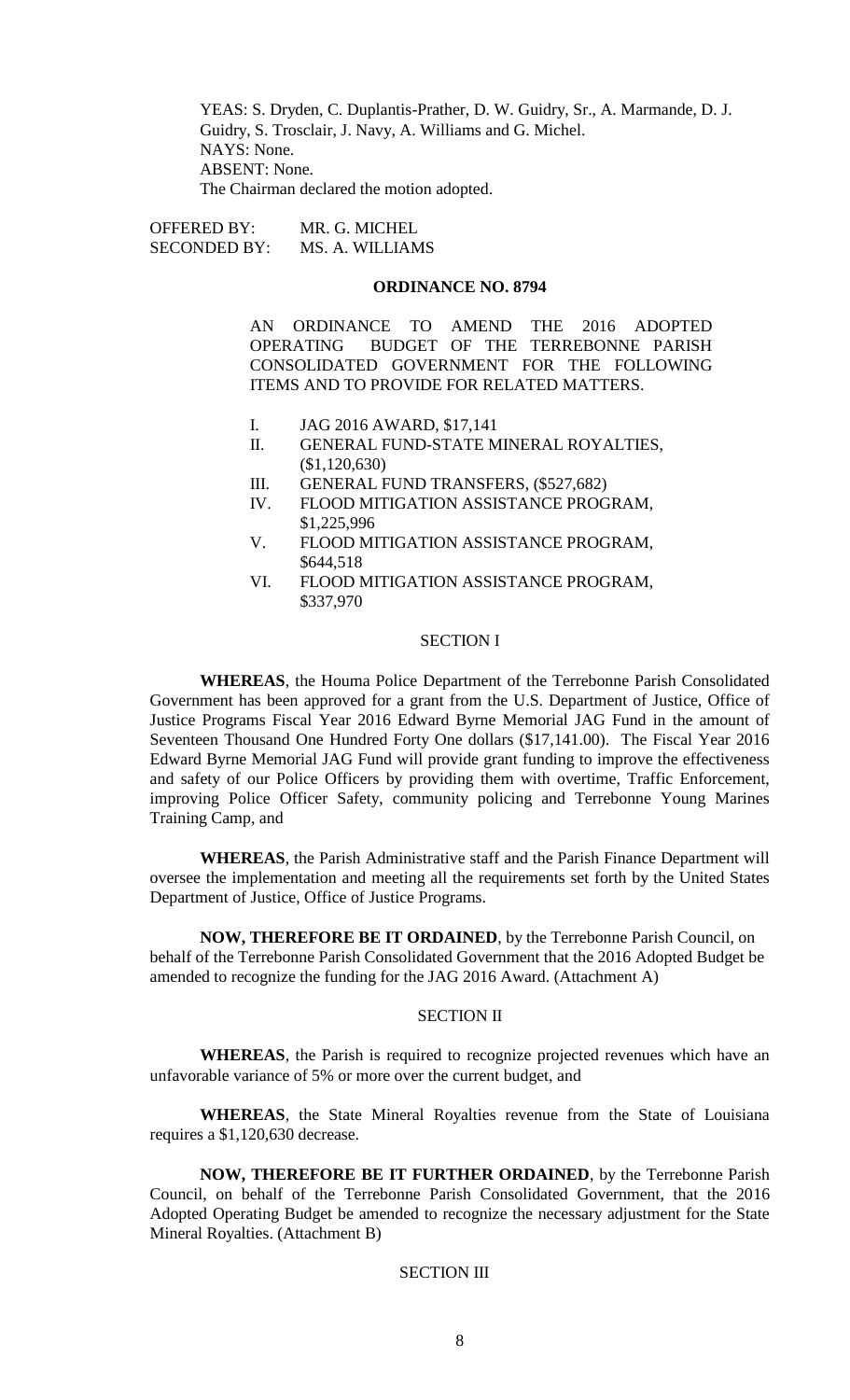**WHEREAS**, the Parish is required to recognize projected revenues and expenditures which have an unfavorable variance of 5% or more over the current budget, and

**WHEREAS**, the General Fund transfers to other Funds requires a \$527,682 decrease.

**NOW, THEREFORE BE IT FURTHER ORDAINED**, by the Terrebonne Parish Council, on behalf of the Terrebonne Parish Consolidated Government, that the 2016 Adopted Operating Budget be amended to recognize the necessary adjustment for the General Fund (Attachment C)

# SECTION IV

**WHEREAS**, the Terrebonne Parish Consolidated Government has applied for funding allocated as a result of the yearly Flood Mitigation Assistance (FMA) program through the Federal Emergency Management agency (FEMA) and the National Flood Insurance Program (NFIP), and

**WHEREAS**, by communication from the GOHSEP dated May 16, 2016, the Terrebonne Parish Consolidated Government has been notified that its application for federal assistance allocated to elevate severe repetitive loss structures and reconstruct structures was approved by FEMA April 15, 2016; and

**WHEREAS**, the approved funding for the elevation of approximately (7) flood damaged structures in the Parish is as follows:

| Federal Share (90%)     | \$1,103,396 |
|-------------------------|-------------|
| Non Federal Share (10%) | \$122,600   |
| TOTAL PROJECT AWARD:    | \$1,225,996 |

**WHEREAS**, the Governor's Office of Homeland Security and Emergency Preparedness (GOHSEP) is the grantee under this Hazard Mitigation Assistance Program; and

**WHEREAS**, Terrebonne Parish Consolidated Government is a subgrantee;

**NOW, THEREFORE BE IT FURTHER ORDAINED**, by the Terrebonne Parish Council, on behalf of the Terrebonne Parish Consolidated Government, that the 2016 Adopted Budget of the Terrebonne Parish Consolidated Government be amended for the Flood Mitigation Assistance Program. (Attachment D)

## SECTION V

**WHEREAS**, the Terrebonne Parish Consolidated Government has applied for funding allocated as a result of the yearly Flood Mitigation Assistance (FMA) program through the Federal Emergency Management agency (FEMA) and the National Flood Insurance Program (NFIP), and

**WHEREAS**, by communication from the GOHSEP dated May 16, 2016, the Terrebonne Parish Consolidated Government has been notified that its application for federal assistance allocated to elevate severe repetitive loss structures and reconstruct structures was approved by FEMA April 15, 2016; and

**WHEREAS**, the approved funding for the elevation of approximately (4) flood damaged structures in the Parish is as follows:

| Federal Share (100%)   | \$644,518       |
|------------------------|-----------------|
| Non Federal Share (0%) | $\mathcal{S}$ 0 |
| TOTAL PROJECT AWARD:   | \$644,518       |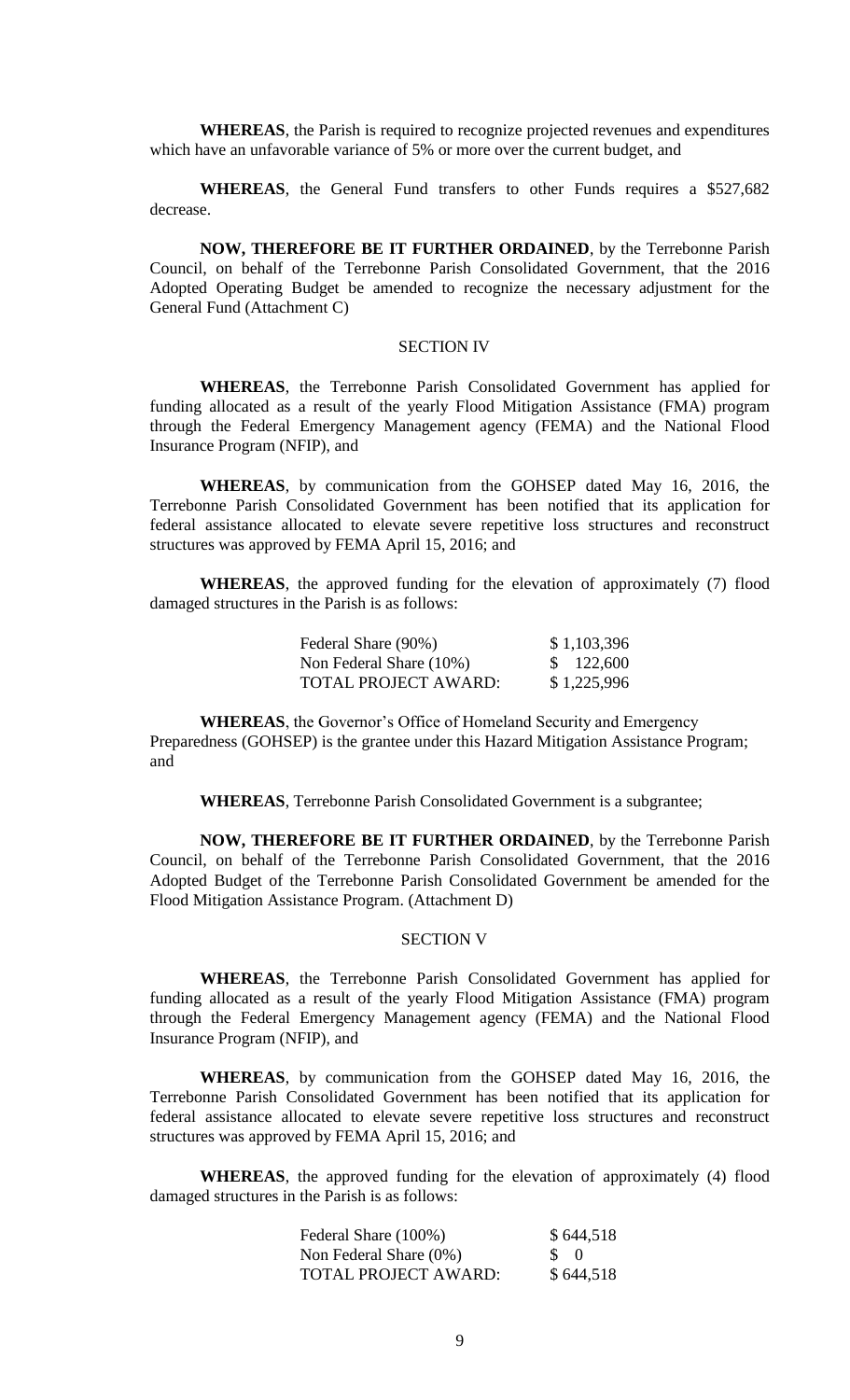**WHEREAS**, the Governor's Office of Homeland Security and Emergency Preparedness (GOHSEP) is the grantee under this Hazard Mitigation Assistance Program; and

**WHEREAS**, Terrebonne Parish Consolidated Government is a subgrantee;

**NOW, THEREFORE BE IT FURTHER ORDAINED**, by the Terrebonne Parish Council, on behalf of the Terrebonne Parish Consolidated Government, that the 2016 Adopted Budget of the Terrebonne Parish Consolidated Government be amended for the Flood Mitigation Assistance Program. (Attachment E)

# SECTION VI

**WHEREAS**, the Terrebonne Parish Consolidated Government has applied for funding allocated as a result of the yearly Flood Mitigation Assistance (FMA) program through the Federal Emergency Management agency (FEMA) and the National Flood Insurance Program (NFIP), and

**WHEREAS**, by communication from the GOHSEP dated May 16, 2016, the Terrebonne Parish Consolidated Government has been notified that its application for federal assistance allocated to elevate severe repetitive loss structures and reconstruct structures was approved by FEMA April 15, 2016; and

**WHEREAS**, the approved funding for the elevation of approximately (2) flood damaged structures in the Parish is as follows:

| Federal Share (90.8%)    | \$306,843 |
|--------------------------|-----------|
| Non Federal Share (9.2%) | \$31,127  |
| TOTAL PROJECT AWARD:     | \$337,970 |

**WHEREAS**, the Governor's Office of Homeland Security and Emergency Preparedness (GOHSEP) is the grantee under this Hazard Mitigation Assistance Program; and

**WHEREAS**, Terrebonne Parish Consolidated Government is a subgrantee;

**NOW, THEREFORE BE IT FURTHER ORDAINED**, by the Terrebonne Parish Council, on behalf of the Terrebonne Parish Consolidated Government, that the 2016 Adopted Budget of the Terrebonne Parish Consolidated Government be amended for the Flood Mitigation Assistance Program. (Attachment F)

# SECTION VII

If any word, clause, phrase, section or other portion of this ordinance shall be declared null, void, invalid, illegal, or unconstitutional, the remaining words, clauses, phrases, sections and other portions of this ordinance shall remain in full force and effect, the provisions of this ordinance hereby being declared to be severable.

#### SECTION VIII

This ordinance shall become effective upon approval by the Parish President or as otherwise provided in Section 2-13(b) of the Home Rule Charter for a Consolidated Government for Terrebonne Parish, whichever occurs sooner.

This ordinance, having been introduced and laid on the table for at least two weeks, was voted upon as follows: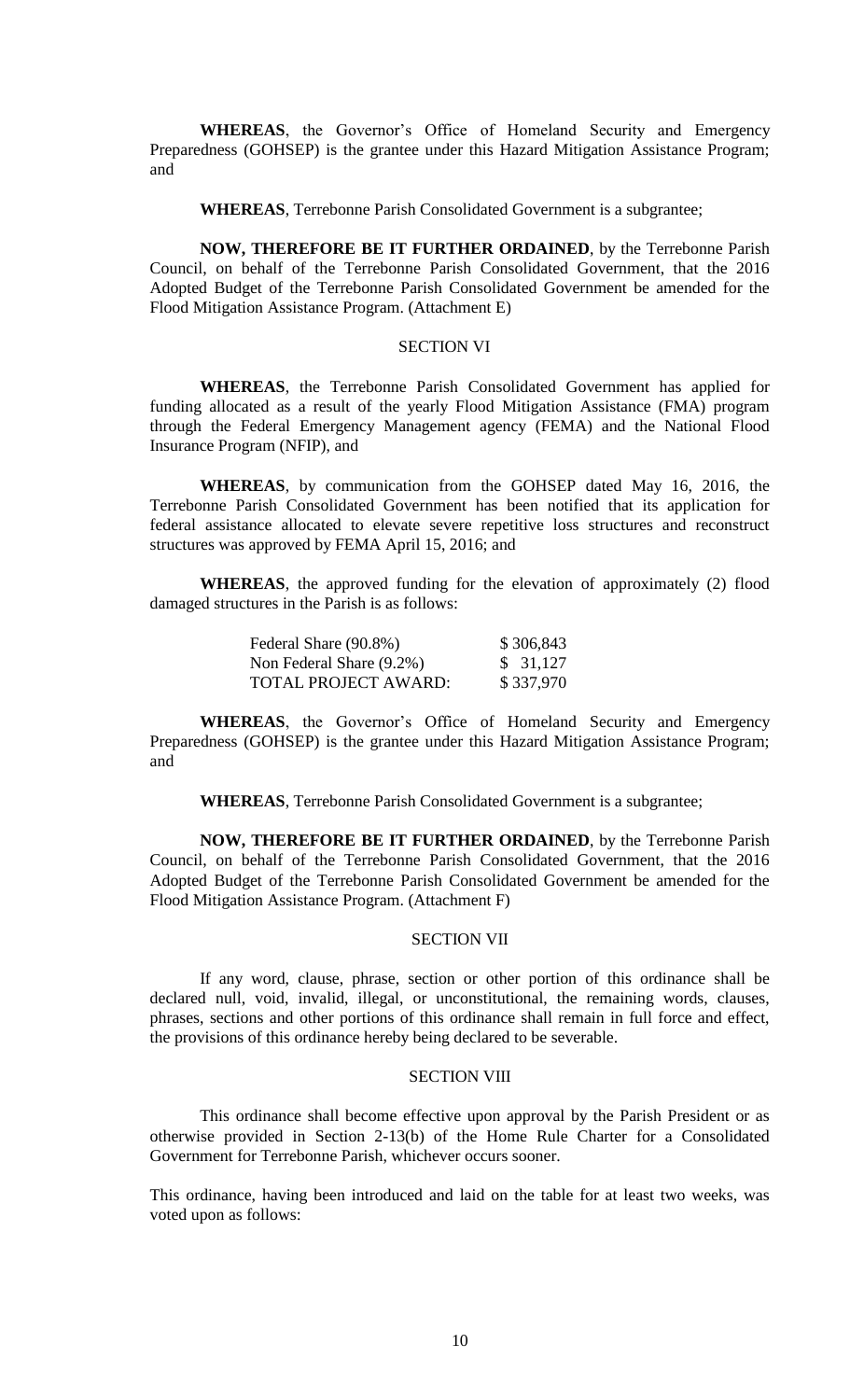# **THERE WAS RECORDED:**

YEAS: S. Dryden, C. Duplantis-Prather, D.W. Guidry, Sr., A. Marmande, D. J. Guidry, S. Trosclair , J. Navy A. Williams and G. Michel. NAYS: None. NOT VOTING: None. ABSTAINING: None. ABSENT: None. The Chairman declared the ordinance adopted on this, the 16th day November 2016.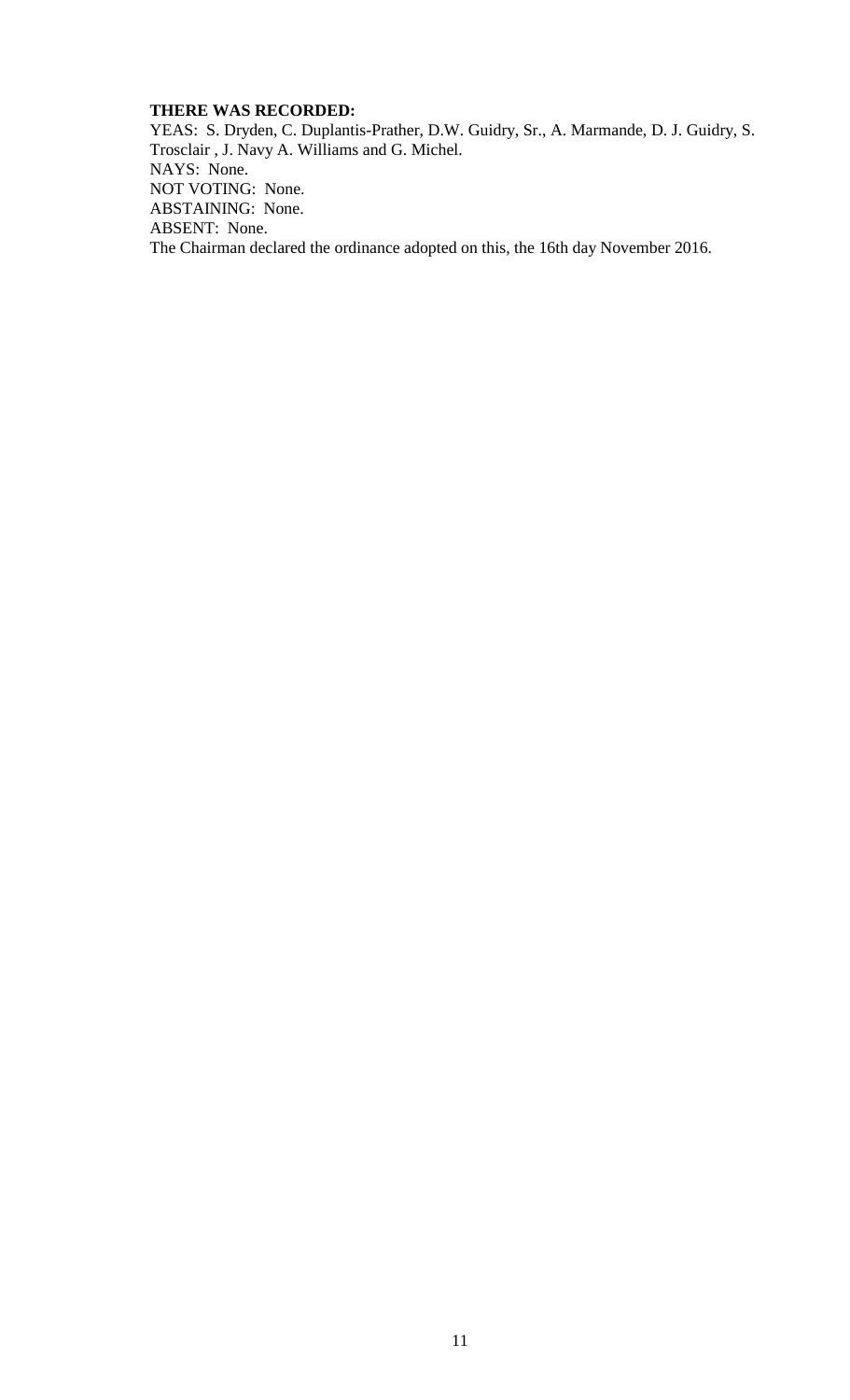# **ATTACHMENT A - JAG 2016**

|                          | 2016          |           |
|--------------------------|---------------|-----------|
| <b>Adopted</b>           | <b>Change</b> | Amended   |
|                          |               |           |
| -                        | (17, 141)     | (17, 141) |
| $\overline{\phantom{0}}$ | 17,141        | 17,141    |
|                          |               |           |

# **ATTACHMENT B - State Mineral Royalties**

|                                |                | 2016          |             |
|--------------------------------|----------------|---------------|-------------|
|                                | <b>Adopted</b> | <b>Change</b> | Amended     |
|                                |                |               |             |
| <b>State Mineral Royalties</b> | (3, 100, 000)  | 1,120,630     | (1,979,370) |
| Fund Balance (Decrease)        | N/A            | (1, 120, 630) | N/A         |

# **ATTACHMENT C - General Fund Transfers**

|                                            |                | 2016          |                |
|--------------------------------------------|----------------|---------------|----------------|
|                                            | <b>Adopted</b> | <b>Change</b> | <b>Amended</b> |
|                                            |                |               |                |
| Transfer to Juvenile Detention             | 1,100,000      | (104, 369)    | 995,631        |
| <b>Transfer to Parish Prisoners</b>        | 3,050,000      | (50,000)      | 3,000,000      |
| <b>Transfer to Non-District Recreation</b> | 400,000        | (112,000)     | 288,000        |
| <b>Transfer to Marshall</b>                | 498,043        | (24,900)      | 473,143        |
| Transfer to Road & Bridge                  | 1,045,000      | (235, 755)    | 809,245        |
| <b>Transfer to Civic Center</b>            | 872,151        | (65, 659)     | 806,492        |
| Fund Balance (Increase)                    | N/A            | 592,683       | N/A            |
| <b>Transfer from General Fund</b>          | (1, 100, 000)  | 104,369       | (995, 631)     |
| Fund Balance (Decrease)                    | N/A            | (104, 369)    | N/A            |
| <b>Transfer from General Fund</b>          | (3,050,000)    | 50,000        | (3,000,000)    |
| Fund Balance (Decrease)                    | N/A            | (50,000)      | N/A            |
| <b>Transfer from General Fund</b>          | (400,000)      | 112,000       | (288,000)      |
| Fund Balance (Decrease)                    | N/A            | (112,000)     | N/A            |
| <b>Transfer from General Fund</b>          | (498, 043)     | 24,900        | (473, 143)     |
| Fund Balance (Decrease)                    | N/A            | (24,900)      | N/A            |
| <b>Transfer from General Fund</b>          | (1,045,000)    | 235,755       | (809, 245)     |
| Fund Balance (Decrease)                    | N/A            | (235,755)     | N/A            |
| <b>Transfer from General Fund</b>          | (872, 151)     | 65,659        | (806, 492)     |
| Net Position (Decrease)                    | N/A            | (65, 659)     | N/A            |

# **ATTACHMENT D - Flood Mitigation Assistance Program**

|                          | 2016                     |               |               |
|--------------------------|--------------------------|---------------|---------------|
|                          | <b>Adopted</b>           | <b>Change</b> | Amended       |
|                          |                          |               |               |
| Elevation                |                          | 1,225,996     | 1,225,996     |
| <b>Elevation Revenue</b> |                          | (1, 103, 396) | (1, 103, 396) |
| <b>Elevation Revenue</b> | $\overline{\phantom{0}}$ | (122,600)     | (122,600)     |

# **ATTACHMENT E - Flood Mitigation Assistance Program**

|                          | 2016            |               |            |
|--------------------------|-----------------|---------------|------------|
|                          | <b>Adopted</b>  | <b>Change</b> | Amended    |
|                          |                 |               |            |
| Elevation                | $\qquad \qquad$ | 644,518       | 644,518    |
| <b>Elevation Revenue</b> | $\qquad \qquad$ | (644, 518)    | (644, 518) |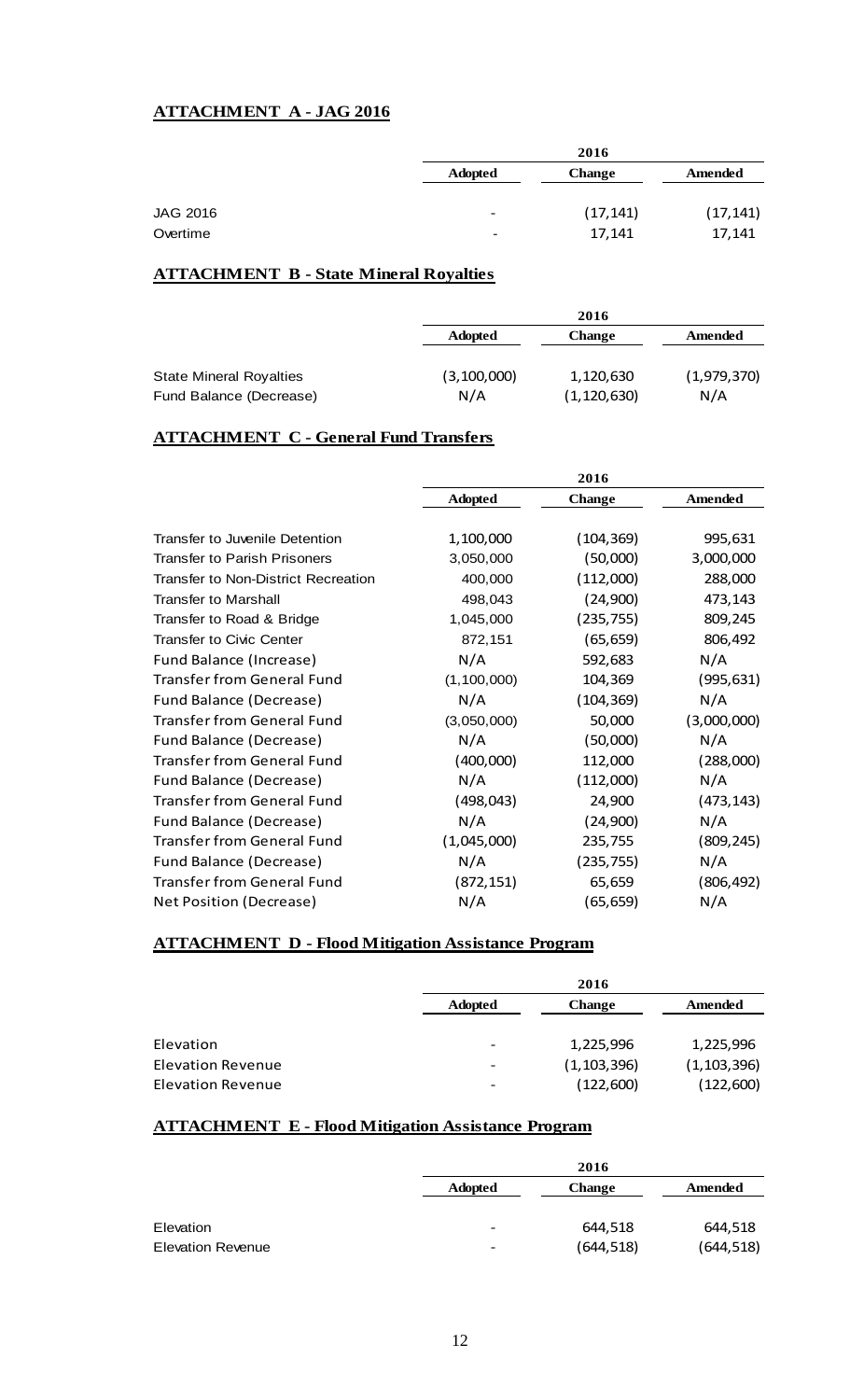# **ATTACHMENT F - Flood Mitigation Assistance Program**

|                          |                          | 2016       |            |
|--------------------------|--------------------------|------------|------------|
|                          | <b>Adopted</b>           | Change     | Amended    |
| Elevation                |                          | 337,970    | 337,970    |
| <b>Elevation Revenue</b> | $\overline{\phantom{0}}$ | (306, 843) | (306, 843) |
| <b>Elevation Revenue</b> | -                        | (31, 127)  | (31, 127)  |

The Chairman recognized the public for comments on the following:

E. The proposed 2017 Parish Budget and Five Year Capital Outlay Budget presented by the Parish President.

There were no comments from the public on the proposed ordinance.

Ms. A. Williams moved, seconded by Mr. G. Michel, "THAT, the Council close the aforementioned public hearing."

The Chairman called for a vote on the motion offered by Ms. A. Williams. THERE WAS RECORDED: YEAS: S. Dryden, C. Duplantis-Prather, D. W. Guidry, Sr., A. Marmande, D. J. Guidry, S. Trosclair, J. Navy, A. Williams and G. Michel. NAYS: None. ABSENT: None. The Chairman declared the motion adopted.

Ms. A. Williams moved, seconded by Ms. C. Duplantis-Prather, "THAT, the Council continue with the regular order of business."

The Chairman called for a vote on the motion offered by Ms. A. Williams. THERE WAS RECORDED: YEAS: S. Dryden, C. Duplantis-Prather, D. W. Guidry, Sr., A. Marmande, D. J. Guidry, S. Trosclair, J. Navy, A. Williams and G. Michel. NAYS: None. ABSENT: None. The Chairman declared the motion adopted.

The Council Chairman recognized Mr. Errol Duplantis who submitted a speaker card prior to the beginning of the meeting, but he declined to speak.

The Council Chairman recognized Mr. Derreck Barfield, a representative from Gilsbar, who addressed the Council relative to the matter of the becoming the insurer of the Terrebonne Parish Health Benefits provider. Mr. Barfield thanked the Council and Administration for selecting their company to be the parish's healthcare provider. He explained that his employer, Gilsbar, is creating a strategy to reinsure that the employees of Terrebonne Parish receive the same benefits structure, plan management and optimum access to providers that they had with their previous insurance provider.

Several Council members thanked the firms for their services and Administration for lowering the cost of health care premiums for the employees of Terrebonne Parish; noting that there are explanation periods during Human Resource Open Enrollment that can answer any questions that employees have regarding changes to new health care system.

The Council Chairman recognized Mr. Justin Bourgeois, an employee with ASLR, thanked the Council and Administration for this opportunity and stated that he will work with the Human Resources Department and will be available to answer any questions at the upcoming open enrollment sessions.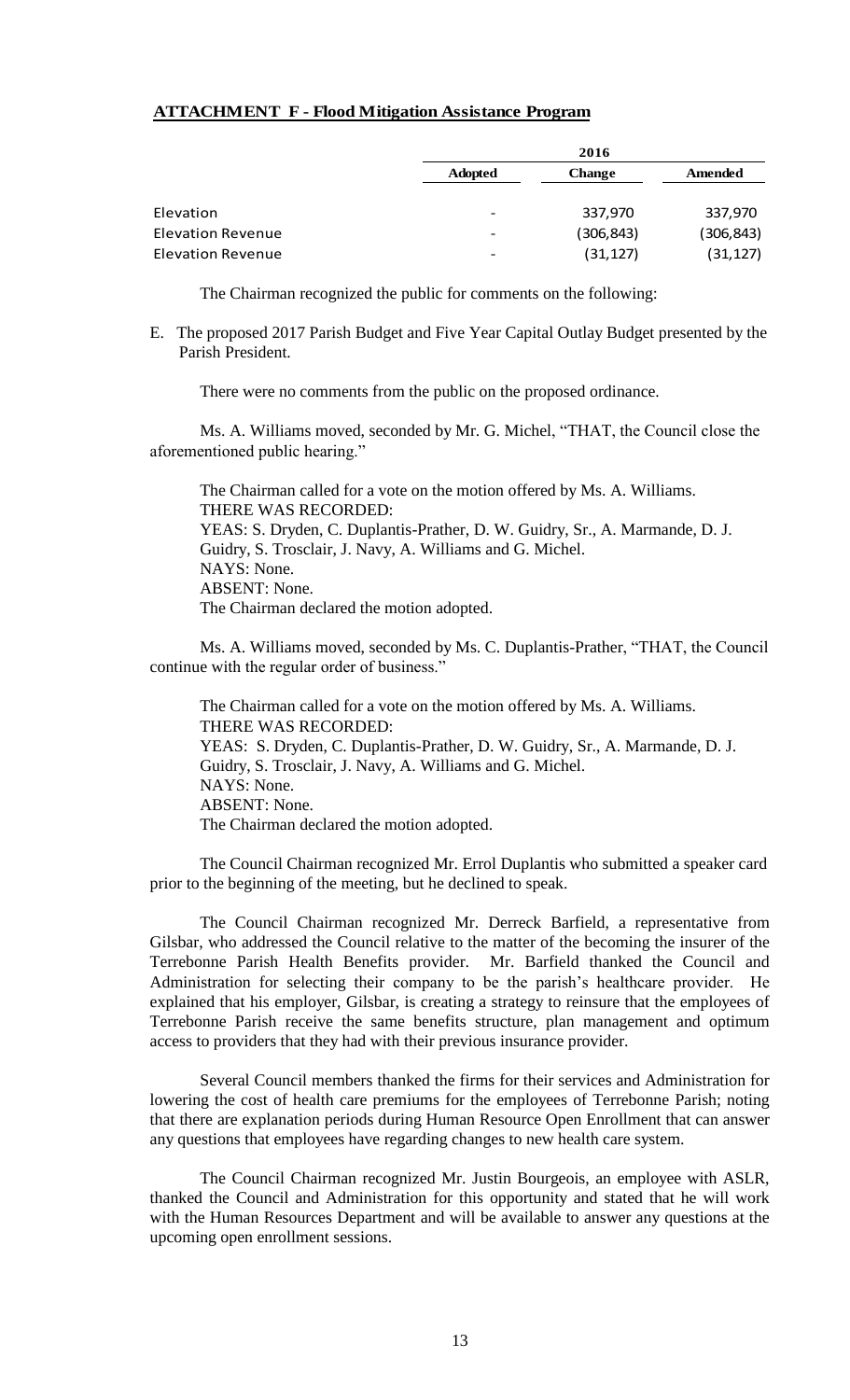The Committee Chairman called for a report on the Public Services Committee meeting held on 11/14/16, whereupon the Committee Chairwoman rendered the following:

# **PUBLIC SERVICES COMMITTEE**

## **NOVEMBER 14, 2016**

The Chairwoman, C. Duplantis-Prather, called the Public Services Committee meeting to order at 5:30 p. m. in the Terrebonne Parish Council Meeting Room with an Invocation offered by Committee member D. W. Guidry, Sr. and the Pledge of Allegiance led by Committee member J. Navy. Upon roll call, Committee Members recorded as present were: S. Dryden, C. Duplantis-Prather, D. W. Guidry, Sr., A. Marmande, D. J. Guidry, S. Trosclair, J. Navy, A. Williams and G. Michel. A quorum was declared present.

| <b>OFFERED BY:</b>  | MS. A. WILLIAMS  |
|---------------------|------------------|
| <b>SECONDED BY:</b> | MR. D. J. GUIDRY |

#### **RESOLUTION NO. 16-546**

# AUTHORIZING A CONTRACT WITH NALCO COMPANY, FOR WATER TREATMENT CHEMICAL SERVICES AND SUPPLIES IN ACCORDANCE WITH THE STATE CONTRACT COMMODITY CATALOG.

**WHEREAS,** the Terrebonne Parish Consolidated Government, Department of Utilities, Electric Generation Division (the Department/Division) purchases chemicals from the Louisiana State Purchase Contract Commodity Catalog for boiler feedwater, condensate and cooling water, and,

**WHEREAS,** Terrebonne Parish Consolidated Government, Department of Utilities, Electric Generation Division has budgeted funds available for chemical purchase, and

**WHEREAS,** the Department of Utilities, Electric Generation Division estimates total charges of \$75,000.00, and

**WHEREAS,** the department recommends the continued use of Nalco products, and

**WHEREAS,** the Department and parish administration concur with this recommendation, and

**NOW THEREFORE BE IT RESOLVED**, by the Terrebonne Parish Council (Public Services Committee), on behalf of the Terrebonne Parish Consolidated Government that the Department of Utilities be, and is hereby authorized to contract with Nalco Company for Houma Generating Station boiler water chemical treatment services and supplies.

**BE IT FURTHER RESOLVED,** that the Parish President and all other appropriate parties be, and they are hereby authorized to execute any and all contract documents associated therewith.

#### **THERE WAS RECORDED:**

YEAS: S. Dryden, C. Duplantis-Prather, D. W. Guidry, Sr., A. Marmande, D. J. Guidry, S. Trosclair, J. Navy, A. Williams, and G. Michel. NAYS: None. ABSTAINING: None. ABSENT: None. The Chairwoman declared the resolution adopted on this the 14th day of November 2016.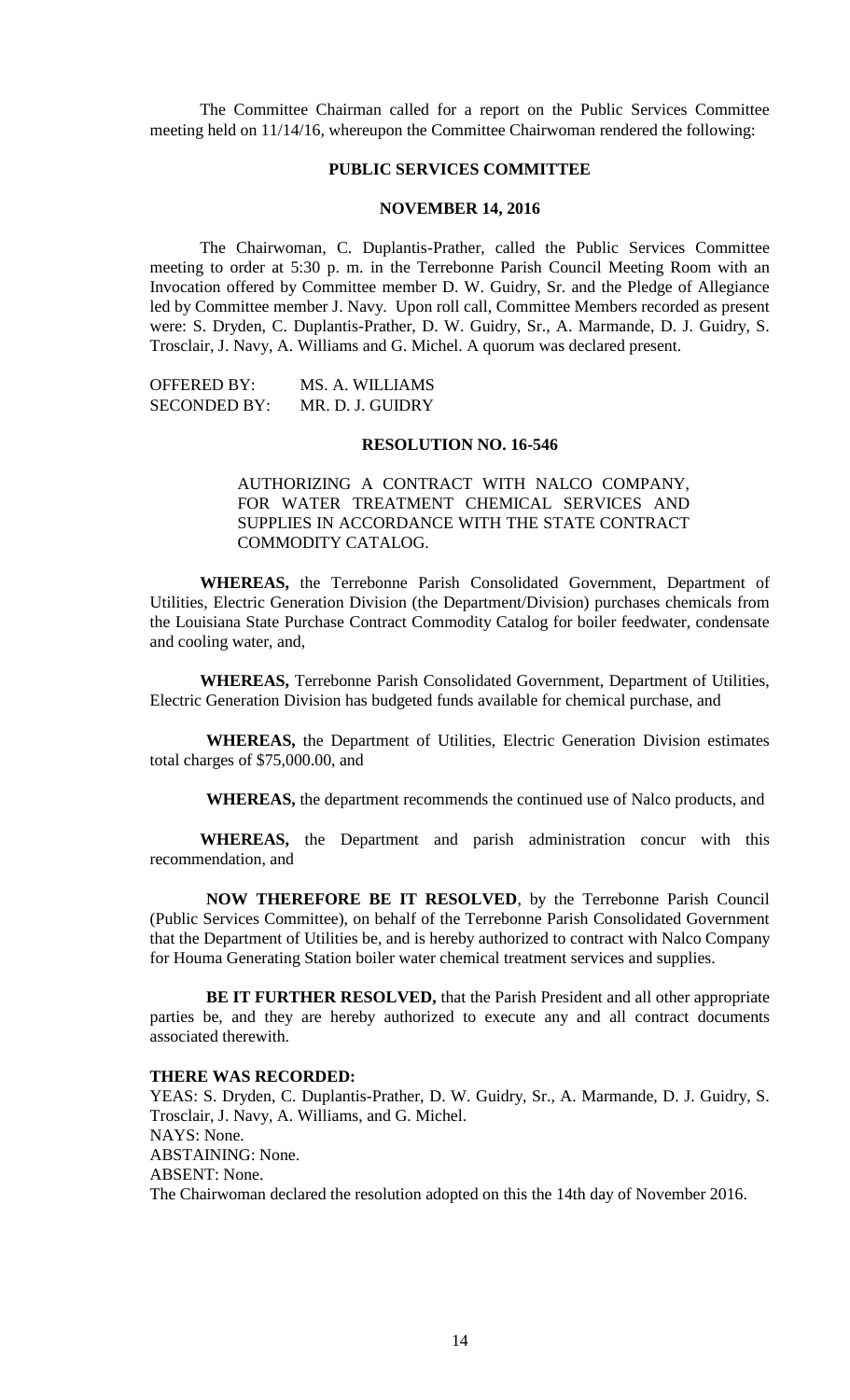OFFERED BY: MR. D. J. GUIDRY

SECONDED BY: MR. S. TROSCLAIR

## **RESOLUTION NO. 16-547**

AUTHORIZING THE EXECUTION OF CHANGE ORDER NO. 1 FOR THE CONSTRUCTION AGREEMENT FOR PARISH PROJECT NO. 10-CDBG-R-LEV-63; WARD 7 LEVEE IMPROVEMENTS & EXTENSION PHASE III, BOUDREAUX CANAL TO LASHBROOK PUMP STATION, TERREBONNE PARISH, LOUISIANA.

**WHEREAS**, the Terrebonne Parish Consolidated Government entered into a contract dated January 26, 2016, with Phylway Construction, LLC, for the Ward 7 Levee Improvements & Extension Phase III, Boudreaux Canal to Lashbrook Pump Station, Parish Project No. 10-CDBG-R-LEV-63, Terrebonne Parish, Louisiana, and

**WHEREAS**, it is necessary to cover costs associated with removing and replacing existing riprap, reconstructing the earthen levee and the use of off-road trucks to transport materials in accordance with the Letter of No Objection obtained from Columbia Gulf Transmission Pipeline, and

**WHEREAS,** this change order will increase the contract by \$77,735.71, and

**WHEREAS**, this change order is required to increase contract time by Sixteen (16) calendar days due to delays in obtaining the Letter of No Objection, and

**WHEREAS**, this change order has been approved by the Louisiana Office of Community Development (OCD), and

**WHEREAS**, this Change Order No. 1 has been recommended by the ENGINEER for this project, CB&I Coastal, Inc.

**NOW, THEREFORE BE IT RESOLVED** that the Terrebonne Parish Council, on behalf of the Terrebonne Parish Consolidated Government, does hereby approve and authorize the execution by Terrebonne Parish President Gordon E. Dove of Change Order No. 1 to the construction agreement with Phylway Construction, LLC, increases the construction time by sixteen (16) calendar days and increases the contract amount by Seventy-Seven Thousand, Seven Hundred Thirty-Five Dollars and Seventy-One Cents (\$77,735.71), and

**BE IT FURTHER RESOLVED** that a certified copy of the resolution be forwarded to the Engineer, CB&I Coastal, Inc.

#### **THERE WAS RECORDED:**

YEAS: S. Dryden, C. Duplantis-Prather, D. W. Guidry, Sr., A. Marmande, D. J. Guidry, S. Trosclair, J. Navy, and G. Michel. NAYS: None. ABSTAINING: None. ABSENT: A. Williams. The Chairwoman declared the resolution adopted on this the 14th day of November 2016.

OFFERED BY: MS. A. WILLIAMS SECONDED BY: MR. D. J. GUIDRY

#### **RESOLUTION NO. 16-548**

AUTHORIZING THE PARISH PRESIDENT TO EXECUTE ANY AND ALL DOCUMENTS PERTAINING TO THE HAZARD MITIGATION GRANT PROGRAM FOR THE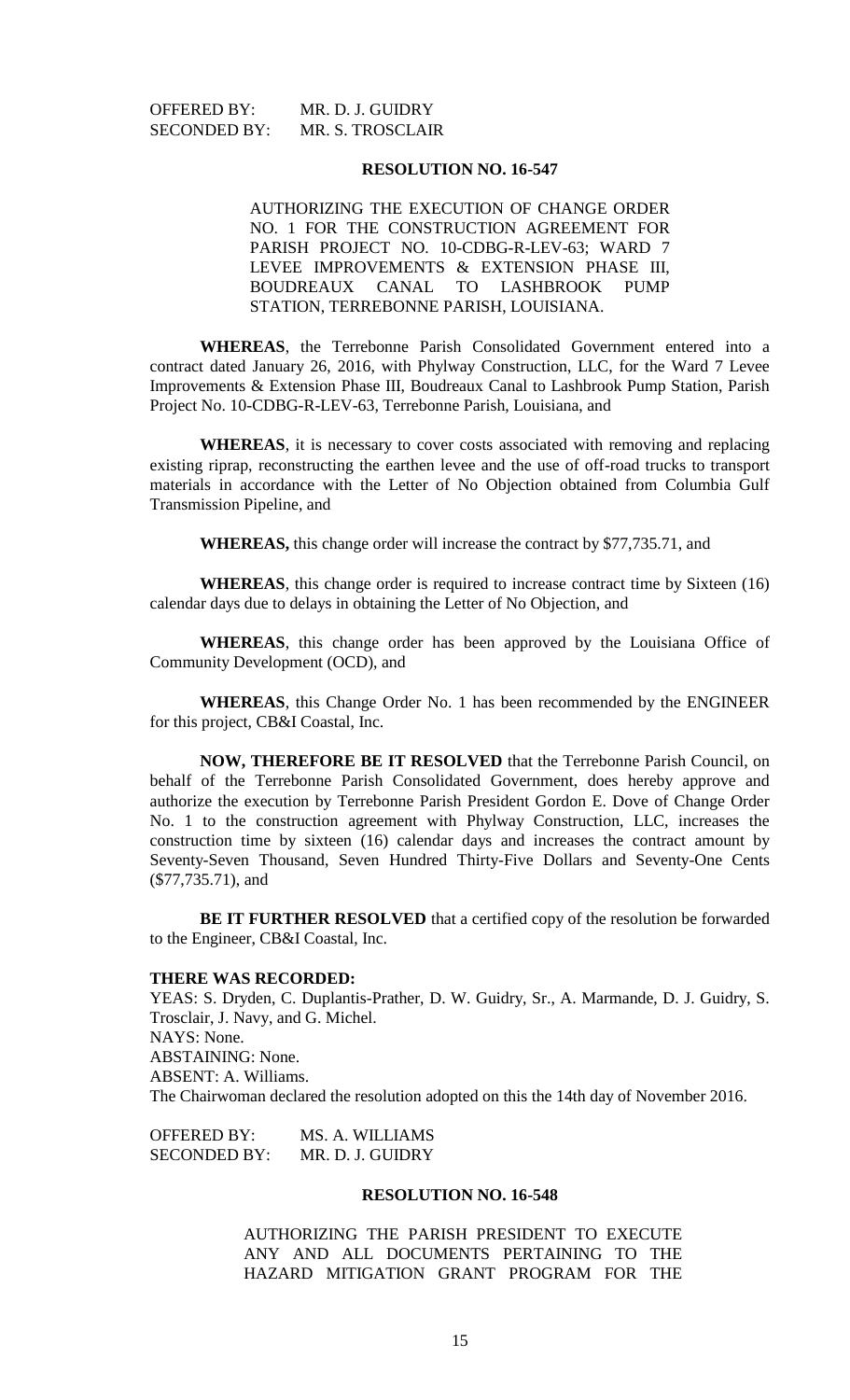UPPER LITTLE CAILLOU DRAINAGE PUMP STATION; HMGP PROJECT NUMBER 1792-109-0002; TERREBONNE PARISH.

**WHEREAS**, the Terrebonne Parish Consolidated Government (TPCG) is desirous to proceed with the construction of the Upper Little Caillou Drainage Pump Station Project, and

**WHEREAS**, the Federal Emergency Management Agency (FEMA) has made federal funds available to the State of Louisiana through the Governor's Office of Homeland Security and Emergency Preparedness (GOHSEP) under the Hazard Mitigation Grant Program (HMGP), and

**WHEREAS**, TPCG submitted an HMGP application for the design and construction of Upper Little Caillou Pump Station, and

**WHEREAS**, FEMA approved funding through the HMGP Program to design and construct the Upper Little Caillou Pump Station, and

**WHEREAS**, this sub grantee agreement between the GOHSEP and TPCG addresses the use of HMGP funds, and

**WHEREAS**, it is necessary to execute various documents in order to receive funding for the design and construction of the project, and

**NOW, THEREFORE BE IT RESOLVED,** that the Terrebonne Parish Council, on behalf of the Terrebonne Parish Consolidated Government, does hereby authorize the Parish President, Gordon E. Dove, to execute any and all documents pertaining to the Statewide Flood Control Program for funding assistance for the Upper Little Caillou Drainage Pump Station Project, and

## **THERE WAS RECORDED:**

YEAS: S. Dryden, C. Duplantis-Prather, D. W. Guidry, Sr., A. Marmande, D. J. Guidry, S. Trosclair, J. Navy, and G. Michel. NAYS: None. ABSTAINING: None. ABSENT: A. Williams. The Chairwoman declared the resolution adopted on this the 14th day of November 2016.

OFFERED BY: MR. S. TROSCLAIR SECONDED BY: MR. S. DRYDEN

#### **RESOLUTION NO. 16-549**

AUTHORIZING THE EXECUTION OF MITIGATION CONTRACT WITH CYPRESS KNEE RANCH, L.L.C. TO MITIGATE A TOTAL OF 0.3 ACRES OF BOTTOMLAND HARDWOODS FOR COTEAU HOLDING BASIN SEWER FORCE MAIN REPLACEMENT PROJECT IDENTIFIED AS PROJECT NO. 15-SEW-33; AND AUTHORIZING EXECUTION OF A CONTRACT FOR THESE SERVICES.

**WHEREAS**, the Terrebonne Parish Consolidated Government is desirous of replacing approximately 1,200 feet of force main due to numerous and frequent repairs, and

**WHEREAS**, the construction will impact 0.3 acres of Bottomland Hardwoods, and

**WHEREAS**, TPCG is required by USACE to mitigate for these 0.3 acres of Bottomland Hardwoods, and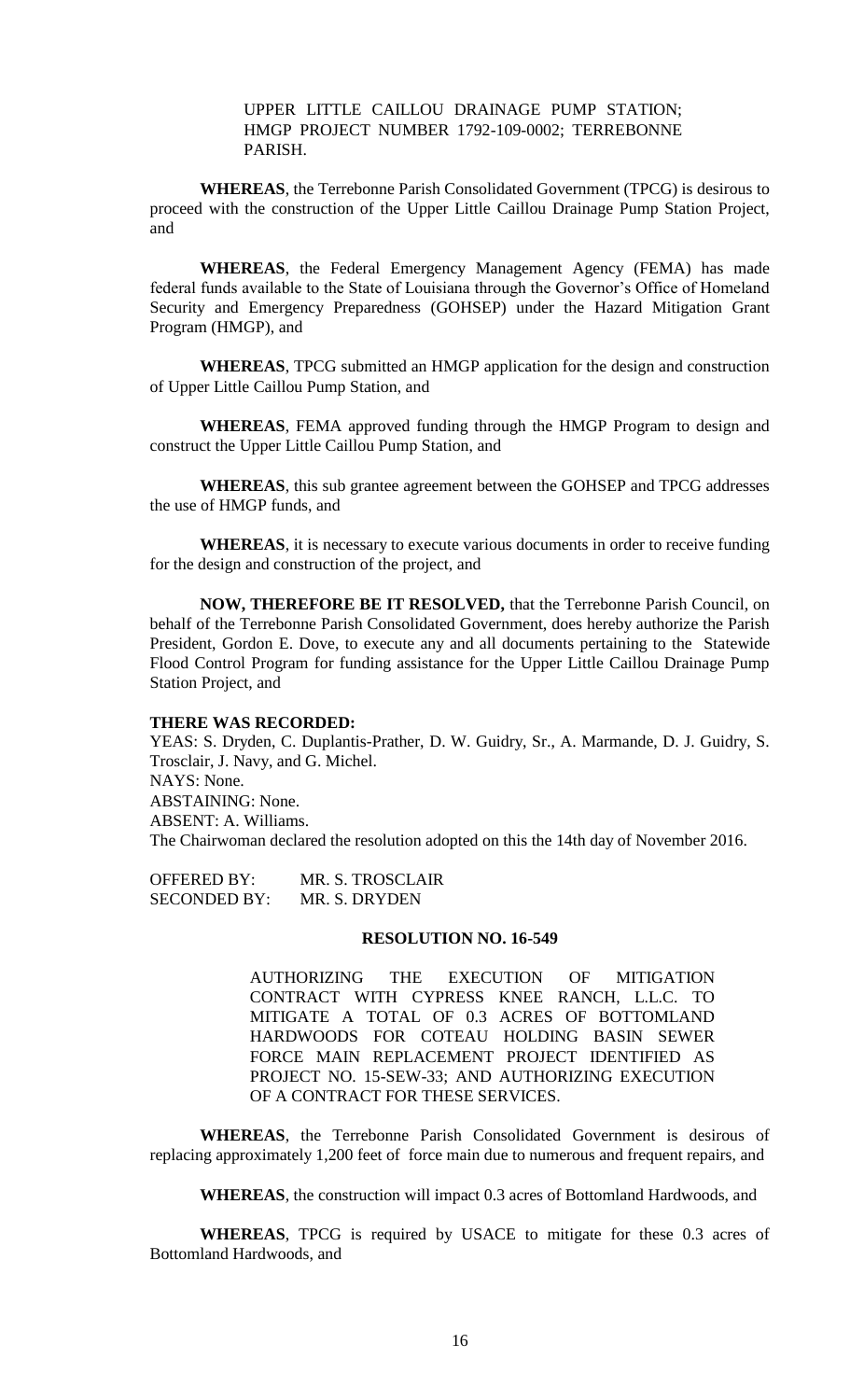**WHEREAS**, the cost for Bottomland Hardwoods is \$15,000.00, and

**NOW, THEREFORE BE IT RESOLVED** that the Terrebonne Parish Council, on behalf of the Terrebonne Parish Consolidated Government, does hereby authorize the execution of said contracts in the amount of \$15,000.00 with Cypress Knee Ranch, L.L.C. and any and all paperwork necessary for mitigation for Coteau Holding Basin Sewer Force Main Replacement Project, Parish Project No. 15-SEW-33; by Terrebonne Parish President Gordon E. Dove.

## **THERE WAS RECORDED:**

YEAS: S. Dryden, C. Duplantis-Prather, D. W. Guidry, Sr., A. Marmande, D. J. Guidry, S. Trosclair, J. Navy, and G. Michel. NAYS: None. ABSTAINING: None. ABSENT: A. Williams. The Chairwoman declared the resolution adopted on this the 14th day of November 2016.

OFFERED BY: MR. G. MICHEL SECONDED BY: MR. A. MARMANDE

## **RESOLUTION NO. 16-550**

PROVIDING FOR THE ACCEPTANCE OF WORK PERFORMED BY SEALEVEL CONSTRUCTION, INC. IN ACCORDANCE WITH THE CERTIFICATE OF SUBSTANTIAL COMPLETION FOR PARISH PROJECT NO. 14-SEW-24, RENOVATIONS TO MIRE AND WALLIS SEWER LIFT STATIONS, TERREBONNE PARISH, LOUISIANA.

**WHEREAS**, THE TERREBONNE PARISH CONSOLIDATED GOVERNMENT ENTERED INTO A CONTRACT DATED JANUARY 20, 2016, WITH SEALEVEL CONSTRUCTION, INC., RECORDATION NUMBER 1496723, FOR PARISH PROJECT NO. 14-SEW-24, RENOVATIONS TO MIRE AND WALLIS SEWER LIFT STATIONS, TERREBONNE PARISH, LOUISIANA, AND

**WHEREAS**, the work performed has been inspected by authorized representative of the Owner, Engineer and Contractor found to be substantially complete, and

**WHEREAS**, the Engineer for this project, Duplantis Design Group, PC, recommends the acceptance of the substantial completion, and

**WHEREAS**, this substantial completion is contingent upon approval from the Louisiana Department of Environmental Quality, and

**NOW THEREFORE BE IT RESOLVED**, that the Terrebonne Parish Council (Public Services Committee), on behalf of the Terrebonne Parish Consolidated Government, does hereby accept the work performed, effective as of the date of recording of this resolution, and does authorize and direct the Clerk of Court and Ex-Officio Recorder of Mortgages of Terrebonne Parish to note this acceptance thereof in the margin of the inscription of said contract under Entry No. 1496723 of the Records of Terrebonne Parish, Louisiana, and

**BE IT FURTHER RESOLVED**, that a certified copy of the resolution be forwarded to the Engineer, Duplantis Design Group, PC, and

**BE IT FURTHER RESOLVED**, that a certified copy of this resolution be recorded in the office of the Clerk of Court of Terrebonne Parish to commence a 45-day clear lien period, and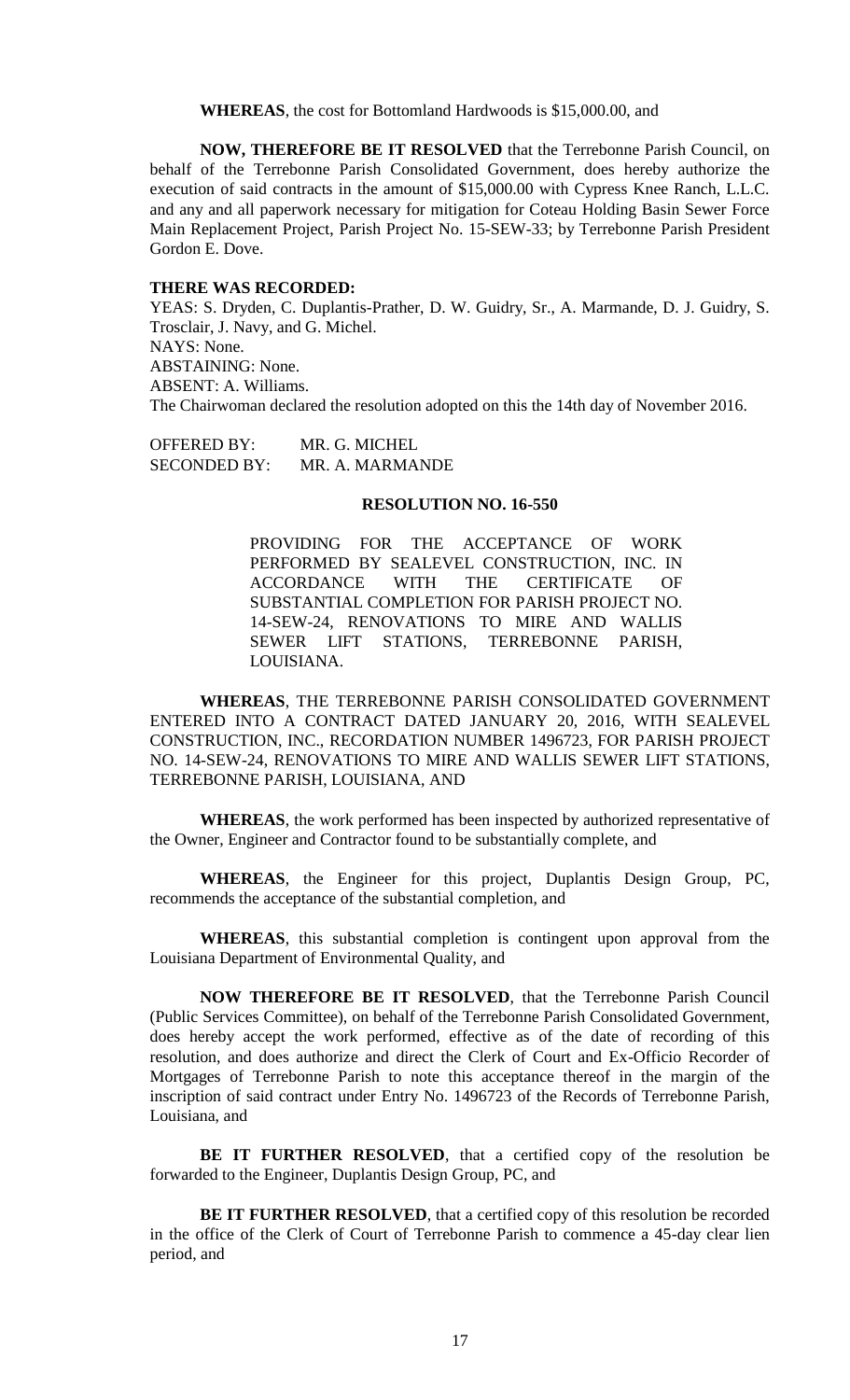**BE IT FURTHER RESOLVED**, that the Administration is authorized to make payment of retainage upon the presentation of a Clear Lien Certificate.

#### **THERE WAS RECORDED:**

YEAS: S. Dryden, C. Duplantis-Prather, D. W. Guidry, Sr., A. Marmande, D. J. Guidry, S. Trosclair, J. Navy, and G. Michel. NAYS: None. ABSTAINING: None. ABSENT: A. Williams. The Chairwoman declared the resolution adopted on this the 14th day of November 2016.

Mr. G. Michel moved, seconded by Mr. D. W. Guidry, Sr., "THAT, there being no further business to come before the Public Services Committee, the meeting be adjourned."

The Chairwoman called for the vote on the motion offered by Mr. G. Michel. THERE WAS RECORDED:

YEAS: S. Dryden, C. Duplantis-Prather, D.W. Guidry, Sr., A. Marmande, D. J. Guidry, S. Trosclair, J. Navy and G. Michel.

NAYS: None.

ABSENT: A. Williams.

The Chairwoman declared the motion adopted and the meeting was adjourned at 5:33 p.m.

Christa Duplantis-Prather, Chairwoman

Tammy E. Triggs, Minute Clerk

Ms. C. Duplantis-Prather moved, seconded by Mr. D. J. Guidry, "THAT, the Council accept and ratify the minutes of the Public Services Committee meeting held on 11/14/16."

The Chairman called for a vote on the motion offered by Ms. C. Duplantis-Prather. **THERE WAS RECORDED:** YEAS: S. Dryden, C. Duplantis-Prather, D. W. Guidry, Sr., A. Marmande, D. J. Guidry, S. Trosclair, J. Navy, A. Williams and G. Michel. NAYS: None. ABSENT: None. The Chairman declared the motion adopted.

The Chairman called for a report on the Community Development and Planning Committee meeting held on 11/14/16, whereupon the Committee Chairman rendered the following:

## **COMMUNITY DEVELOPMENT & PLANNING COMMITTEE**

#### **NOVEMBER 14, 2016**

The Chairman, Dirk Guidry, called the Community Development & Planning Committee meeting to order at 5:40 p. m. in the Terrebonne Parish Council Meeting Room with an Invocation offered by Committee member S. Trosclair and the Pledge of Allegiance led by Committee member A. Marmande. Upon roll call, Committee Members recorded as present were: S. Dryden, C. Duplantis-Prather, D. W. Guidry, Sr., A. Marmande, D. J. Guidry, S. Trosclair, J. Navy, A. Williams and G. Michel. A quorum was declared present.

The Committee Chairman recognized former Councilman Daniel "Danny" Babin who was in the audience for tonight's proceedings.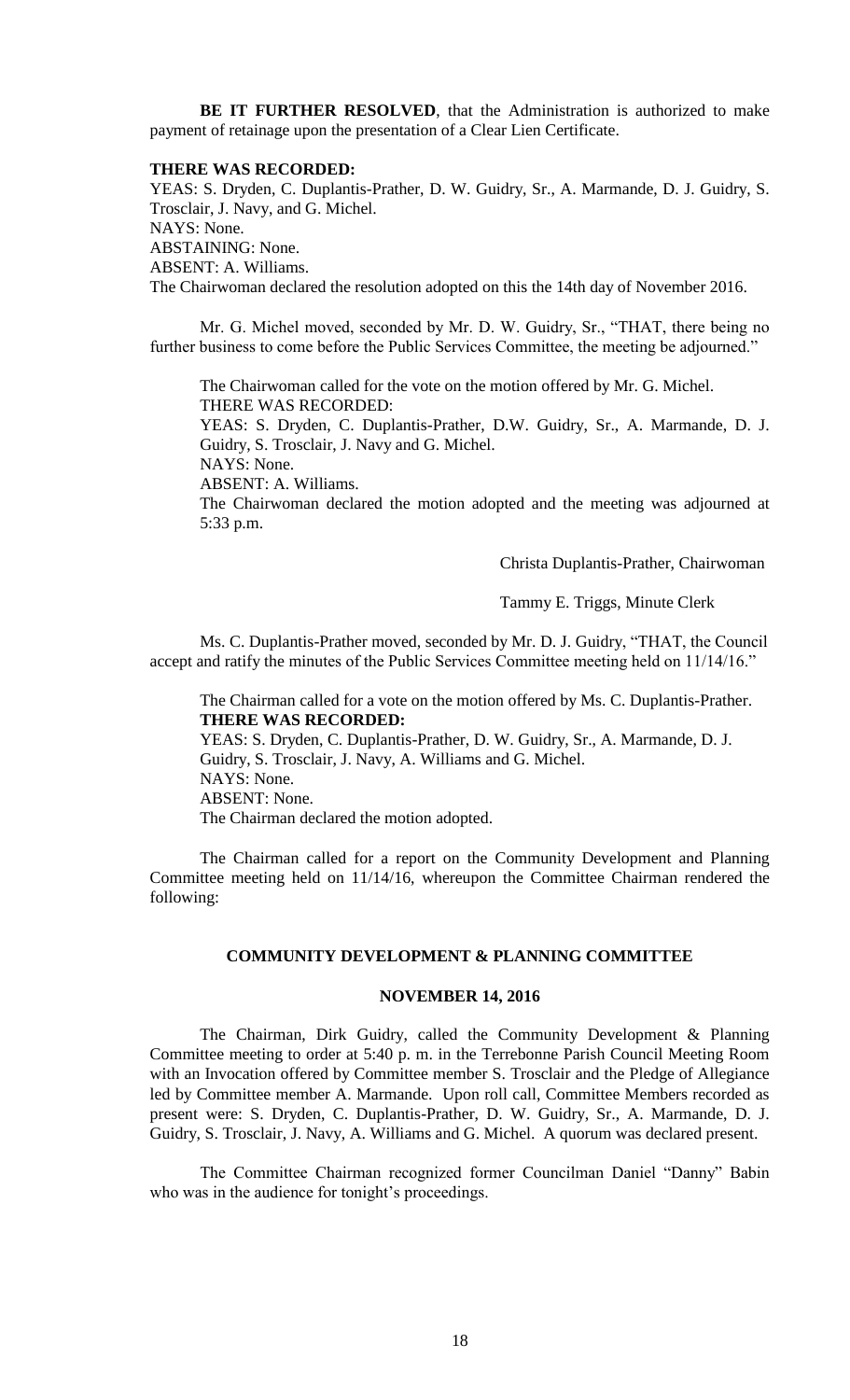OFFERED BY: MR. S. TROSCLAIR SECONDED BY: MR. A. MARMANDE

#### **RESOLUTION NO. 16-551**

AUTHORIZING THE PARISH PRESIDENT TO EXECUTE ALL NECESSARY DOCUMENTS TO SUBMIT AN APPLICATION TO THE ADMINISTRATION FOR CHILDREN AND FAMILIES FOR THE HEAD START PROGRAM IN TERREBONNE PARISH AND TO EXECUTE THE FIVE YEAR APPLICATION AND PY 2017, YEAR TWO HEAD START PROGRAM PLAN.

**WHEREAS**, it is necessary that an application be submitted by the governing body and the Head Start Policy Council.

**NOW THEREFORE BE IT RESOLVED** that the Terrebonne Parish Council, on behalf of the Terrebonne Parish Consolidated Government does hereby authorize the Parish President, Gordon E. Dove, to sign and submit the application to Administration for Children and Families to provide Head Start services.

**BE IT FURTHER RESOLVED** that the Terrebonne Parish Council on behalf of the Terrebonne Parish Consolidated Government does hereby authorize the Parish President to sign any certification, modifications, etc. that may be associated with the implementation of this agreement.

#### **THERE WAS RECORDED:**

YEAS: S. Dryden, C. Duplantis-Prather, D. W. Guidry, Sr., A. Marmande, D. J. Guidry, S. Trosclair, J. Navy, A. Williams, and G. Michel. NAYS: None. ABSTAINING: None. ABSENT: None. The Chairman declared the resolution adopted on this the 14th day of November 2016.

OFFERED BY: MS. A. WILLIAMS SECONDED BY: MS. C. DUPLANTIS-PRATHER

# **RESOLUTION NO. 16-552**

OBLIGATING THE NECESSARY FUNDING UNDER THE TERREBONNE PARISH FLOOD HAZARD MITIGATION GRANT PROGRAM/HURRICANE GUSTAV, PROJECT NO 1786-109-0006 TO COMPLETE THE STRUCTURE ELEVATION OF 421 PRINCE COLLINS STREET, HOUMA, LA 70364.

**WHEREAS**, the Terrebonne Parish Consolidated Government has been formally notified by FEMA that the Hurricane Gustav Flood Hazard Mitigation Grant Program (HMGP), Project No. 1786-109-0006, can proceed with the mitigation of the following property:

# ADDRESS: 421 PRINCE COLLINS STREET HOUMA, LA 70364

# OWNED BY: YVONNE CELESTINE;

WHEREAS, under the administrative guidance of Solutient, the required "Elevation Packet" has been prepared and executed for the property owner recommending elevation through the HMGP Program.

**NOW, THEREFORE, BE IT RESOLVED,** by the Terrebonne Parish Council that the necessary funding under the Terrebonne Parish Flood Hazard Mitigation Grant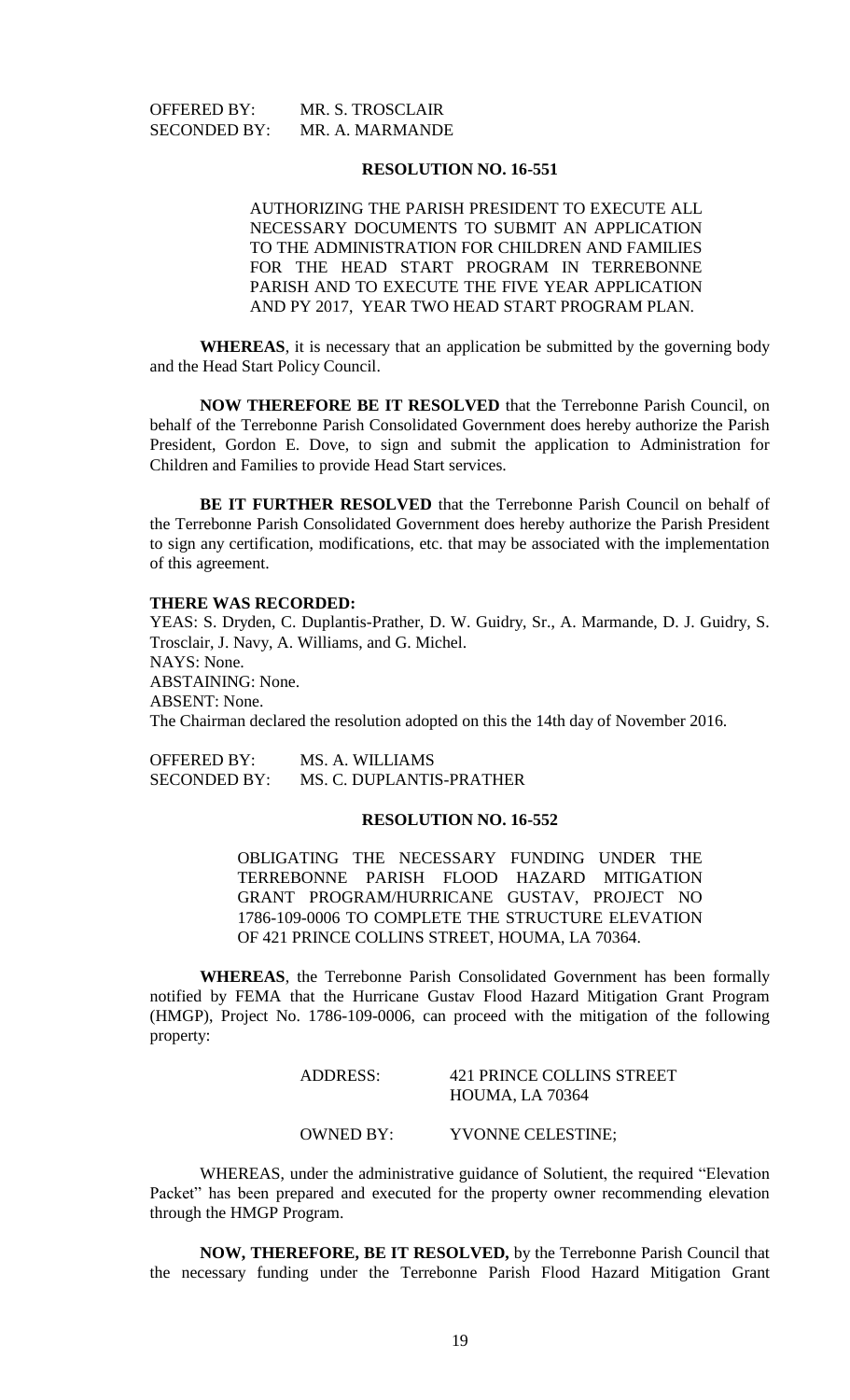Program/Hurricane Gustav, Project No. 1786-109-0006 be hereby obligated to mitigate the property above.

# **THERE WAS RECORDED:**

YEAS: S. Dryden, C. Duplantis-Prather, D. W. Guidry, Sr., A. Marmande, D. J. Guidry, S. Trosclair, J. Navy, A. Williams, and G. Michel. NAYS: None. ABSTAINING: None. ABSENT: None. The Chairwoman declared the resolution adopted on this the 14th day of November 2016.

Mr. J. Navy moved, seconded by Ms. C. Duplantis-Prather, "THAT, the Community Development and Planning Committee rescind the Condemnation order for 329 Allen Street, Houma, LA."

The Chairman called for the vote on the motion offered by Mr. J. Navy. **THERE WAS RECORDED:** YEAS: S. Dryden, C. Duplantis-Prather, D. W. Guidry, Sr., A. Marmande, D. J. Guidry, S. Trosclair, J. Navy, A. Williams and G. Michel. NAYS: None. ABSENT: None.

The Chairman declared the motion adopted.

Mr. J. Navy moved, seconded by Ms. C. Duplantis-Prather, "THAT, the Community Development and Planning Committee rescind the condemnation order for 2610 Madge Street, Houma, LA."

The Chairman called for the vote on the motion offered by Mr. J. Navy. **THERE WAS RECORDED:** YEAS: S. Dryden, C. Duplantis-Prather, D. W. Guidry, Sr., A. Marmande, D. J. Guidry, S. Trosclair, J. Navy, A. Williams and G. Michel. NAYS: None. ABSENT: None.

The Chairman declared the motion adopted.

Mr. J. Navy moved, seconded by Mr. S. Trosclair, "THAT, the Community Development and Planning Committee rescind the condemnation order for 814 East Street/2605 Matthews Court, Houma, LA."

The Chairman called for the vote on the motion offered by Mr. J. Navy. **THERE WAS RECORDED:** YEAS: S. Dryden, C. Duplantis-Prather, D. W. Guidry, Sr., A. Marmande, D. J. Guidry, S. Trosclair, J. Navy, A. Williams, and G. Michel. NAYS: None. ABSENT: None.

The Chairman declared the motion adopted.

Mr. J. Navy moved, seconded by Mr. S. Dryden, "THAT, the Community Development and Planning Committee rescind the condemnation order for 814 East Street/2633 Matthews Court, Houma, LA."

The Chairman called for the vote on the motion offered by Mr. J. Navy. **THERE WAS RECORDED:** YEAS: S. Dryden, C. Duplantis-Prather, D. W. Guidry, Sr., A. Marmande, D. J. Guidry, S. Trosclair, J. Navy, A. Williams, and G. Michel. NAYS: None. ABSENT: None. The Chairman declared the motion adopted.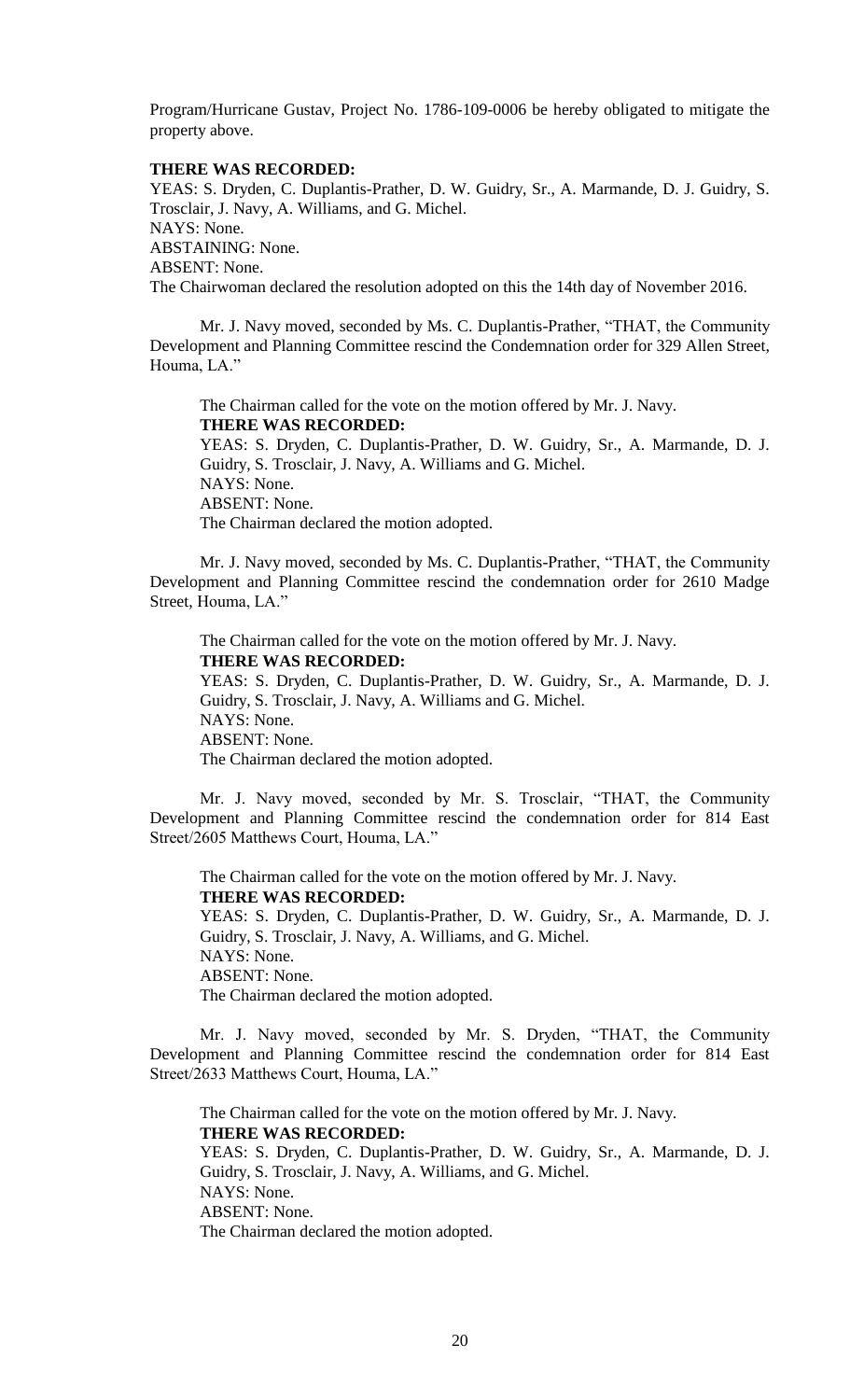Mr. S. Trosclair moved, seconded by Mr. D. W. Guidry, Sr., "THAT, there being no further business to come before the Community Development & Planning Committee, the meeting be adjourned."

The Chairman called for the vote on the motion offered by Mr. S. Trosclair. **THERE WAS RECORDED:**

YEAS: S. Dryden, C. Duplantis-Prather, D. W. Guidry, Sr., A. Marmande, D. J. Guidry, S. Trosclair, J. Navy, A. Williams, and G. Michel.

NAYS: None.

ABSENT: None.

The Chairman declared the motion adopted and the meeting was adjourned at 5:43 p.

m.

Dirk J. Guidry, Chairman

Tammy E. Triggs, Minute Clerk

Mr. D. J. Guidry moved, seconded by Mr. S. Trosclair, "THAT, the Council accept and ratify the minutes of the Community Development and Planning meeting held on 11/14/16."

The Chairman called for a vote on the motion offered by Mr. D. J. Guidry. **THERE WAS RECORDED:**

YEAS: S. Dryden, C. Duplantis-Prather, D. W. Guidry, Sr., A. Marmande, D. J. Guidry, S. Trosclair, J. Navy, A. Williams and G. Michel. NAYS: None. ABSENT: None. The Chairman declared the motion adopted.

The Chairman called for a report on the Policy, Procedure and Legal Committee meeting held on 11/14/16, whereupon the Committee Chairman noting ratification of minutes call a public hearing on December 7, 2016 at 6:30 p.m., rendered the following:

#### **POLICY, PROCEDURE, & LEGAL COMMITTEE**

# **NOVEMBER 14, 2016**

The Chairman, Darrin W. Guidry, Sr., called the Policy, Procedure, & Legal Committee meeting to order at 5:51 p. m. in the Terrebonne Parish Council Meeting Room with an Invocation offered by Committee member C. Duplantis-Prather and the Pledge of Allegiance led by Committee member G. Michel. Upon roll call, Committee Members recorded as present were: S. Dryden, C. Duplantis-Prather, D. W. Guidry, Sr., A. Marmande, D. J. Guidry, S. Trosclair, J. Navy, A. Williams, and G. Michel. A quorum was declared present.

The Chairman, D. W. Guidry, Sr., along with Committee members D. J. Guidry and J. Navy announced that they would not be voting on the matter relative to appointing an Agent of Record for TPCG's Health Benefit Program because of their banking relationship with one of the presenters and Committee member A. Williams announced that she will not be voting or discussing this matter because of her employment with one of the presenters.

Parish President G. Dove explained that the parish's insurance renewal is coming due in January and letters were sent out to local insurance carriers to give everyone an opportunity to submit a bid and/or proposal. He continued that a committee was formed which included Parish Manager A. Levron, Human Resource and Risk Management Director J. Dana Ortego, Chief Finance Officer K. Mauldin, Insurance Technician Tracy Harris, Financial Consultant David Prevost and Parish Insurance Consultant Patrick Burns (a nonvoting member), who had the task of selecting three of the best proposals submitted.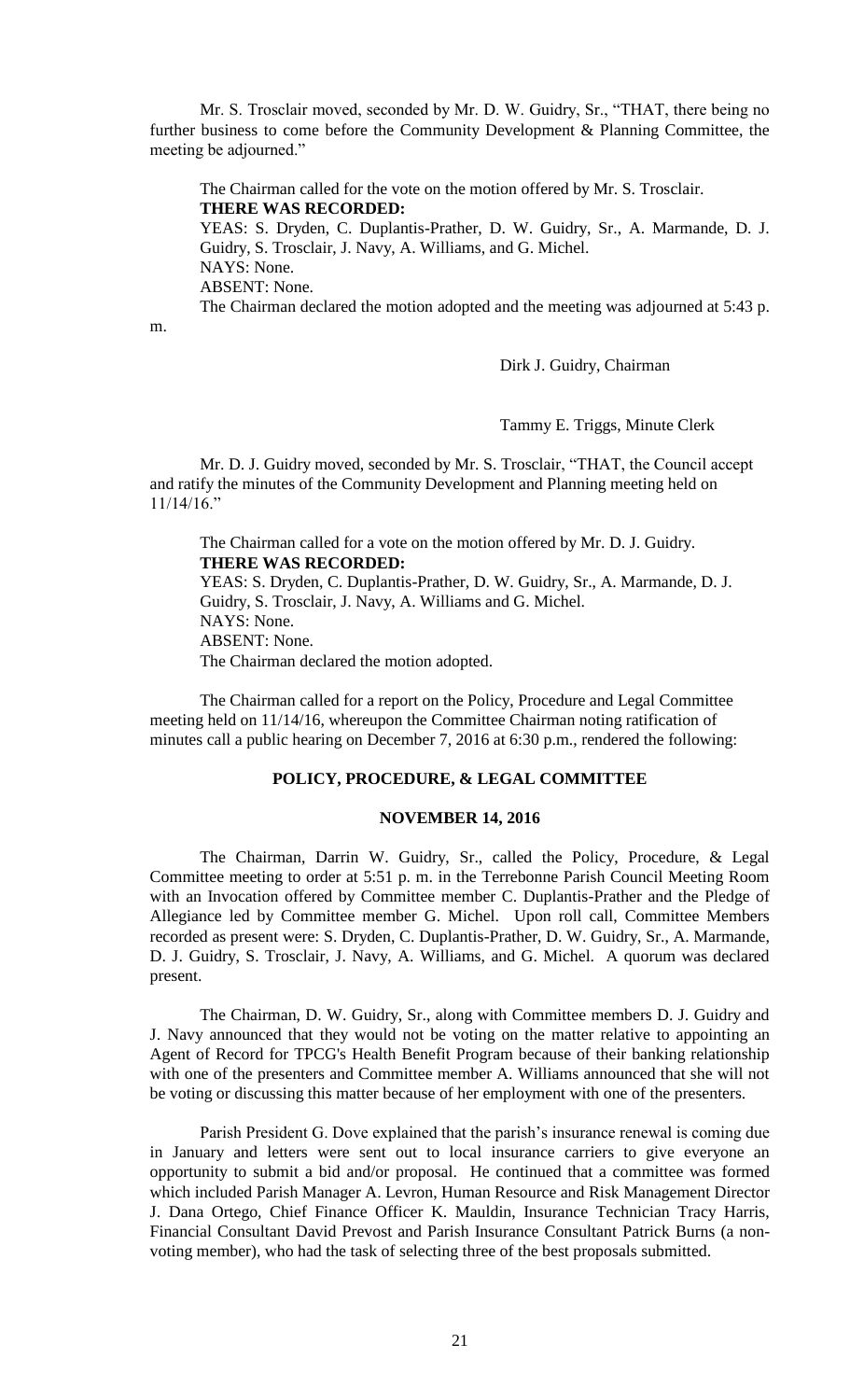Parish Manager A. Levron explained that bids were solicited and/or advertised for the parish health insurance coverage; and noted that twenty (20) proposals were received on October 18<sup>th</sup>, three of which declined to offer proposals. Mr. Levron explained that the committee chose the three best proposals submitted which would offer the best benefits for the employees of Terrebonne Parish; and noted that the brokers were invited to offer a presentation to the committee on November  $2<sup>nd</sup>$ . He further explained that the reason there are two matters on the agenda is because the Parish Code requires that the Agent of Record be selected and adopted by an ordinance therefore it has to lay over at least two weeks; additionally, he stated that the Parish Code provides that any contract which exceeds \$30,000 per annum has to be approved by resolution. Mr. Levron expressed Administration's desire to have this agreement signed by December  $7<sup>th</sup>$ , 2016, which gives the parish a three week period in which to change providers the event that there is a change from the incumbent and to enroll all employees into the new insurance plan.

Upon questioning from Committee member A. Williams, Parish Manager A. Levron explained that due to the Council meeting schedule, the aforementioned ordinance and resolution were placed on the agenda, but a special meeting can be held if need be.

Parish Attorney J. Hebert explained that it could take up to approximately six or seven weeks to obtain an Ethics Advisory Opinion as to whether some Council members could vote or abstain due to possible conflicts on the matter.

The Committee Chairman recognized Mr. Errol A. Duplantis, owner of Lloyd's Pharmacy in Gray, LA, who addressed the Committee relative to the aspect of the proposed insurance model; and noted that representatives from Haydel's Drugstore, Peoples' Drug Store, Wolfe's Pharmacy and Broadmoor Pharmacy, were also present in the audience for tonight's proceedings. Mr. Duplantis explained that he appreciates the governmental officials for bringing a new "main street" model of health care to Terrebonne Parish that shows the transparency of the current RFP bid process.

Upon questioning from Committee member C. Duplantis-Prather, Mr. Duplantis explained that the service that he offers is second to none and he is willing to open at any time to accommodate any individual who needs his pharmacy services.

The Chairman allowed each of the agents an opportunity to share information about their businesses.

Mr. Anthony "Tony" Alford, owner of Alford, Staples Lapeyre and Robichaux, addressed the committee relative to the service that his company provides as it relates to insurance. Mr. Alford explained that his company assembles a team together to give the customer the best plan available that suits their needs. He explained that his agency assists in handling compliance issues, they have over 200 years of experience with employee benefits and they have a 24-hour call service, as well as free HR service. Their staff consists of nineteen (19) full time employees with four (4) CHRS's (Certified Healthcare Reform Specialists). Mr. Alford's agency "quotes" the market every year for a fair price regardless of the renewal price and can work with an insurance carrier.

Mr. Rudy Laris Jr., owner of Laris Insurance Agency, addressed the committee relative to the matter of his insurance agency providing health insurance benefits for Terrebonne Parish. He explained that his agency is a fourth generation agency that has provided insurance coverage throughout Louisiana. Mr. Laris explained that his agency is one of the largest insurance agencies in Louisiana and looks forward to working with Terrebonne Parish.

Mr. Tate Zyroll, Group Health/Benefits Agent for Laris Insurance, explained that their agency is not here for just a partnership; they strive to build a relationship. He explained that they utilize data to strategize the long term benefits for their customers, as well as cater to communication. His company is willing meet with the Human Resource Department to review all claims and meet with the insurance carrier to utilize data on a monthly basis to determine whether the proper care is administered to the insured. Mr. Zyroll expressed his willingness to work with Terrebonne Parish.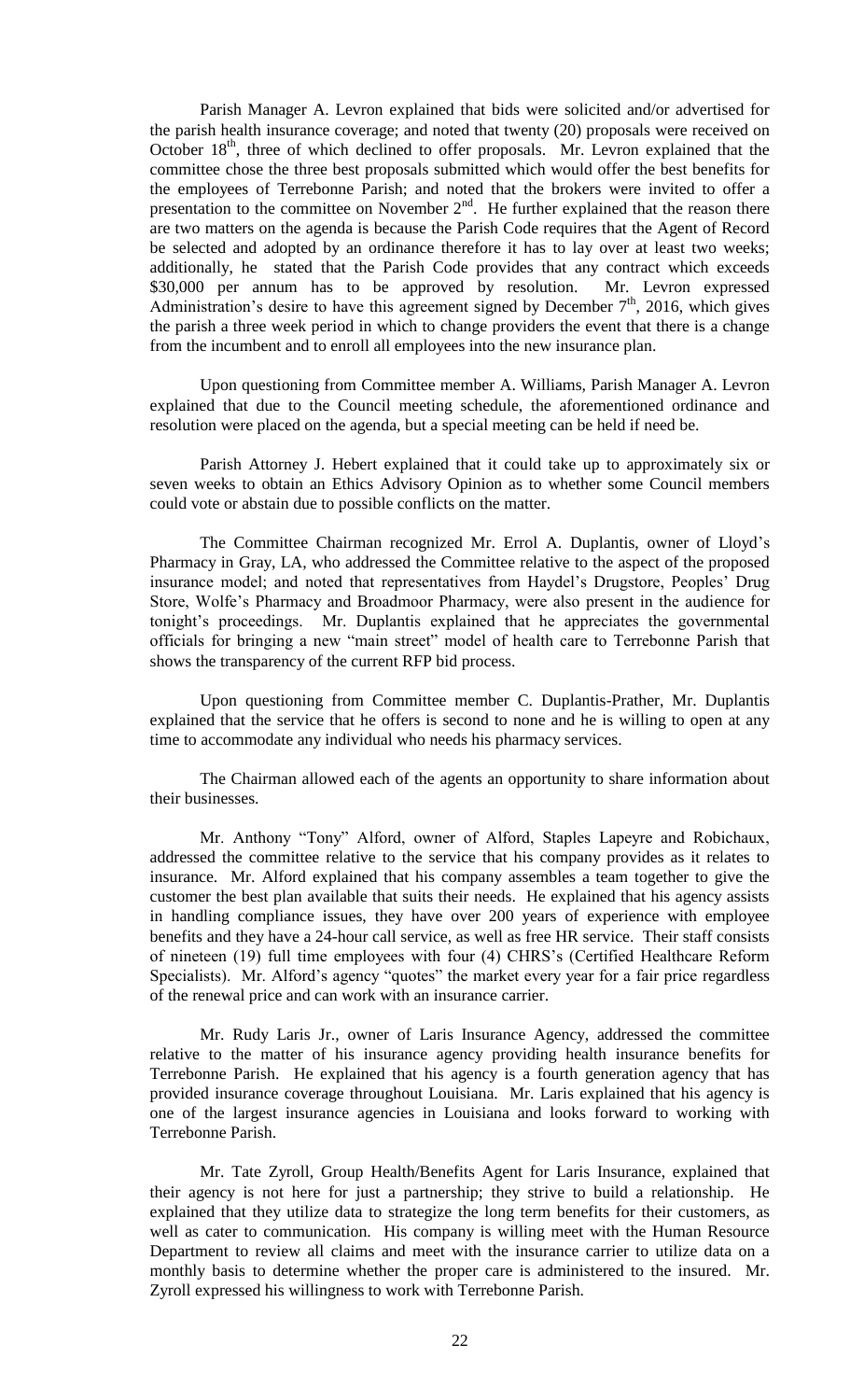Mr. Chuck Weaver, Jr., an agent with South Louisiana Financial Services, explained that his company is one of the oldest in Terrebonne Parish and is a subsidiary of South Louisiana Bank. Mr. Weaver further explained their list of services and stated that, in his opinion, that their proposal is the most beneficial for the employees of Terrebonne Parish; noting that their plan doesn't duplicate services.

The Chairman allowed each Insurer/TPA to share information about their insurance company.

Mr. Mitchell Menard and Ms. Cabrini Granier, Marketing Account Executives for BlueCross BlueShield, addressed the committee relative to the services that their insurance company provides. Mr. Menard explained that BlueCross BlueShield is a non-profit organization that insures 1.5 million individuals across the United States. They maintain a full staff and provide management health coaches that help to ensure living a healthy lifestyle. The program is designed to help individuals with special needs as well, such as diabetes and heart disease. BlueCross BlueShield's main goal is to promote good health, improve lifestyles and to help Louisianans live longer, healthier lives.

Mr. Derrick Barfield, Mr. Chris Wilson, representatives of Gilsbar Insurance and Ms. LeAnn Boyd, PharmD, CEO of Southern Scripts, LLC, addressed the committee relative to the services that their insurance company provides. Mr. Barfield explained that their company is a  $3<sup>rd</sup>$  party administrator located in Covington, LA which has an employee base of over 500 employees servicing over one million members in the United States; and noted that they are a local company that is part of a national organization. He stated that clients that have been with their company for two years have experienced less than a one percent increase in their claims as compared to a national number of over six percent. Gilsbar has a large clinical outreach program which engages their insurer and based upon the fixed cost perspective, and that the Gilsbar program will save the parish \$1.2 million dollar (just in fixed-costs).

Mr. Chris Wilson explained that they provide "deep" discounts in a very concentrated market in Louisiana; and noted that they allow the TPA to do what they do well which is to plan efficiently and build products that can steer members to high quality providers. According to Mr. Wilson, an agency can tier benefits up and have better discounts; noting that this would be a good program for Terrebonne Parish.

Ms. LeAnn Boyd, of Southern Scripts, stated that Southern Scripts will bring data and savings to Terrebonne Parish in the amount of \$1.4 million dollars based on the repricing of data received. Ms. Boyd explained that Southern Scripts engages in pass through pricing, variable co-pay, clinical program and program entitled "rebate dollars", where money is allocated back to Terrebonne Parish.

Ms. Melinda McClain, account manager with United HealthCare, addressed the committee relative to the insurance services that their company provides. Ms. McClain explained that they offer local discounts as well as out-of-state discounts and their fixed cost perspective have reduced their administrative fee as well as other fees for the insured of Terrebonne Parish. Ms. McClain asked Terrebonne Parish to continue to do business with United HealthCare.

Committee member G. Michel asked each Insurer/TPA specific questions regarding if they would receive commissions, bonuses and/or any compensation if chosen to be the Insurer/TPA for TPCG's Health Benefit Program to which Derrick Barfield with Gilsbar responded that they would not be receiving any compensation; Mr. Mitchell Menard explained that they do have a retention bonus but it is not mandatory that they receive it and Ms. McClain responded by saying that they would receive "net of commission" but no money would be received. Ms. LeAnn Boyd explained that they don't collect any DIR fees or paid to the TPA either.

Committee member G. Michel showed a brief power-point presentation about the process of the "flow of money" as it relates to insurance spending and claims.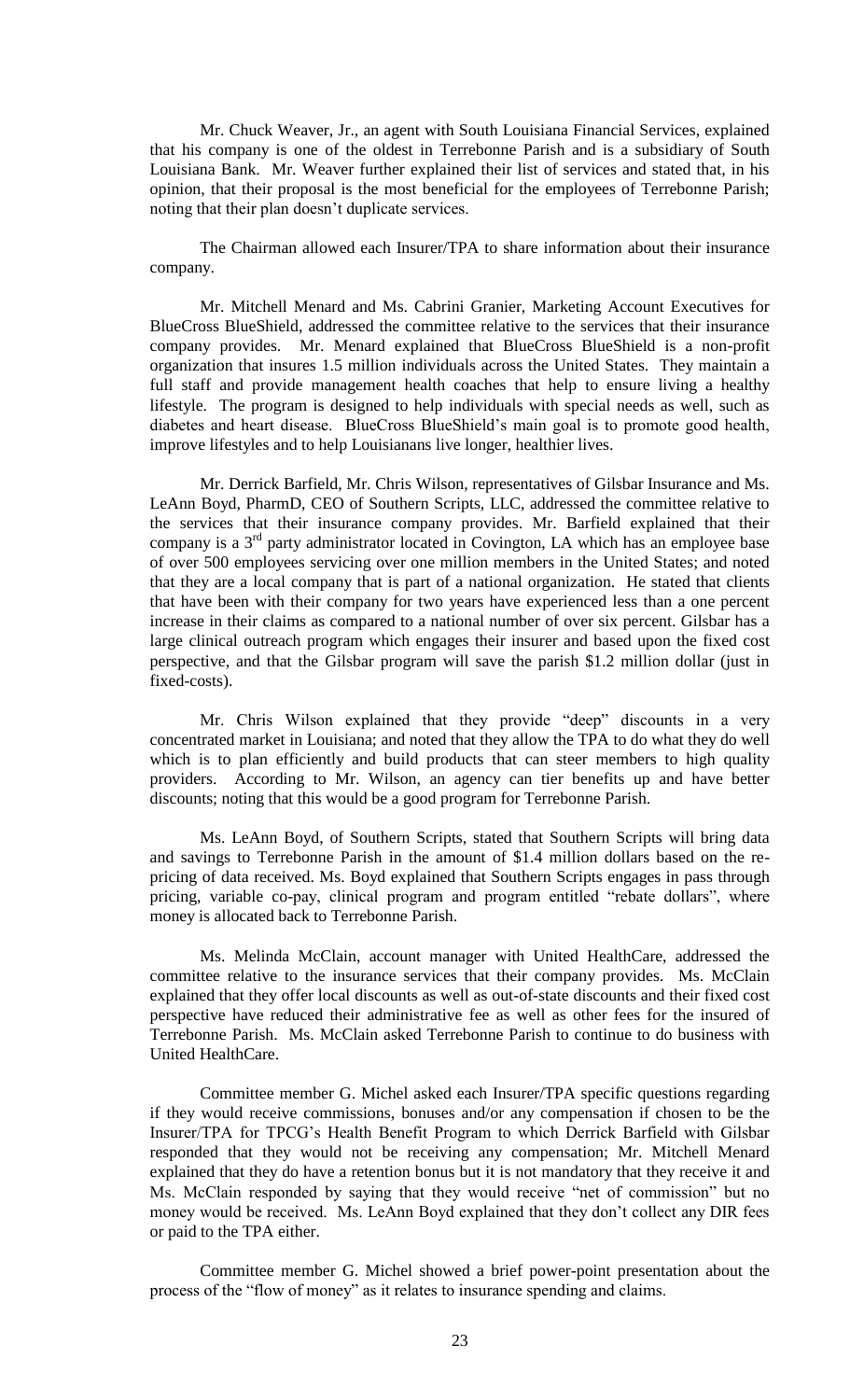Committee member A. Williams suggested that an insurance advisory committee be formed to discuss all of the details of parish health insurance premiums.

Mr. G. Michel moved, seconded by Mr. D. J. Guidry, "THAT, the Policy, Procedure and Legal Committee deviate from Agenda Item No. 1 - Discussion, and possible action relative to the introduction of an Ordinance to appoint Agent of Record for TPCG's Health Benefit Program and address Agenda Item No. 2 - Discussion, and possible action relative to a Resolution to select Insurer/TPA for TPCG's Health Benefit Program (Medical, Pharmacy, and Dental)."

The Chairman called for the vote on the motion offered by Mr. G. Michel. **THERE WAS RECORDED:** YEAS: S. Dryden, D.W. Guidry, Sr., S. Trosclair and G. Michel. NAYS: None. ABSENT: None. ABSTAINING: C. Duplantis-Prather, D. J. Guidry, A. Marmande, J. Navy and A. Williams. The Chairman declared the motion *failed*.

Mr. A. Marmande moved, seconded by Mr. G. Michel, "THAT, the Policy, Procedure and Legal Committee deviate from Agenda Item No. 1 - Discussion, and possible action relative to the introduction of an Ordinance to appoint Agent of Record for TPCG's Health Benefit Program and address Agenda Item No. 2 - Discussion, and possible action relative to a Resolution to select Insurer/TPA for TPCG's Health Benefit Program (Medical, Pharmacy, and Dental)."

The Chairman called for the vote on the motion offered by Mr. A. Marmande. **THERE WAS RECORDED:** YEAS: S. Dryden, D.W. Guidry, Sr., S. Trosclair and G. Michel. NAYS: None. ABSENT: None. ABSTAINING: C. Duplantis-Prather, D. J. Guidry, A. Marmande, J. Navy and A. Williams. The Chairman declared the motion *failed*.

Mr. G. Michel moved, seconded by Mr. S. Dryden, "THAT, the Policy, Procedure and Legal Committee introduce an ordinance to appoint Alford, Staples, Lapeyre and Robichaux as Agent of Record for TPCG's Health Benefit Program and call a public hearing on December 7, 2016 at 6:30 p.m."

The Chairman called for the vote on the motion offered by Mr. G. Michel. **THERE WAS RECORDED:**

YEAS: S. Dryden, C. Duplantis-Prather, A. Marmande, S. Trosclair and G. Michel. NAYS: None.

ABSENT: None.

ABSTAINING: D.W. Guidry, Sr., D.J Guidry, J. Navy and A. Williams. The Chairman declared the motion adopted.

# OFFERED BY: MR. G. MICHEL SECONDED BY: MR. S. TROSCLAIR AND MR. A. MARMANDE

# **RESOLUTION NO. 16-553**

IN ACCORDANCE WITH CHAPTER 2, ARTICLE V, SECTION 2-109 OF THE TERREBONNE PARISH CODE OF ORDINANCES, A RESOLUTION TO APPROVE THE CONTRACT PROVIDED BY GILSBAR AS INSURER/THIRD PARTY ADMINISTRATOR OF TERREBONNE PARISH CONSOLIDATED GOVERNMENT'S INSURANCE/SELF-FUNDED PROGRAM FOR GROUP EMPLOYEE HEALTH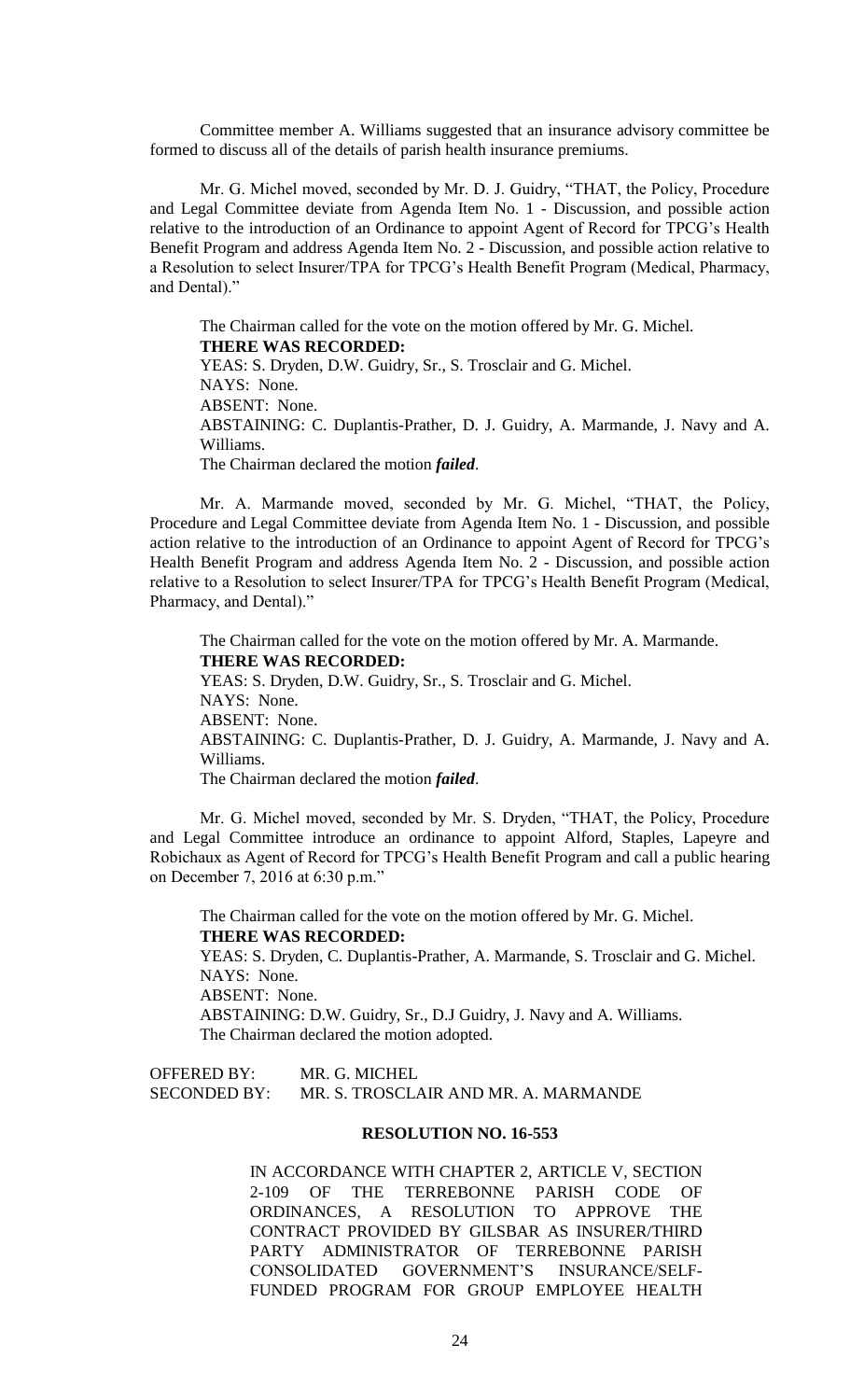# INSURANCE BENEFITS FOR MEDICAL, DENTAL, AND PHARMACY COVERAGES COMMENCING ON JANUARY 1, 2017, AND EFFECTIVE THROUGH DECEMBER 31, 2017, WITH THE OPTION TO RENEW FOR TWO ADDITIONAL ONE YEAR TERMS AS MORE FULLY DESCRIBED HEREIN.

**WHEREAS**, Terrebonne Parish Consolidated Government (TPCG) does provide employee group health insurance/self-funded insurance benefits for medical, dental, and pharmacy benefits through its Risk Management Department; and

**WHEREAS**, The Terrebonne Parish Council has reviewed three proposals recommended for consideration by the Risk Management Insurance Committee appointed by Parish Administration; and

**WHEREAS**, the Terrebonne Parish Consolidated Government (TPCG) has determined the group health benefits contract is beneficial to the operation of the Terrebonne Parish Consolidated Government; and

# SECTION I

**NOW THEREFORE BE IT RESOLVED** that the Terrebonne Parish Council on behalf of the Terrebonne Parish Consolidated Government hereby approves and consents to contract with GILSBAR to provide Insurer/Third Party Administration and coverages, including reinsurance, for the Terrebonne Parish Consolidated Government employee group health-related benefits for medical, dental and pharmacy coverages as submitted to Terrebonne Parish Council on November 14, 2016, for the period commencing January 1, 2017, and effective through December 31, 2017, with the option to renew the contract for two additional one-year terms subject to Council approval; and

#### SECTION II

**NOW THEREFORE BE IT FURTHER RESOLVED** that the Terrebonne Parish Consolidated Government reserves the option to renew the appointment for up to two additional one-year terms upon resolution by the Terrebonne Parish Council in accordance with Chapter 2, Article V of the Terrebonne Parish Code of Ordinances, Section 2-109; and

# SECTION III

**NOW THEREFORE BE IT RESOLVED**, by the Terrebonne Parish Council that the Risk Management Insurance Committee and the Legal Department shall review the Insurer/Third Party Administrator contract for final approval, and that Parish President Gordon E. Dove is authorized to execute the Insurer/Third Party Administrator contract and any related documents on behalf of Terrebonne Parish Consolidated Government.

#### SECTION IV

If any word, clause, phrase, section or other portion of this resolution shall be declared null, void, invalid, illegal, or unconstitutional, the remaining words, clauses, phrases, sections and other portions of this resolution shall remain in full force and effect, the provisions of this resolution hereby being declared to be severable.

#### SECTION V

This resolution shall become effective upon approval by the Parish Council and signature of the Parish President.

#### **THERE WAS RECORDED:**

YEAS: S. Dryden, C. Duplantis-Prather, A. Marmande, S. Trosclair, and G. Michel. NAYS: None. ABSTAINING: . D. W. Guidry, Sr., D. J. Guidry, J. Navy, and A. Williams.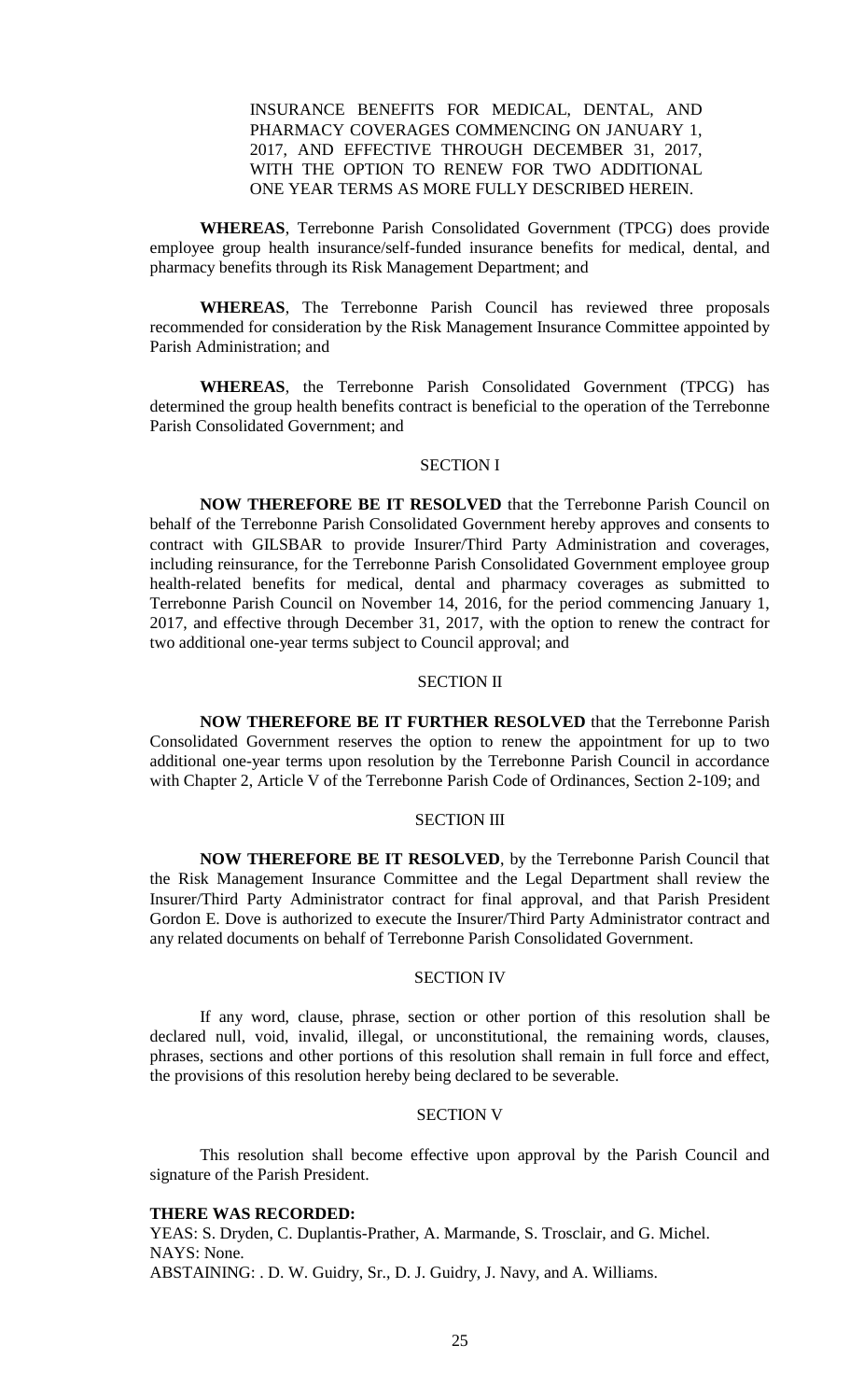## ABSENT: None.

The Chairman declared the resolution adopted on this the 14th day of November 2016.

Committee member A. Williams asked that Legal request an Ethics Advisory Opinion since she does not own 25% of the Gilsbar Insurance Company nor does she sit as an executive board member for the aforementioned company. She stated that she believes that she could have voted, but because of her respect for local government and for transparency purposes, she chose not to.

Chairman D. W. Guidry. Sr. also asked that Legal request an Ethics Advisory Opinion as to whether having a banking relationship precludes a Council member from voting on matters such as what was addressed this evening.

Committee member C. Duplantis-Prather thanked all of the insurance companies and presenters that were present for tonight's proceeding and Committee member J. Navy thanked Parish President G. Dove and his Administration for a job well done in obtaining affordable health care for the employees of Terrebonne Parish.

Mr. S. Trosclair moved, seconded by Mr. G. Michel, "THAT, there being no further business to come before the Policy, Procedure, & Legal Committee, the meeting be adjourned."

The Chairman called for the vote on the motion offered by Mr. S. Trosclair. **THERE WAS RECORDED:**

YEAS: S. Dryden, C. Duplantis-Prather, D.W. Guidry, Sr., A. Marmande, D. J. Guidry, S. Trosclair, J. Navy, A. Williams, and G. Michel.

NAYS: None.

ABSENT: None.

The Chairman declared the motion adopted and the meeting was adjourned at 7:55 p. m.

Darrin W. Guidry, Sr., Chairman

Tammy E. Triggs, Minute Clerk

Mr. D. W. Guidry, Sr. moved, seconded by Ms. C. Duplantis-Prather, "THAT, the Council accept and ratify the minutes of the Policy, Procedure and Legal Committee meeting held on 11/14/16." \**(MOTION WITHDRAWN AFTER DISCUSSION)*

Councilman D. W. Guidry, Sr. explained that he spoke with the Louisiana Ethics Commission concerning his relationship with one of the presenters and stated that there was no ethics violation; but he abstained as a precautionary measure.

*\*Mr. D. W. Guidry, Sr., withdrew the motion and Ms. C. Duplantis-Prather withdrew the second.*

Mr. S. Dryden moved, seconded by Ms. C. Duplantis-Prather, "THAT, the Council accept and ratify the minutes of the Policy, Procedure and Legal Committee meeting held on 11/14/16."

The Vice-Chairman called for a vote on the motion offered by Mr. S. Dryden. **THERE WAS RECORDED:** YEAS: S. Dryden, C. Duplantis-Prather, A. Marmande, S. Trosclair, and G. Michel. NAYS: None. ABSENT: None. ABSTAINING: D. W. Guidry, Sr., D. J. Guidry, J. Navy and A. Williams.

The Vice-Chairman declared the motion adopted.

The Chairman called for a report on the Budget and Finance Committee meeting held on 11/14/16, whereupon the Committee Chairwoman noting ratification of minutes calls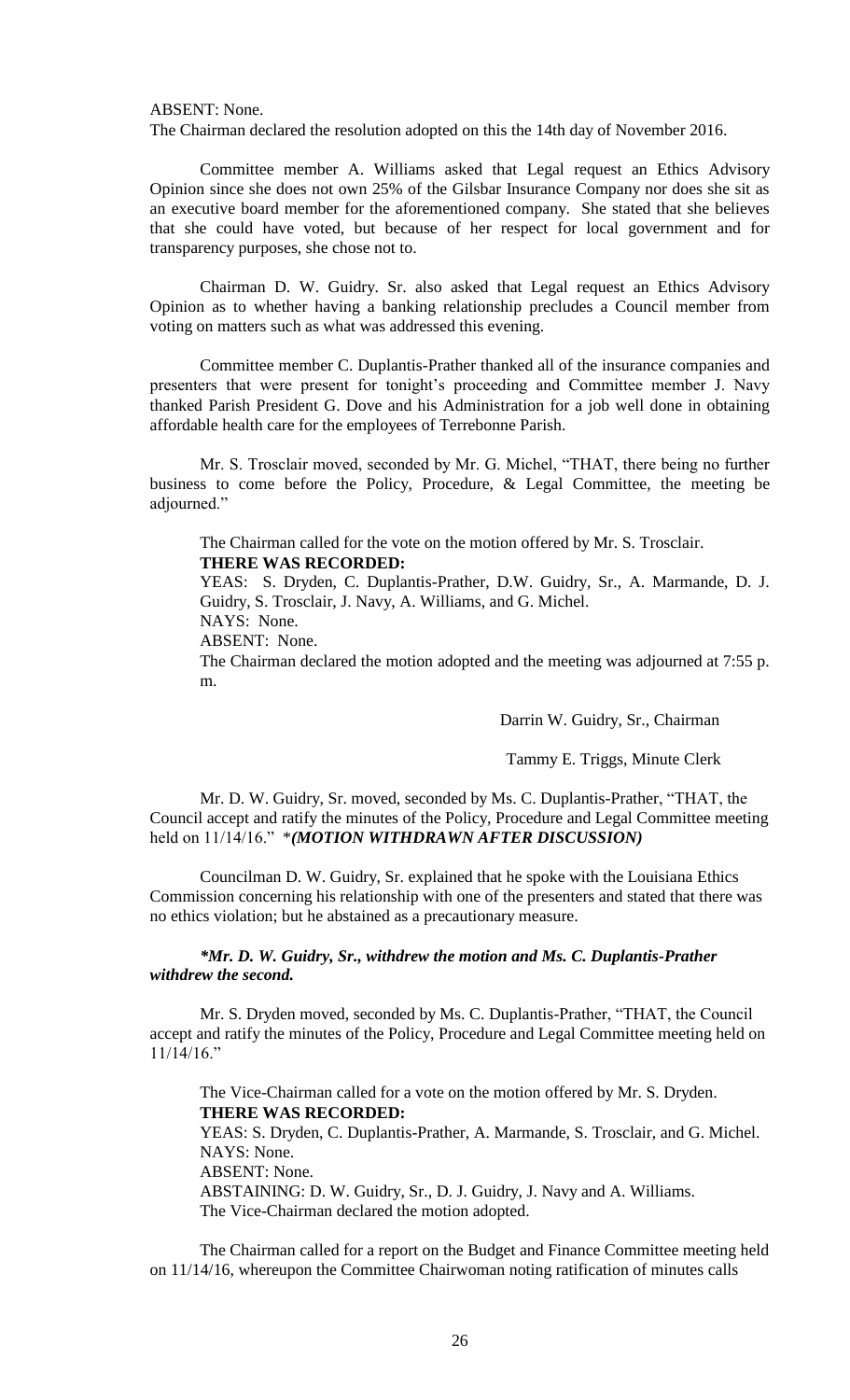public hearings on December 7, 2016 and December 21, 2016 at 6:30 p.m. rendered the following:

# **BUDGET & FINANCE COMMITTEE**

# **NOVEMBER 14, 2016**

The Chairwoman, Arlanda Williams, called the Budget & Finance Committee meeting to order at 8:00 p. m. in the Terrebonne Parish Council Meeting Room with an Invocation offered by Committee member J. Navy and the Pledge of Allegiance led by Committee member S. Trosclair. Upon roll call, Committee Members recorded as present were: S. Dryden, C. Duplantis-Prather, D. W. Guidry, Sr., A, Marmande, D. J. Guidry, S. Trosclair, J. Navy, A. Williams and S. Dryden. A quorum was declared present.

| <b>OFFERED BY:</b>  | MR. A. MARMANDE |
|---------------------|-----------------|
| <b>SECONDED BY:</b> | MR. J. NAVY     |

# **RESOLUTION NO. 16-554**

**WHEREAS,** on August 28, 2013 the Terrebonne Parish Council adopted Ordinance No. 8336 declaring the following described property adjudicated to the Terrebonne Parish Consolidated Government, with an owner of record as ALBERT WOOLENS ESTATE as surplus:

> ON THE LEFT DESCENDING BANK OF BAYOU DULARGE. LOT 60 X 93' ON NORTH SIDE OF 10' LANE KNOWN AS LOT 6 ON SKETCH RECORDED IN CB 317/291 OF PROPERTY OF EDWARD & JAMES LEWIS. CB 2201/601 (ACCOUNT# A10-41613) (141 WILLIAMS STREET), AND

**WHEREAS,** on October 22, 2016 bids were received electronically via Central Auction House by the Terrebonne Parish Consolidated Government for Bid No. 16-S/P-06 (Re-Bid) Surplus Sale of Adjudicated Property Located at 141 Williams Street (100%) (Account #A10-41613), and

**WHEREAS,** after careful review by Parish Administration it has been determined that the highest bid received is that of Danielle Woolens in the amount of Two Thousand, Eight Hundred Dollars (\$2,800.00) plus the 5% website transaction fee of One Hundred Forty Dollars and Zero Cents (\$140.00) for a total of Two Thousand, Nine Hundred Forty Dollars and Zero Cents (\$2,940.00) and that the bid should be accepted as per attached bid forms and pursuant to all the terms and conditions as stated in Ordinance 8589, and

**WHEREAS**, the Parish Administration has recommended the acceptance of the aforementioned bid for Bid No. 16-S/P-06 (Re-Bid) Surplus Sale of Adjudicated Property Located at 141 Williams Street (100%) (Account #A10-41613) as described in attached hereto and made a part hereof.

**NOW, THEREFORE BE IT RESOLVED** by Terrebonne Parish Council (Budget and Finance Committee), on behalf of the Terrebonne Parish Consolidated Government, that the recommendation of the Parish Administration is approved and the bid of **Danielle Woolens** is accepted as per attached bid forms and pursuant to all the terms and conditions as stated in Ordinance 8336.

#### **THERE WAS RECORDED:**

YEAS: S. Dryden, C. Duplantis-Prather, D. W. Guidry, Sr., A. Marmande, D. J. Guidry, S. Trosclair, J. Navy, A. Williams, and G. Michel. NAYS: None. ABSTAINING: None. ABSENT: None.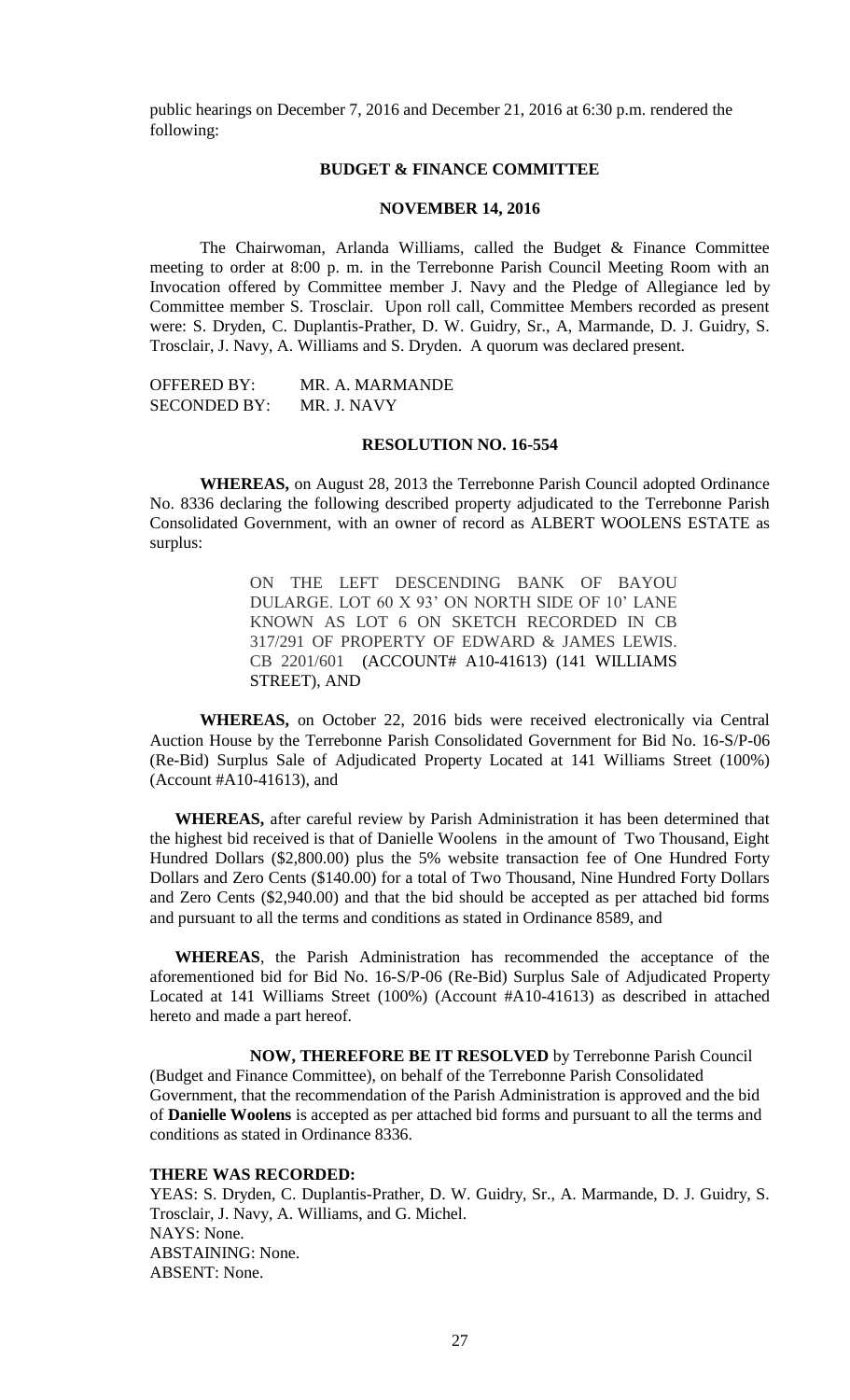The Chairwoman declared the resolution adopted on this the 14th day of November 2016.

Mr. A. Marmande moved, seconded by Mr. S. Trosclair, "THAT, the Budget & Finance Committee introduce an ordinance to amend Chapter 11 of the Parish Code of Terrebonne Parish, Louisiana, relative to Solid Waste Fees and call a public hearing on December 21, 2016 at 6:30 p.m."

The Chairwoman called for the vote on the motion offered by Mr. A. Marmande. **THERE WAS RECORDED:**

YEAS: S. Dryden, C. Duplantis-Prather, D. W. Guidry, Sr., A. Marmande, D. J. Guidry, S. Trosclair, J. Navy, A. Williams and G. Michel. NAYS: None. ABSENT: None. The Chairwoman declared the motion adopted.

Mr. J. Navy moved, seconded by Mr. A. Marmande and Mr. S. Dryden, "THAT, the Budget & Finance Committee introduce an ordinance to amend the 2016 Adopted Operating of the Terrebonne Parish Consolidated Government for the following items and to provide for related matters:

- I. Legal Fees, \$278,483
	- a. General Fund, \$190,167
	- b. Juvenile Detention, \$6,300
	- c. Public Safety Police, \$17,070
	- d. Road and Bridge, \$8,000
	- e. Drainage, \$7,500
	- f. Criminal Court Fund, \$2,500
	- g. Utilities, \$16,600
	- h. Sanitation, \$10,000
	- i. Purchasing, \$11,000

and call a public hearing on said matter on December 7, 2016 at 6:30 p.m."

The Chairwoman called for the vote on the motion offered by Mr. J. Navy. **THERE WAS RECORDED:**

YEAS: S. Dryden, C. Duplantis-Prather, D. W. Guidry, Sr. A. Marmande, D. J. Guidry, S. Trosclair, J. Navy, A. Williams and G. Michel. NAYS: None. ABSENT: None. The Chairwoman declared the motion adopted.

Mr. D. J. Guidry moved, seconded by Mr. A. Marmande and Ms. C. Duplantis-Prather, "THAT, the Budget & Finance Committee introduce an ordinance to provide for a User Service Charge for Mosquito Control and to establish regulations to prohibit conditions capable of breeding mosquitoes and call a public hearing on December 21, 2016 at 6:30 p.m."

The Chairwoman called for the vote on the motion offered by Mr. D. J. Guidry. **THERE WAS RECORDED:** YEAS: S. Dryden, C. Duplantis-Prather, D. W. Guidry, Sr. A. Marmande, D. J. Guidry, S. Trosclair, J. Navy, A. Williams and G. Michel. NAYS: None. ABSENT: None. The Chairwoman declared the motion adopted.

Upon questioning, Parish Manager A. Levron explained that the two matters on the agenda entails moving funding to reduce the Solid Waste monthly fee by \$1.50 and institute a \$1.50 service charge for mosquito abatement. He stated that this proposal will also set forth regulations that will help with mosquito breeding issues; thus allowing an inspector to inspect areas and/or properties that are not in compliance and could potentially cause a mosquito breeding issue.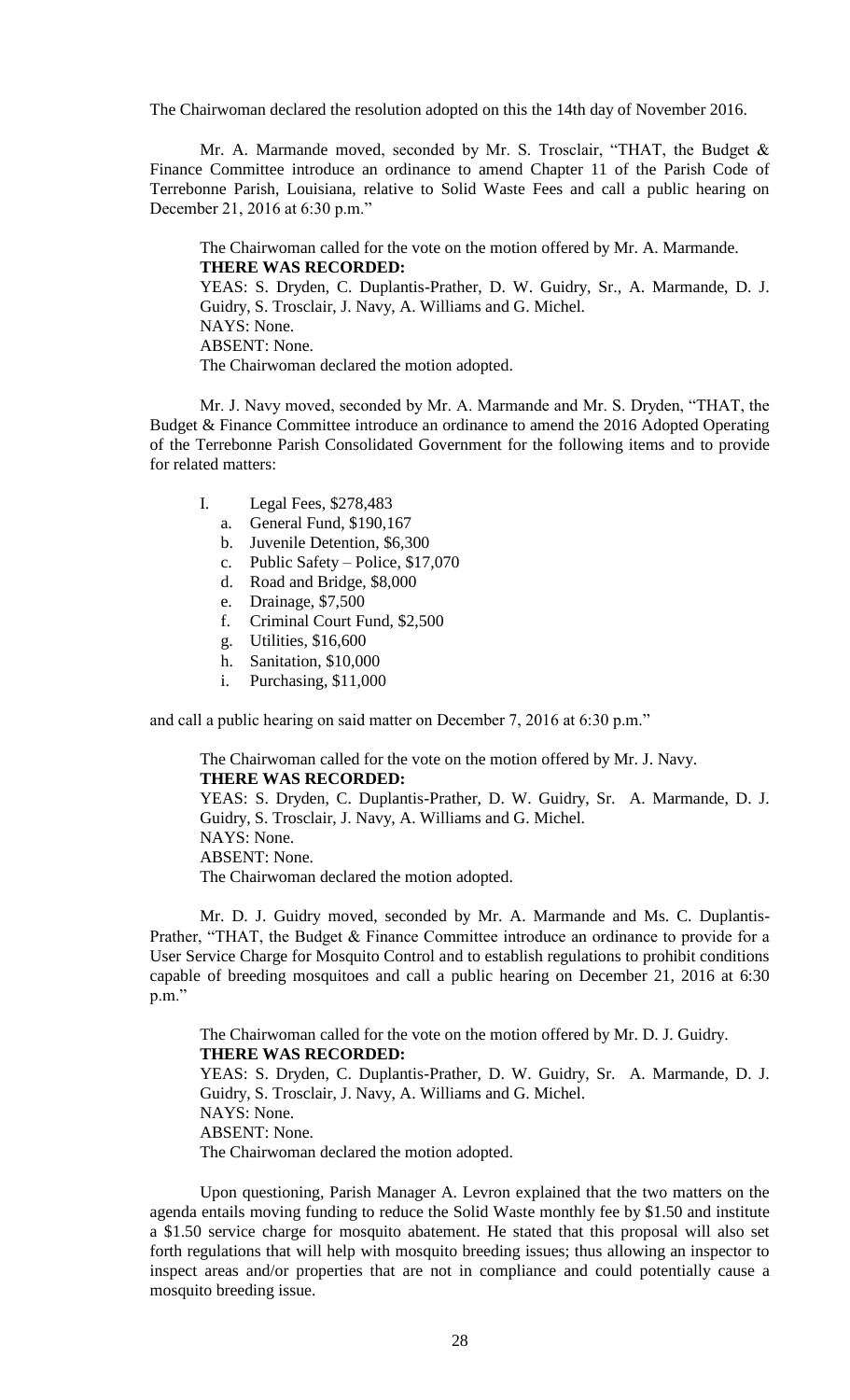A review of the proposed 2017 Budget began on the following funds/departmental budgets:

Chief Finance Officer Kandace Mauldin asked that any changes and/or suggestions to the 2017 Budget should be submitted to the Parish President by the end of the week so that they can be discussed at the next 2017 budget review on December 5, 2016.

- **a) Health and Welfare (Fund 151-409; Sm. Bk. 52; Big Bk.45) –** Chief Finance Officer Kandace Mauldin presented the proposed 2017 Budget noting that the Mosquito Abatement Program is being moved to the Sanitation Fund for 2017, and Veterans Homeless Shelter, \$15,000, which is \$5,000 decrease.
- **b) Publicity (Fund 151-651; Sm. Bk. 59; Big Bk. 53) -** Chief Finance Officer Kandace Mauldin highlighted the proposed 2017 Budget explaining that the Holiday Expenses/Parades, has increase by \$10,000 from FY 2016 with an allocation \$40,000; Beautification Program, \$10,000, a decrease of \$5,000; Best of the Bayou Festival, \$50,000, a decrease of \$15,000 from 2016; Youth Leadership Committee, \$5,000, same as 2016; Co-sponsorships of various events, \$10,000, a decrease of \$5,000; Independence Day Celebration, \$10,000; Rougarou Festival, \$10,000; and TEDA, \$200,000.
- **c) District Attorney (Fund 151-123; Sm. Bk. 22; Big Bk. 15) –** Chief Finance Officer Kandace Mauldin summarized the proposed 2017 Budget stating that they are eliminating three (3) Assist. District Attorneys.
- **d) Criminal Court Fund (Fund 299; Sm. Bk. 138; Big Bk. 366) –** Chief Finance Officer Kandace Mauldin reviewed the proposed 2017 Budget highlighting that Fines and Forfeitures Revenue is \$3,800,000 for 2017; General Fund Supplement, \$1,458,111, which is the same as 2016; Juvenile Detention Supplement, \$250,000, same as 2016; Mental Health and Drug Abuse Fund Supplement, \$47,515, same as 2016. In Personnel, they are adding one (1) LPC Staff (Licensed Professional Counselor) and eliminating one (1) Admin. Tech. Under Capital, a request for radar guns.

Upon questioning from Committee member C. Duplantis-Prather, Chief Finance Officer Kandace Mauldin explained that the \$250,000 allotted to the Juvenile Detention Center is from the SPARC Program which is funded through their millage.

**e) Health Unit (Fund 277; Sm. Bk. 112; Big Bk. 316) –** Chief Finance Officer Kandace Mauldin presented the proposed 2017 Budget noting that a 1.66 mill ad valorem tax approved by voters November 4, 2008 for years 2010-2019, will generate an estimated \$1,544,084 in 2017. A special election on November 12, 2012 approved the millage thru 2029. Reimbursement of various expenditures incurred by the State, \$380,000, same as 2016. Major Expense for Options for Independence to provide nursing staff, \$160,000, same as 2016.

Committee member J. Navy suggested to Administration that the contract with Options for Independence for comprehensive outreach and mental health services be administered Terrebonne Parish, as opposed to an outside entity and/or contractor, and noted that this could be a cost saving for the parish.

**f) Parish Jail (Fund 203-201; Sm. Bk. 80; Big Bk. 76)–** Chief Finance Officer Kandace Mauldin summarized the proposed 2017 Budget stating that the Parish reimburses the Sheriff for feeding the prisoners at a based flat formula rate of \$1.75 per day for Department of Corrections (DOC) prisoners and \$3.50 per day for all other prisoners. The projected costs for 2017 are \$864,675, which is based on an average prison population of 790. Under Personnel, the elimination of one (1) GED Instructor, Grade 208 due to the position not being required by the State of Louisiana.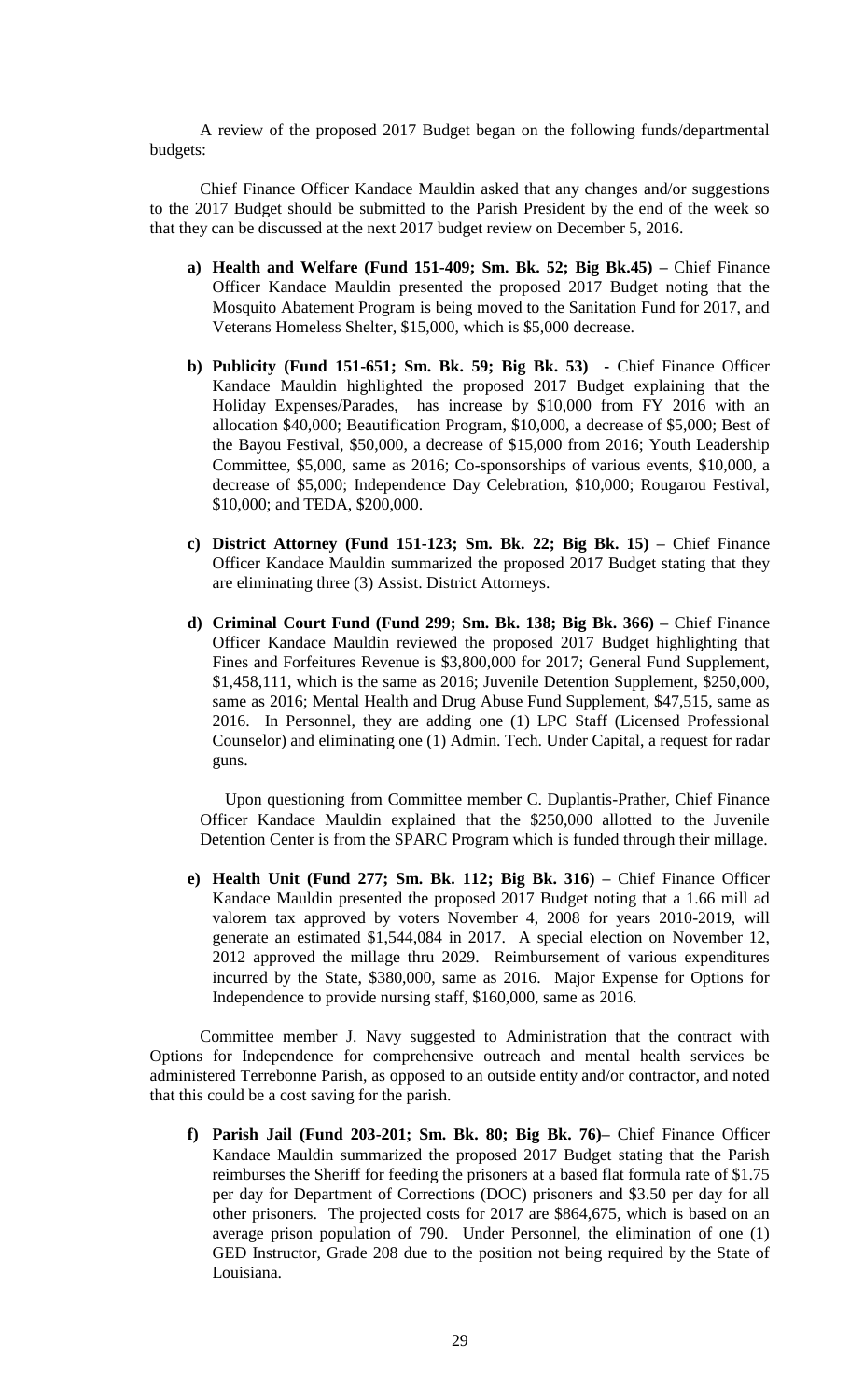**g) Parish Jail Medical Department (Fund 203-202; Sm. Bk. 81; Big Bk. 79) -** Chief Finance Officer Kandace Mauldin reviewed that the proposed 2017 Budget highlighting that the Parish currently contracts the Haydel Clinic for physicians care at \$75,000 per year. With the inclusions of dental care, ambulance and hospital care, 2017 medical services are estimated to be \$178,000; and prescriptions and OTC Medications, \$199,170. On July 8, 2016, the Parish entered into an Intergovernmental agreement with the Terrebonne Parish Sherriff's Office (TPSO) to hire a medical administrator as an employee of TPSO. TPCG reimburses TPSO for the actual base salary paid to the Medical Administrator for only those services rendered to the Parish under the agreement.

Upon questioning from Committee member C. Duplantis-Prather, Terrebonne Parish Jail Medical Administrator Richard Neil explained that some of the inmates do receive Medicaid, but that Medicaid does not pay for prescription drugs.

**h) Police Department (Fund 204-211; Sm. Bk. 82; Big Bk. 87)** – Chief Finance Officer Kandace Mauldin presented the proposed 2017 Budget noting that estimated ad valorem taxes proposed for 2017 is \$4,523,986 from the levy of 6.38 mills (City Alimony Tax), 5.08 mills City Fire Protection, and 5.08 mills City Police Protection approved by voters on November 7, 2006 (2009-2018). In 1965 the Parish levied a 1% parishwide sales tax equally divided by the Parish Police Jury, City of Houma, and Parish School Board. The 1/3 City of Houma portion has been dedicated through the budget for use by the Public Safety Fund and is projected to generate \$6,358,524 in 2017. Insurance occupational licenses in the City of Houma are projected to collect \$900,000; Court fines are proposed at \$125,000 and the General Fund Supplement is \$2,204,884 (a decrease of \$695,116). Under Personnel, they are adding one (1) Assistant Police Chief, Grade P-6 and they are eliminating one (1) Police Lieutenant, Grade P-4, one (1) Police Sergeant, Grade P-3 and four (4) Police Officer/Police Officer 1<sup>st</sup> Class, Grade P-1/P-2. Their operating expenditures were decreased by 4.59%. Accordingly, Chief Finance Officer K. Mauldin explained that four positions that will be eliminated are open positions that have not been filled; and noted that the Police Department is applying for a grant which will allow them to hire additional personnel at no cost to the parish in the first three years.

Discussion ensued with several committee members expressing their concerns with regards to decreasing the amount of officers when public safety is so important to the community.

Houma Police Chief Dana Coleman explained that in order for the police department to be in compliance with the budget cuts, the four year long vacant positions were eliminated and will apply for a "cops" grant at the beginning of the year to fill the said positions. Chief Coleman stated the department is anticipating that when the grant is received, an additional Police Lieutenant, Police Sergeant, four police officers and a dispatcher will be hired.

Parish President G. Dove explained that all departments were asked to decrease their budgets by 8% and since these four positions were open, the police department decided to eliminate these positions to help balance the budget. He further explained that a budget adjustment can be made to add these four positions back into the budget when needed.

- **i) Office of Coastal Restoration/Preservation (Fund 215; Sm. Bk. 99; Big Bk. 122)** - Chief Finance Officer Kandace Mauldin highlighted the proposed 2017 Budget stating that Coastal Impact Fees collections are estimated to be \$100,000. The General Fund Supplement, \$42,320, a decrease of \$3,680. Under Capital, one request for a Desktop computer, \$1,900.
- **j) Library (Sm. Bk. 294)**  Chief Finance Officer Kandace Mauldin summarized the proposed 2017 Budget highlighting Sales & Use Taxes for 2017 is \$5,035,250, a decrease of 11.66%.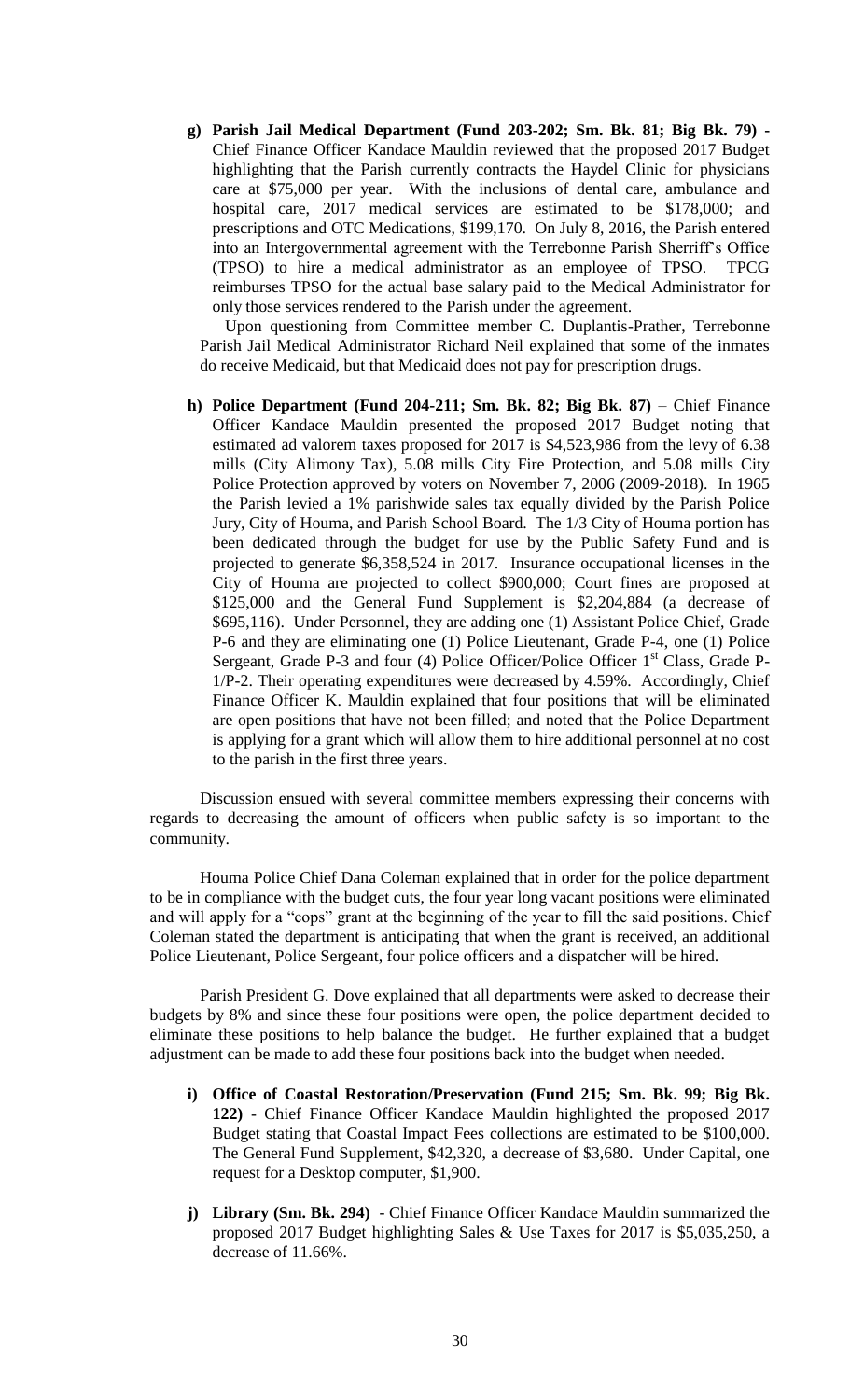- **k) Terrebonne Levee and Conservation District (Fund 283; Sm. Bk. 135; Big Bk. 358)** - Chief Finance Officer Kandace Mauldin presented the proposed 2017 Budget explaining that in November 2001, the Parish voters approved a  $\frac{1}{4}\%$  sales tax dedicated to construction and maintaining the Morganza to the Gulf Project collections in 2017, estimated \$4,850,537. The Levee and Conservation District drawdown, \$1,418,000, for Morganza to the Gulf Projects in accordance with the intergovernmental agreement. \$3,411,913 is to be transferred to the Bond Sinking Fund. Highlights are in the Miscellaneous Information section of this document that is submitted by Terrebonne Levee District.
- **l) City Marshal (Fund 209; Sm. Bk. 96; Big Bk. 108)** Chief Finance Officer Kandace Mauldin highlighted the proposed 2017 Budget noting stating that there were no significant changes. (NO ACTION TAKEN)

Upon questioning from Committee member J. Navy, City Marshall O. Callahan explained that there are five truancy officers in his office that are assigned throughout Terrebonne Parish; and noted that the funding in his budget has no allotment for juvenile matters. Mr. Callahan asked if a defibrillator can be added to his budget.

Parish President G. Dove expressed his appreciation to the Terrebonne Levee District for all of the levee and flood protection progress that is taking place throughout the parish.

Terrebonne Levee District Director Reggie Dupre explained that they anticipating receiving the permit for the Falgout Canal on November 28, 2016 and construction on that project will be begin soon.

- **m) Economic Development (Fund 151-650; Sm. Bk. 58; Big Bk. 51)** Chief Finance Officer Kandace Mauldin summarized the proposed 2017 Budget highlighting that this department has been eliminated.
- **n) TEDA (Sm. Bk. 289)** Chief Finance Officer Kandace Mauldin reviewed the proposed 2017 Budget explaining that TEDA will present their budget at a later date.
- **o) Juvenile Detention Center (Fund 202-122; Sm. Bk. 75; Big Bk. 67)**  Chief Finance Officer Kandace Mauldin presented the proposed 2017 Budget noting that ad valorem taxes have been levied for 20 years through a .98-mill tax approved by voters on July 18, 1998 (1998-2017), renewed November 16, 2013 (2018 – 2037) and .96 mill through special State legislation (R.S. 15:1099), renewed November 16, 2013 (2013-2032). \$1,084,533 is proposed for 2017. Revenue generated from housing state DOC juveniles and from Office of Youth Development is estimated to be \$60,000 for 2017. General Fund Supplement, \$1,012,000, a decrease of \$88,000. A Single Point Assessment and Resource Center (SPARC) - \$250,000. Under Personnel, they are eliminating one (1) Assistant Director, Grade 211 and one (1) part-time EMT, Grade 107.
- **p) Mental Health (Fund 281; Sm. Bk. 131; Big Bk. 349) –** Chief Finance Officer Kandace Mauldin highlighted the proposed 2017 Budget stating that an ad valorem tax of .42 mills for years 2010-2019 was approved by voters November 4, 2008 and is estimated to generate \$390,672. On November 16, 2013, the renewal was approved for years 2020-2029. Based on precedent, the allocation of the ad valorem tax is 60-40%, Mental Health (Treatment Center) and Alcohol and Drug Abuse Clinic (Assessment Center) respectively. Transfer to Criminal Court Fund-Drug Court Dept., \$47,514. (NO SIGNIFICANT CHANGES)

Committee member J. Navy requested that the LeCirque Mentoring Program be moved to the Mechanicville Community Center when the center opens up.

**q) Risk Management (Fund 354; Sm. Bk. 179; Big Bk. 432) -** Chief Finance Officer Kandace Mauldin summarized the proposed 2017 Budget highlighting that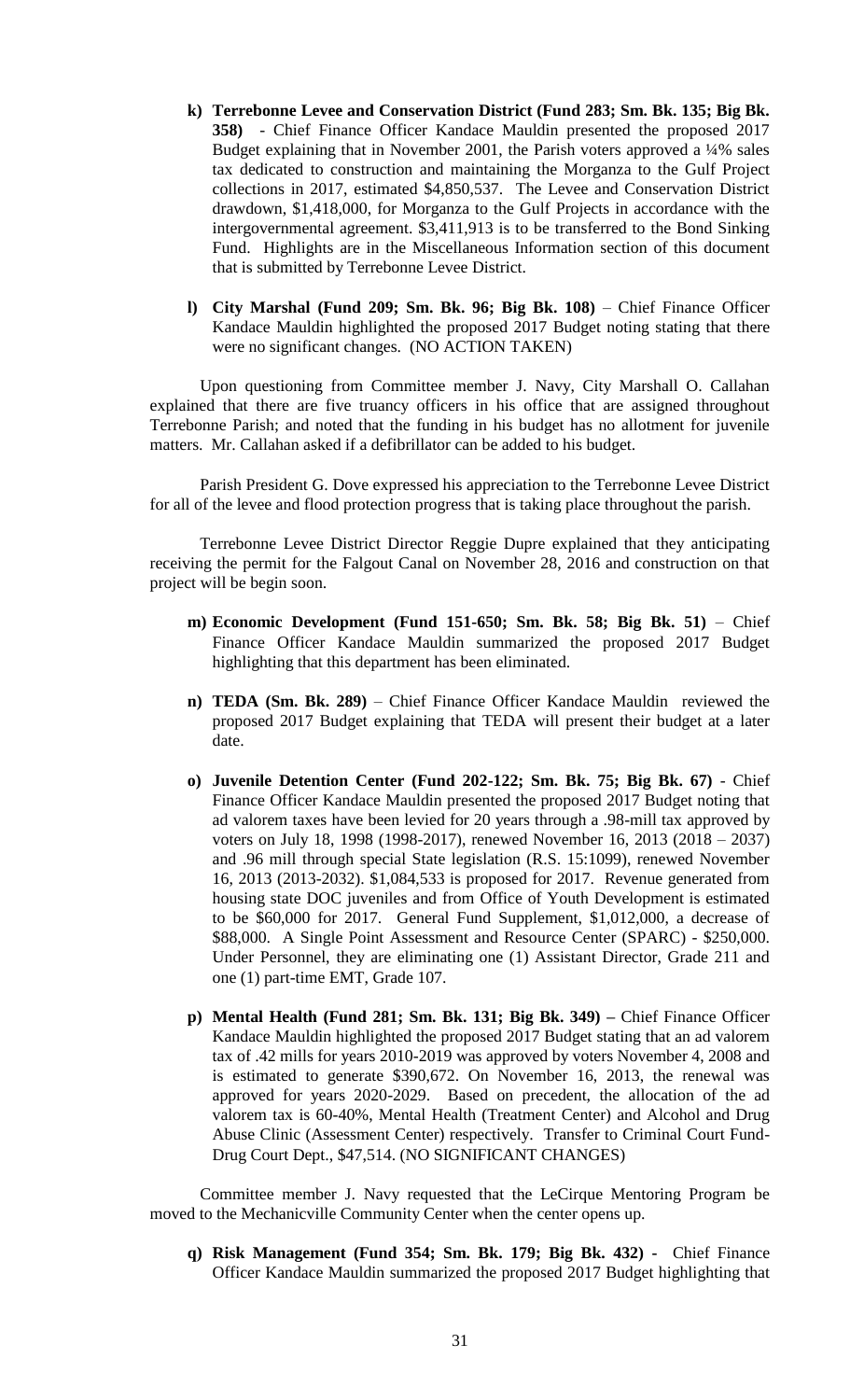Premium Revenue from departments and user agencies for major self-insured plans: Workmen's Compensation, \$1,517,590; General Liability \$2,268,331; Vehicle Insurance, \$620,535; Physical Plant, \$2,376,000; Gas/Electric Liability, \$475,000 and Boiler Insurance, \$159,489. Under Major Expenditures, Premiums for excess of our self-insurance retention, Workmen's Compensation, \$165,000, Vehicle Insurance, \$560,214 and General Liability, \$304,089. Boiler, \$155,000; Physical Plant, \$2,006,465; Gas/Electric Liability, \$396,680. Claims for all coverage is \$3,000,000 and the Actuarial Audit is \$33,000 as required for annual financial reporting.

- **r) Group Insurance (Fund 357; Sm. Bk. 182; Big Bk. 439)** Chief Finance Officer Kandace Mauldin reviewed the proposed 2017 Budget explaining that the Premium Revenue, \$19,588,017. Their Major expenditures are premiums for excess liability including administrative fees, \$3,854,827 and claims is proposed \$16,082,890. (This is based upon the current numbers and will have to change with the figures that were submitted)
- **s) Human Resources (Fund 370; Sm. Bk. 183; Big Bk. 442)** Chief Finance Officer Kandace Mauldin explained that the proposed 2017 Budget highlighting that the Human Resources Department is funded by a user charge paid by all departments/divisions, which benefit from this service. The charge for 2017 is 1.5% of salaries and wages or \$585,802. Their Major Expenditures are Unemployment Claims (UC): The Parish is 100% self-funded for UC, reimbursing the Louisiana State Department of Labor for all benefits paid each quarter. The Human Resources Department oversees the documentation and works with the Parish and State to monitor the claims:

2013- \$16,233 2014 - \$23,686 2015 - \$26,593 2016 Estimated - \$32,416 2017 Estimated - \$30,000 Legal/ Consultant, \$38,000 Summer Inter Jumpstart Program (fourth year), \$50,000

Mr. G. Michel moved, seconded by Mr. D. W. Guidry, Sr., "THAT the Budget and Finance Committee introduce an ordinance to adopt the 2017 Operating and Maintenance Budget, and the Five Year Capital Improvements Budget, of the Terrebonne Parish Consolidated Government as presented by the Parish President and further amended by the Terrebonne Parish Council; to amend the Parish Compensation Plan for new and/or adjusted positions; and to address other matters relative thereto and call a public hearing on said matter on December 7, 2016 at 6:30 p.m."

The Chairwoman called for the vote on the motion offered by Mr. G. Michel. THERE WAS RECORDED: YEAS: S. Dryden, C. Duplantis-Prather, D. W. Guidry, Sr., A. Marmande, D. J. Guidry, S. Trosclair, J. Navy, A. Williams and G. Michel. NAYS: None. ABSENT: None. The Chairwoman declared the motion adopted.

Upon questioning from Committee member G. Michel, Chief Finance Officer K. Mauldin explained that the term "Amend the parish compensation plan for new and/or adjusted positions" is included because when the budget is adopted, the Compensation Plan is also adopted. She stated it is to include any positions that were previously added or any positions that were deleted.

Mr. G. Michel moved, seconded unanimously, "THAT, there being no further business to come before the Budget & Finance Committee, the meeting be adjourned."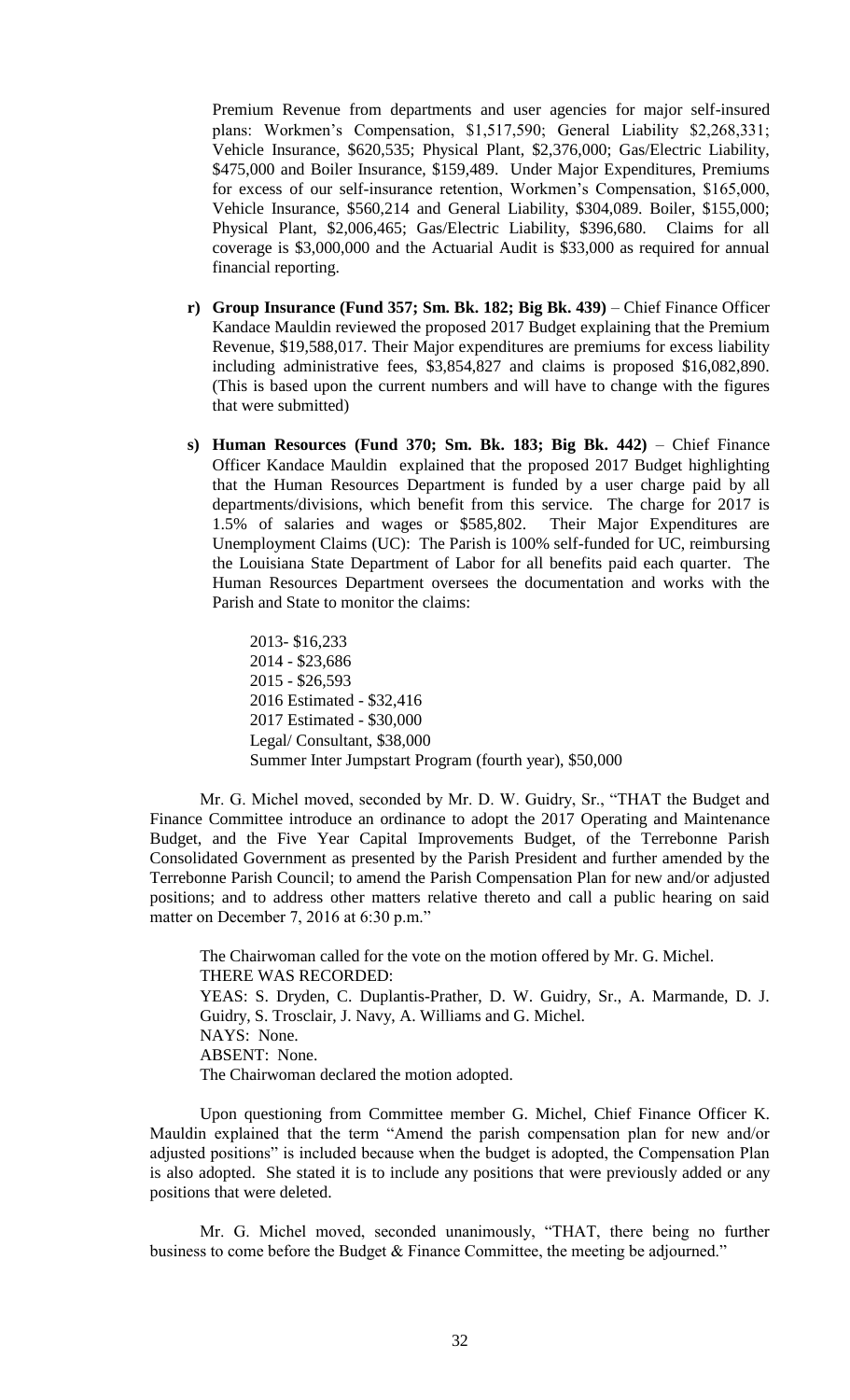The Chairwoman called for the vote on the motion offered by Mr. G. Michel. **THERE WAS RECORDED:**

YEAS: S. Dryden, C. Duplantis-Prather, D. W. Guidry, Sr., A. Marmande, D. J. Guidry, S. Trosclair, J. Navy, A. Williams and G. Michel.

NAYS: None.

ABSENT: None.

The Chairwoman declared the motion adopted and the meeting was adjourned at 8:41 p.m.

Arlanda J. Williams, Chairwoman

Tammy E. Triggs, Minute Clerk

Ms. A. Williams moved, seconded by Mr. D. J. Guidry, "THAT, the Council accept and ratify the minutes of the Budget and Finance Committee meeting held on 11/14/16."

The Chairman called for a vote on the motion offered by Ms. A. Williams. **THERE WAS RECORDED:**

YEAS: S. Dryden, C. Duplantis-Prather, D. W. Guidry, Sr., A. Marmande, D. J. Guidry, S. Trosclair, J. Navy, A. Williams and G. Michel. NAYS: None. ABSENT: None. The Chairman declared the motion adopted.

Ms. A. Williams moved, seconded by Mr. G. Michel, "THAT, the Council approve the following street light list:

INSTALL AND FACE TOWARD REC. FIVE STREET ONE (1) 1,000 WATT STREET LIGHT ON EXISTING POLE AT THE CORNER OF NELO STREET AND REC. FIVE STREET IN MONTEGUT, LA; RLD #5; ENTERGY; STEVE TROSCLAIR; DISTRICT 9

INSTALL AND FACE TOWARD NELO STREET ONE (1) 1,000 WATT STREET LIGHT **ON THE LAST POLE ON REC. FIVE STREET** IN MONTEGUT, LA (CONTACT COUNCILMAN STEVE TROSCLAIR FOR EXACT LOCATION 985-856- 2525); RLD #5; ENTERGY; STEVE TROSCLAIR; DISTRICT 9

INCREASE THE WATTAGE OF FIVE (5) EXISTING STREETS LIGHTS TO 250- WATTS ON BORDELON DRIVE IN HOUMA; RLD #4; TPCG; JOHN NAVY; DISTRICT 1

The Chairman called for a vote on the motion offered by Ms. A. Williams. **THERE WAS RECORDED:** YEAS: S. Dryden, C. Duplantis-Prather, D. W. Guidry, Sr., A. Marmande, D. J. Guidry, S. Trosclair, J. Navy, A. Williams and G. Michel. NAYS: None.

ABSENT: None.

The Chairman declared the motion adopted.

Ms. A. Williams moved, seconded by Mr. G. Michel, "THAT, the Council approve the attendance to the Organization of Parish Administrative Officials Board Meeting on December 1, 2016 in New Orleans, LA, per the current Council Travel Policy."

The Chairman called for a vote on the motion offered by Ms. A. Williams. **THERE WAS RECORDED:** YEAS: S. Dryden, C. Duplantis-Prather, D. W. Guidry, Sr., A. Marmande, D. J. Guidry, S. Trosclair, J. Navy, A. Williams, and G. Michel. NAYS: None. ABSENT: None. The Chairman declared the motion adopted.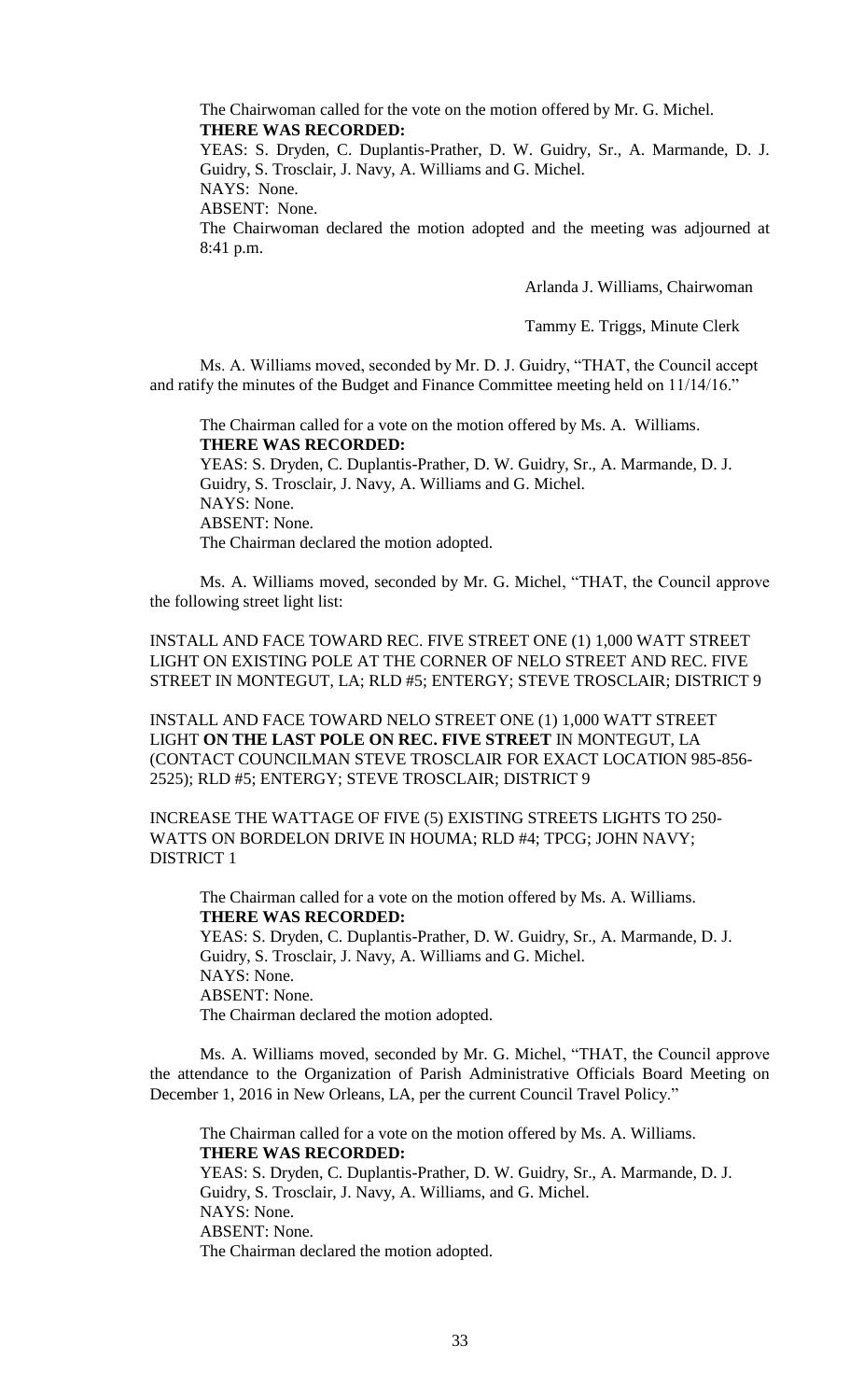Ms. A. Williams moved, seconded by Mr. G. Michel, "THAT, the Council hold nominations open for the one expiring term appointed by the Council (African American) on the Terrebonne Economic Development Authority until the next Council meeting."

The Chairman called for a vote on the motion offered by Ms. A. Williams. **THERE WAS RECORDED:** YEAS: S. Dryden, C. Duplantis-Prather, D. W. Guidry, Sr., A. Marmande, D. J. Guidry, S. Trosclair, J. Navy, A. Williams and G. Michel. NAYS: None. ABSENT: None. The Chairman declared the motion adopted.

Mr. S. Trosclair moved, seconded by Mr. S. Dryden, "THAT, the Council hold nominations open for the one vacancy on the Recreation District No. 6 Board until the next Council meeting."

The Chairman called for a vote on the motion offered by Mr. S. Trosclair. **THERE WAS RECORDED:** YEAS: S. Dryden, C. Duplantis-Prather, D. W. Guidry, Sr., A. Marmande, D. J. Guidry, S. Trosclair, J. Navy, A. Williams and G. Michel. NAYS: None. ABSENT: None. The Chairman declared the motion adopted.

Ms. C. Duplantis-Prather moved, seconded by Mr. D. W. Guidry, Sr., "THAT, the Council open nominations for the two positions on the Downtown Development Corporation (one representing an Economic Development Board and one representing Keep Terrebonne Beautiful), nominate Mrs. Sharon Bergeron( TEDA appointee) and Ms. Brenda Leroux Babin (Keep Terrebonne Beautiful); close nominations and re-appoint Ms. Sharon Bergeron to represent an Economic Development Board (TEDA) on the Downtown Development Corporation and appoint Ms. Brenda Leroux Babin (Keep Terrebonne Beautiful) to serve a term on the on the Downtown Development Corporation."

The Chairman called for a vote on the motion offered by Ms. C. Duplantis-Prather. **THERE WAS RECORDED:**

YEAS: S. Dryden, C. Duplantis-Prather, D. W. Guidry, Sr., A. Marmande, D. J. Guidry, S. Trosclair, J. Navy, A. Williams and G. Michel. NAYS: None. ABSENT: None. The Chairman declared the motion adopted.

Mr. G. Michel moved, seconded by Mr. D. W. Guidry, Sr., "THAT, the Council open nominations for the one vacancy representing Nicholls State University on the Houma Municipal Fire and Police Civil Service Board (as required by LA. R.S. 33:2476), nominate Dr. William Thibodeaux, Mr. Terry Dupre and Mr. Michael Neugent; close nominations and that a voice vote of the Council be taken to determine who will fill said vacancy."

The Chairman called for a vote on the motion offered by Mr. G. Michel. **THERE WAS RECORDED:** YEAS: S. Dryden, C. Duplantis-Prather, D. W. Guidry, Sr., A. Marmande, D. J. Guidry, S. Trosclair, J. Navy, A. Williams and G. Michel. NAYS: None. ABSENT: None. The Chairman declared the motion adopted.

Voting to appoint Dr. WilliamThibodeaux: (No Votes Recorded)

Voting to appoint Mr. Terry Dupre: (No Votes Recorded)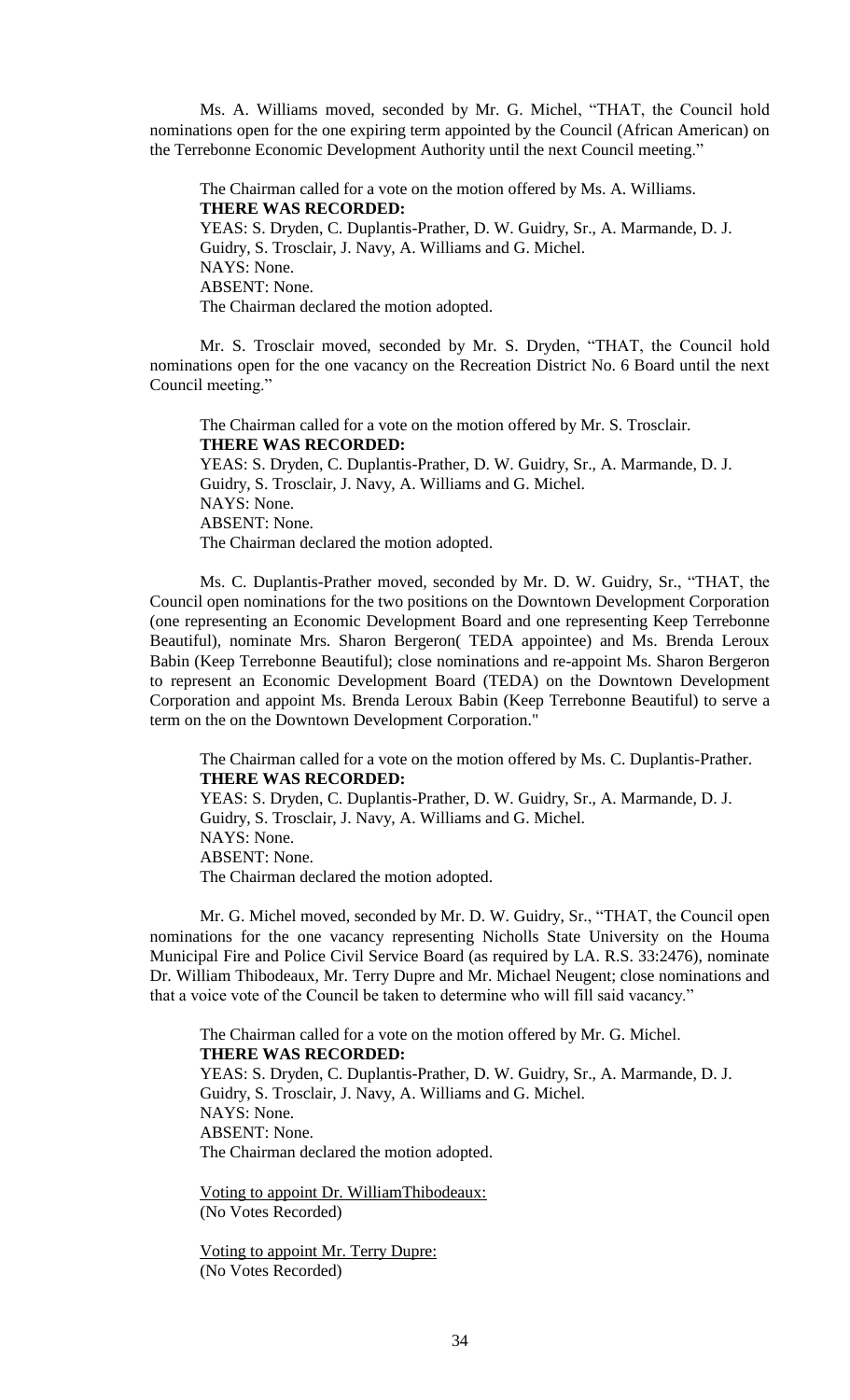Voting to appoint Mr. Michael Neugent: S. Dryden C. Duplantis-Prather D. W. Guidry, Sr. A. Marmande D. J. Guidry S. Trosclair J. Navy A. Williams G. Michel

Council Minute Clerk T. Triggs announced the votes tallied for the one vacancy representing Nicholls State University on the Houma Municipal Fire and Police Civil Service Board and they are recorded as follows: zero (0) votes for Dr. William Thibodeaux, zero (0) votes for Mr. Terry Dupre and nine (9) votes for Mr. Michael Neugent.

The Chairman stated that, as per the voice vote, Mr. Michael Neugent was appointed to serve a term on the Houma Municipal Fire and Police Civil Service Board representing Nicholls State University.

Ms. A. Williams moved, seconded by Mr. D. J. Guidry, "THAT, the Council open nominations for several expiring terms on the Terrebonne Parish Children and Youth Services Planning Board, nominate Mr. Alton Johnson, Ms. Lynette Wolfe Celestin, Elder Philip Ruffin, Ms. Amy Portier, Mr. Joseph Harris, Jr., Ms. Carolyn McNabb, Ms. Michele Shelly Ronquillo, Mr. Sterling Washington and Mr. Wilfred "PJ" Allridge, III; close nominations and reappoint Mr. Alton Johnson, Ms. Lynette Wolfe Celestin, Elder Philip Ruffin, Ms. Amy Portier, Mr. Joseph Harris, Jr., Ms. Carolyn McNabb, Ms. Michele Shelly Ronquillo and Mr. Sterling Washington, Jr. to serve another term on the Terrebonne Parish Children and Youth Services Planning Board and appoint Mr. Wilfred "PJ" Allridge, III to serve a term on the Terrebonne Parish Children and Youth Services Planning Board."

The Chairman called for a vote on the motion offered by Ms. A. Williams. **THERE WAS RECORDED:** YEAS: S. Dryden, C. Duplantis-Prather, D. W. Guidry, Sr., A. Marmande, D. J. Guidry, S. Trosclair, J. Navy, A. Williams and G. Michel. NAYS: None. ABSENT: None. The Chairman declared the motion adopted.

The Chairman announced the following vacancies, which he noted will be handled as per usual procedure:

- Two expiring terms on 11/29/16 on the Municipal Civil Service Board (one representing the Houma Fire Department and one representing the Houma Police Department)
- One term expiring on 12/31/16 on the 911 Communications District (representing the Houma Fire Department)
- One vacancy due to a resignation on the Recreation District No. 3 Board

Councilman S. Trosclair asked that this item – Discussion and possible action relative to litter on Isle de Jean Charles Road - be placed on the agenda because it has become a problem. Mr. Trosclair stated that he has received several complaints about the litter and trash that is being left on Isle de Jean Charles Road. He presented a slide show of the litter and debris and stated that the Sheriff inmates are going to be cleaning up this area tomorrow, but he is trying to find a solution to keep this area clean. Mr. Trosclair stated that this is an enforcement problem and he is trying to enlist the help of Wildlife and Fisheries Department. He stated if Wildlife and Fisheries cannot eliminate night fishing he will determine if the Parish can pass a law to do so and/or address litter violators.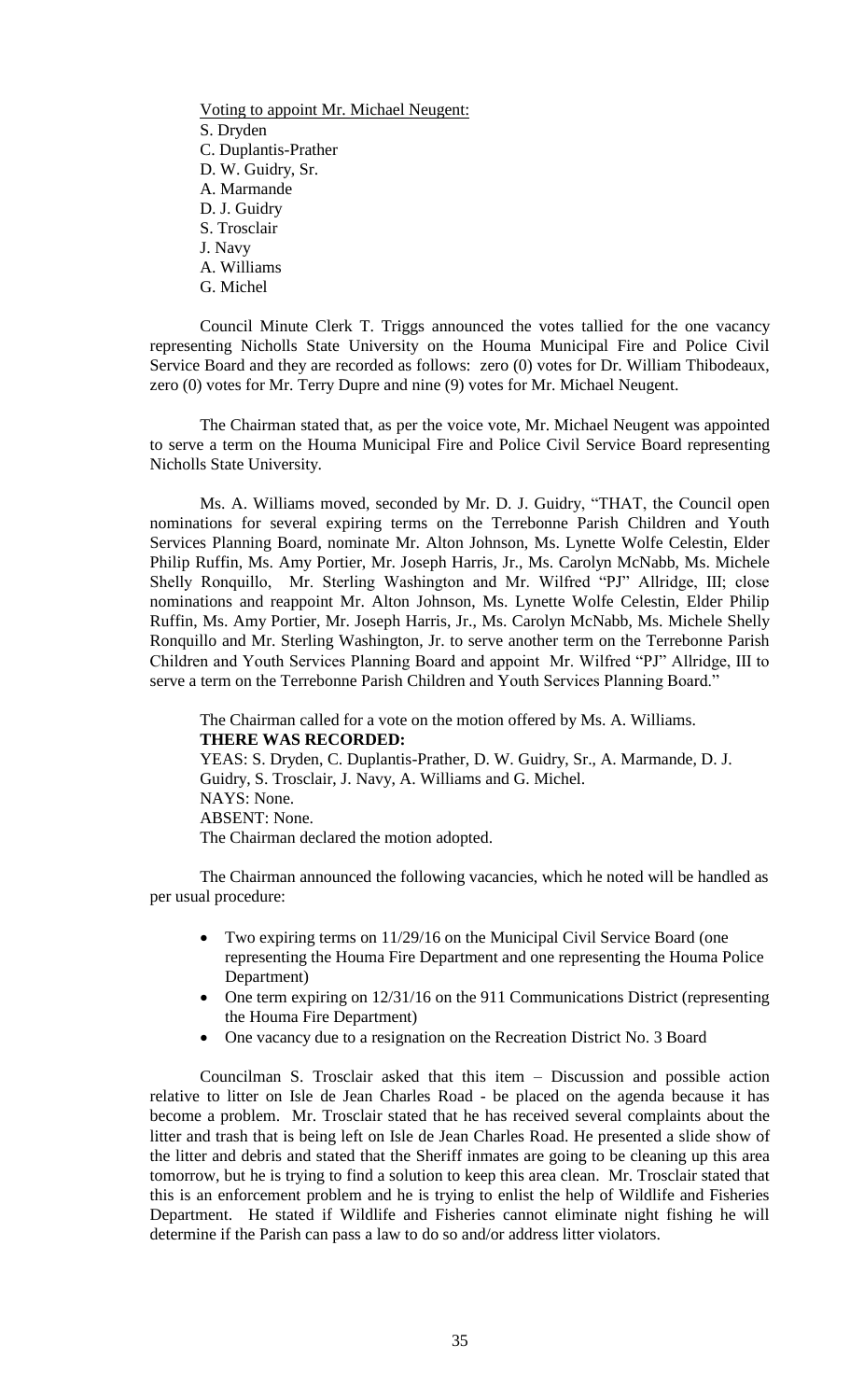Parish President G. Dove thanked Councilman S. Trosclair for bringing awareness to this problem and thanked Mr. Tommy Odom for using trustee labor to help with the cleanup along Isle de Jean Charles Road.

Council Chairman J. Navy and Councilman A. Marmande asked if the trustees can be sent to clean up around the Williams Street area in Dularge, if possible.

Under Agenda Item 9A – Announcements, Council Members:

- Councilwoman C. Duplantis-Prather thanked the Utilities Director Mr. Ernest Brown, Jr. and his staff, Electric Distribution Superintendent Tommy LeCompte, Parish Manager Al Levron and Parish President Dove for their "quick" response to the power outage that occurred last evening.
- Councilwoman C. Duplantis-Prather thanked everyone who participated in the Animal Shelter Ribbon Cutting and announced that the Animal Shelter Orientation was a huge success, with fifty or more individuals signing up to become volunteers.
- Councilwoman C. Duplantis-Prather encouraged every pet owner to have their pets spayed or neutered to help control the pet population and if you find a stray animal please turn it in to the Animal Shelter.
- Councilman D. W. Guidry, Sr. thanked the Utilities Department, the Houma Police Department and Parish Manager A. Levron for responding quickly to the recent power outage.
- Councilman G. Michel thanked Administration for their involvement and hard work in the RFP insurance process.
- Councilman G. Michel thanked Mr. Sean Ellis for his services in recording Council meeting for the *Houma Courier* and wished him the best of luck in his future endeavors.
- Councilman D. J. Guidry announced that the Ward 7 Citizens Club will be having their free Annual Thanksgiving Dinner on Thanksgiving Day, November 24, 2016 from 11:00 a.m. to 1:30 p.m.
- Councilman J. Navy thanked Administration for saving the parish approximately two to three million dollars with the new RFP that was selected.
- Councilman J. Navy thanked Mr. Sean Ellis for his services.
- Councilman J. Navy wished everyone a "Happy Thanksgiving".
- Councilman S. Dryden thanked Councilman Dirk Guidry and all of the Veterans for their service.

Under Agenda Item 9B – Announcements, Parish President:

- Thanks to Parish Manager A. Levron, Utilities Director Ernest Brown, Jr. and Electric Distribution Superintendent Tommy LeCompte for their prompt attention to the power outage on last evening.
- The Levee Board have received a "historical vote" to proceed with the Falgout Canal Floodgate; noted that it is expected to receive the permit on November  $26<sup>th</sup>$ and that bids will be submitted shortly thereafter. Funding for this project is derived from CDBG funds that were transferred from another project and allows the Parish to process with getting the final gate on the southside of this structure.

Mr. D. J. Guidry moved, seconded by Mr. S. Trosclair, "THAT, the Council approve the following Monthly Engineering Reports:

A. GIS Engineering, LLC."

The Chairman called for a vote on the motion offered by Mr. D. J. Guidry. THERE WAS RECORDED: YEAS: S. Dryden, C. Duplantis-Prather, D. W. Guidry, Sr., A. Marmande, D. J. Guidry, S. Trosclair, J. Navy, A. Williams and G. Michel. NAYS: None. ABSENT: None.